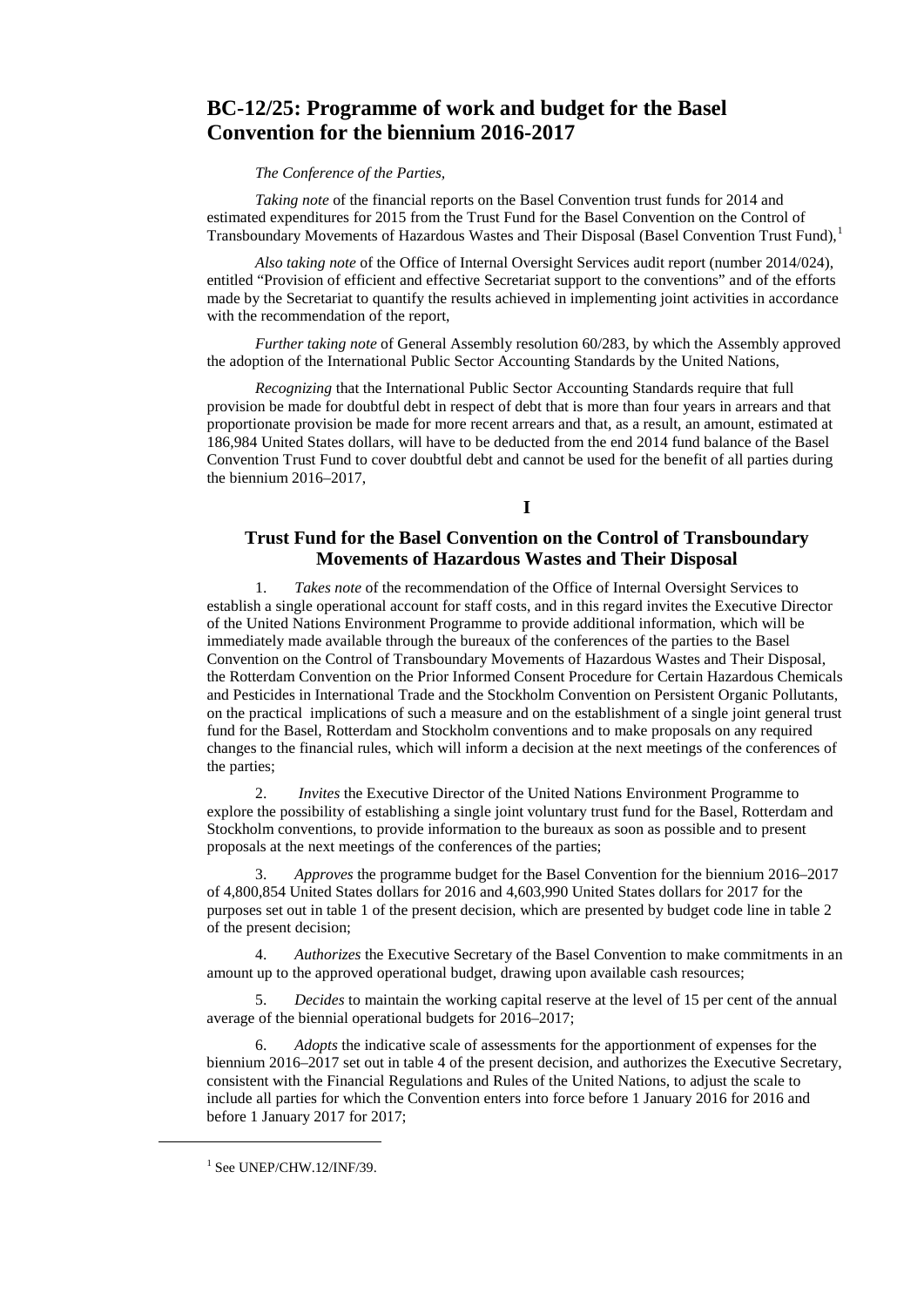7. *Recognizes* that contributions to the Basel Convention Trust Fund are due by or on 1 January of the year for which those contributions have been budgeted, requests parties to pay their contributions promptly, encourages parties in a position to do so to pay their contributions by 16 October 2015 for the calendar year 2016 and by 16 October 2016 for the calendar year 2017, and requests the Secretariat to notify parties of the amount of their contributions as early as possible in the year preceding the year in which they are due;

8. *Notes with concern* that a number of parties have not paid their contributions to the Basel Convention Trust Fund for 2014 and prior years, contrary to the provisions of paragraph 3 (a) of rule 5 of the financial rules, and urges parties to pay their contributions promptly, by or on 1 January of the year to which the contributions apply;

9. *Decides,* with regard to contributions due from 1 January 2010 onwards, that no representative of any party whose contributions are in arrears for two or more years shall be eligible to become a member of the Bureau of the Conference of the Parties or a member of any subsidiary body of the Conference of the Parties, provided, however, that this shall not apply to parties that are least developed countries or small island developing States or to parties that have agreed on and are respecting a schedule of payments in accordance with the financial rules;

10*. Recalls* the provisions of paragraph 3 (e) of rule 5 of the financial rules on outstanding contributions due from 1 January 2001 onwards, and decides that no representative of any party whose contributions are in arrears for four or more years and that has not agreed on or is not respecting a schedule of payments implemented in accordance with paragraph 3 (d) of rule 5 of the financial rules shall be eligible to receive financial support to attend intersessional workshops and other informal meetings, as arrears that have been outstanding for more than four years have to be treated as 100 per cent doubtful debts under the International Public Sector Accounting Standards;

11. *Requests* the Executive Secretary, and invites the President of the Conference of the Parties, to notify, through a jointly signed letter, the ministers of foreign affairs of those parties whose contributions are in arrears, inviting them to take timely action, and to thank those parties that have responded in a positive manner in paying their outstanding contributions;

12. *Decides* to further consider additional incentives and measures to address arrears in core budget contributions to the Convention in an effective and efficient manner at its next meeting;

13. *Takes note* of the indicative staffing table for the Secretariat for the biennium 2016–2017 used for costing purposes to set the overall budget, which is set out in table 5 of the present decision;

14. *Authorizes* the Executive Secretary to continue to determine the staffing levels, numbers and structure of the Secretariat in a flexible manner, provided that he remain within the overall cost of the staff numbers set out in table 5 of the present decision for the biennium 2016–2017 as recommended by the Office of Internal Oversight Services in its audit report;

15. *Invites* the Executive Director of the United Nations Environment Programme to continue to ensure that staff training to comply with United Nations mandatory training for staff members is financed from programme support costs since it represents an overhead cost in the operations of the Secretariat;

## **II**

## **Trust Fund to Assist Developing Countries and other Countries in Need of Technical Assistance in the Implementation of the Basel Convention**

16. *Takes note* of the funding estimates included in table 3 of the present decision for activities under the Convention to be financed from the Trust Fund to Assist Developing Countries and other Countries in Need of Technical Assistance in the Implementation of the Basel Convention on the Control of Transboundary Movements of Hazardous Wastes and Their Disposal (Technical Cooperation Trust Fund) in the amount of 4,719,210 United States dollars for 2016 and 4,333,947 United States dollars for 2017;

17. *Notes* that the Technical Cooperation Trust Fund requirement presented in the budget represents its best efforts to be realistic and reflects priorities agreed by all parties and urges parties and invites non-parties and others to make voluntary contributions to the Technical Cooperation Trust Fund so as to encourage contributions from donors;

18. *Also notes* the importance of having funding available in the Technical Cooperation Trust Fund for the participation in the meetings of the Convention of developing-country parties, in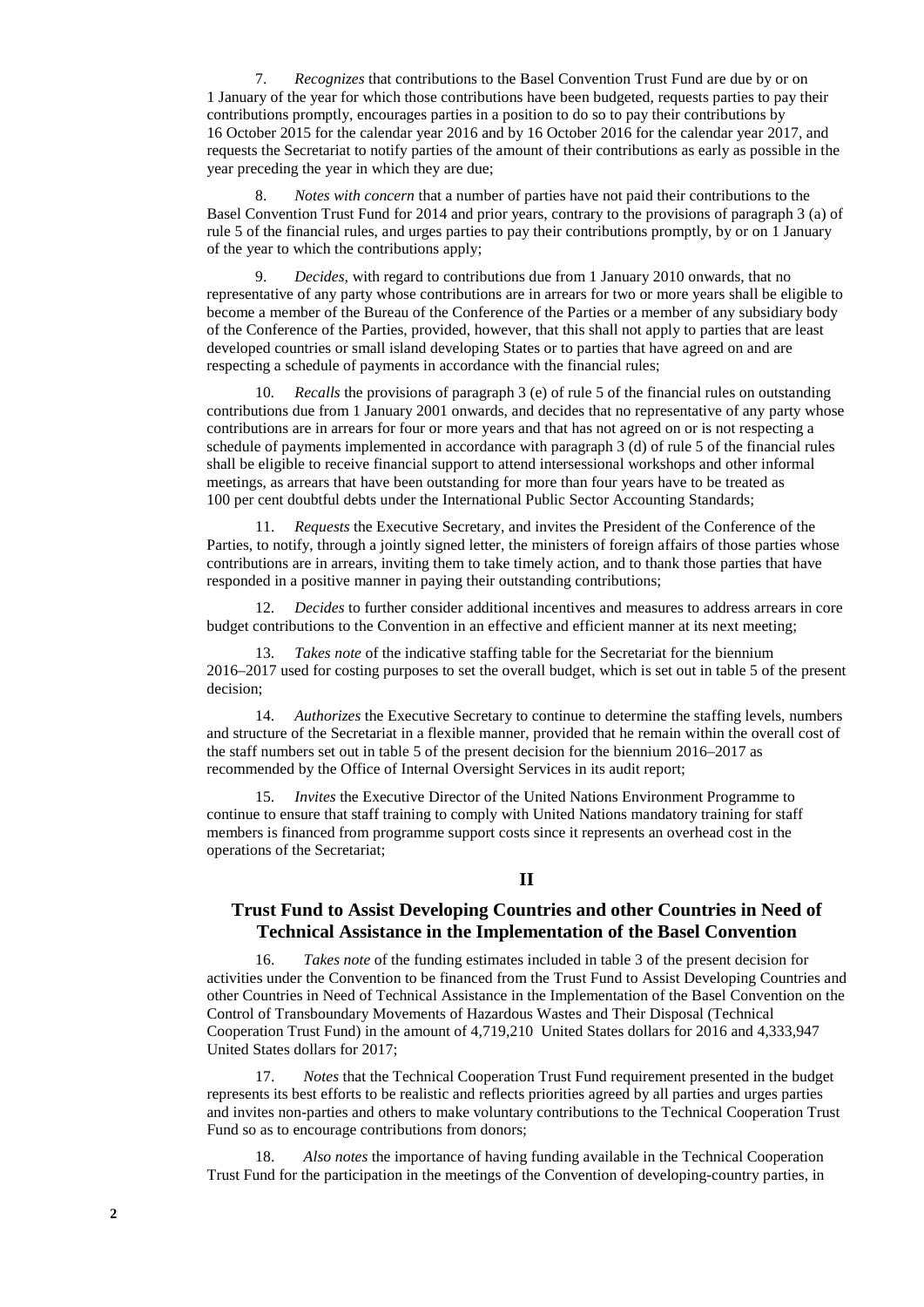particular the least developed countries and small island developing States, and parties with economies in transition;

19. *Urges* parties, and invites others in a position to do so, to contribute urgently to the Technical Cooperation Trust Fund with a view to ensuring the full and effective participation of developing-country parties, in particular least developed countries and small island developing States, and parties with economies in transition, in the meetings of the Conference of the Parties;

#### **III**

### **Preparations for the next biennium**

20. *Decides* that the two trust funds for the Convention shall be continued until 31 December 2017 and requests the Executive Director of the United Nations Environment Programme to extend them for the biennium 2016–2017, subject to the approval of the United Nations Environment Assembly of the United Nations Environment Programme;

21. *Requests* the Executive Secretary, in the context of the report on the implementation of joint and convention-specific activities, to include a section on the gender action plan;

22. *Also requests* the Executive Secretary, bearing in mind decision BC.Ex-2/1 on enhancing cooperation and coordination among the Basel, Rotterdam and Stockholm conventions, further to enhance efficiency in the use of financial and human resources in accordance with the priorities set by the Conference of the Parties and to report on the outcome of his efforts in that regard;

23. *Further requests* the Executive Secretary to prepare a budget for the biennium 2018–2019, for consideration by the Conference of the Parties at its thirteenth meeting, explaining the key principles, assumptions and programmatic strategy on which the budget is based and presenting expenditures for the 2018–2019 period in both a programmatic format and by budget code line;

*Notes* the need to facilitate priority-setting by providing parties with timely information on the financial consequences of various options and, to that end, requests the Executive Secretary to include in the proposed operational budget for the biennium 2018–2019 two alternative funding scenarios that take account of any efficiencies identified as a result of paragraph 22 above and are based on:

(a) The Executive Secretary's assessment of the required changes in the operational budget, which should not exceed a 5 per cent increase on the 2016–2017 level in nominal terms, to finance all proposals before the Conference of the Parties that have budgetary implications;

(b) Maintaining the operational budget at the 2016–2017 level in nominal terms;

25. *Requests* the Executive Secretary to report to the Open-ended Working Group and to the Bureau on all sources of income received, including the reserve and fund balances and interest, together with actual, provisional and projected expenditures and commitments, and to report on all expenditures against the agreed budget lines;

26*. Also requests* the Executive Secretary at the thirteenth ordinary meeting of the Conference of the Parties to provide, where relevant, cost estimates for actions that have budgetary implications that are not foreseen in the draft programme of work but are included in proposed draft decisions before the adoption of those decisions by the Conference of the Parties;

27*. Stresses* the need to ensure that the proposal for the 2018–2019 Technical Cooperation Trust Fund requirement presented in the budget is realistic and represents agreed priorities of all parties so as to encourage voluntary contributions from all sources.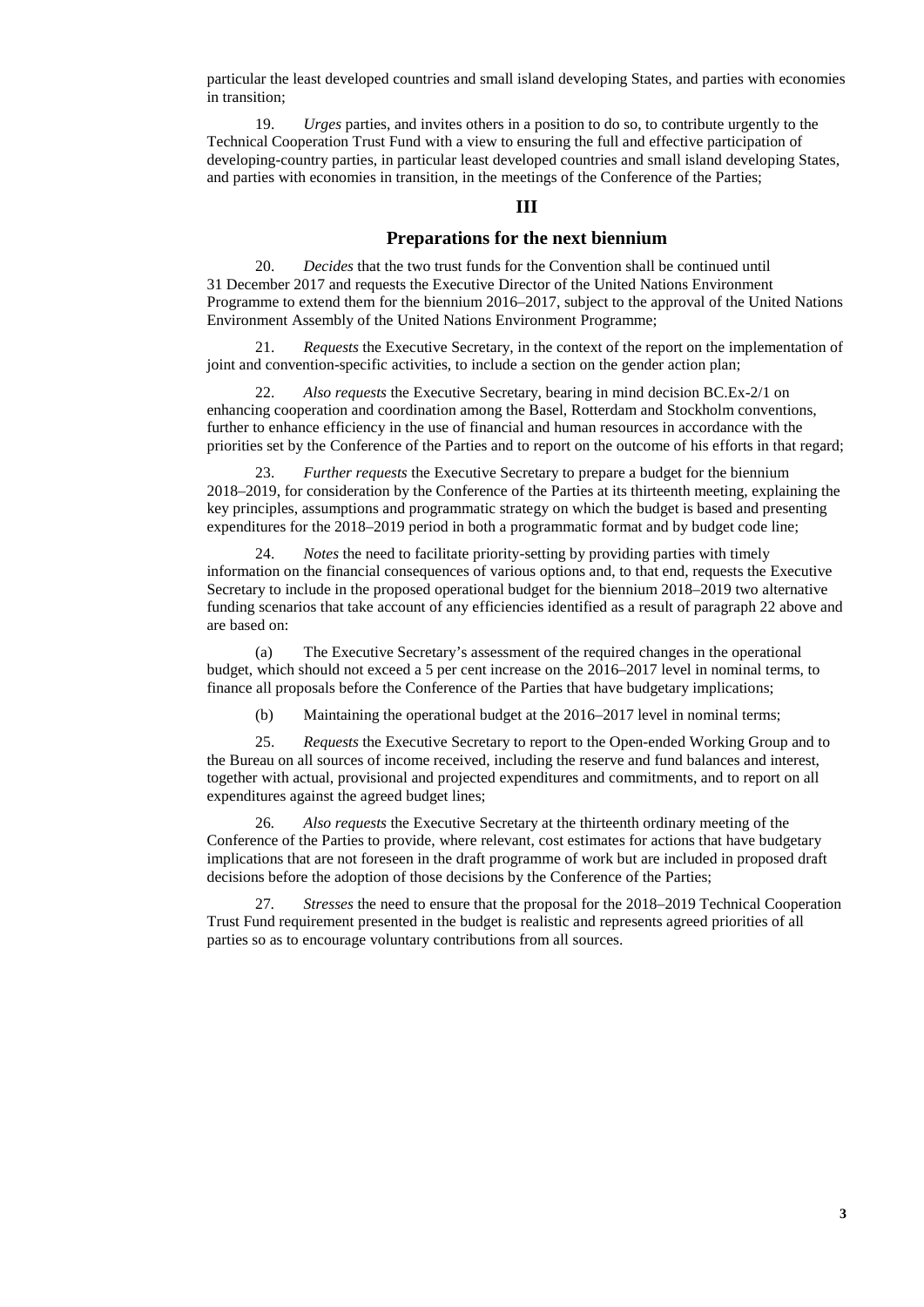### Table 1

### **Programme budget for 2016–2017 (in United States dollars)**

### **Activities related to the Basel, Rotterdam and Stockholm conventions**

|          |                                                                                                                                              |                         |                       |                       | 2016                  |                      |                       |                                |                                |             |                         |                         |             |                       | 2017                 |                                |                                   |                                   |                                |
|----------|----------------------------------------------------------------------------------------------------------------------------------------------|-------------------------|-----------------------|-----------------------|-----------------------|----------------------|-----------------------|--------------------------------|--------------------------------|-------------|-------------------------|-------------------------|-------------|-----------------------|----------------------|--------------------------------|-----------------------------------|-----------------------------------|--------------------------------|
|          |                                                                                                                                              |                         |                       |                       | Source of funding     |                      |                       |                                |                                |             |                         |                         |             |                       | Source of funding    |                                |                                   |                                   |                                |
|          | Activities                                                                                                                                   | <b>Basel Convention</b> |                       | Rotterdam Convention  |                       | Stockholm Convention |                       | Annual                         |                                |             | <b>Basel Convention</b> | Rotterdam<br>Convention |             |                       | Stockholm Convention | Annual                         |                                   |                                   | Biennium                       |
|          |                                                                                                                                              | <b>BCTF</b><br>budget   | <b>BDTF</b><br>budget | <b>ROTF</b><br>budget | <b>RVTF</b><br>budget | <b>SCTF</b> budget   | <b>SVTF</b><br>budget | Total<br>funding<br>General TF | Total<br>funding<br>Special TF | <b>BCTF</b> | <b>BDTF</b>             | <b>ROTF</b>             | <b>RVTF</b> | $\operatorname{SCTF}$ | <b>SVTF</b>          | Total<br>funding<br>General TF | Total<br>funding<br>Special<br>TF | Total<br>funding<br>General<br>TF | Total<br>funding<br>Special TF |
| $1$ (BC) | Thirteenth meeting<br>of the Conference<br>of the Parties to<br>the Basel<br>Convention<br>(including<br>high-level segment<br>of 1 day)     | 50 000                  |                       |                       |                       |                      |                       | 50 000                         |                                | 507 575     | 978 163                 |                         |             |                       |                      | 507 575                        | 978 163                           | 557 575                           | 978 163                        |
| 2(RC)    | Eighth meeting of<br>the Conference of<br>the Parties to the<br>Rotterdam<br>Convention<br>(including<br>high-level segment<br>of 1 day)     |                         |                       | 422 000               |                       |                      |                       | 422 000                        |                                |             |                         | 135 575                 | 978<br>163  |                       |                      | 135 575                        | 978 163                           | 557 575                           | 978 163                        |
| 3(SC)    | Eighth meeting of<br>the Conference of<br>the Parties to the<br>Stockholm<br>Convention<br>including<br>high-level segment<br>of 1 day)      |                         |                       |                       |                       | 30 000               |                       | 30 000                         |                                |             |                         |                         |             | 527 575               | 978 163              | 527 575                        | 978 163                           | 557 575                           | 978 163                        |
| 4 (BC)   | Tenth meeting of<br>the Open-ended<br>Working Group to<br>the Basel<br>Convention                                                            | 347 982                 | 669 512               |                       |                       |                      |                       | 347 982                        | 669 512                        |             |                         |                         |             |                       |                      |                                |                                   | 347 982                           | 669 512                        |
| 5(RC)    | Twelfth and<br>thirteenth<br>meetings of the<br><b>Chemical Review</b><br>Committee (CRC)<br>and orientation<br>workshop for CRC<br>members  |                         |                       | 258 604               | 89 535                | $\sim$               |                       | 258 604                        | 89 535                         |             |                         | 258 604                 |             |                       |                      | 258 604                        |                                   | 517 208                           | 89 535                         |
| 6 (SC)   | Twelfth and<br>thirteenth<br>meetings of the<br>Persistent Organic<br><b>Pollutants Review</b><br>Committee<br>(POPRC)                       |                         |                       |                       |                       | 431 481              | 20 632                | 431 481                        | 20 632                         |             |                         |                         |             | 431 481               | 85 102               | 431 481                        | 85 102                            | 862 962                           | 105 734                        |
| 7(BC)    | Meeting of the<br>Bureau of the<br>conference of the<br>Parties to the<br><b>Basel Convention</b><br>and joint meetings<br>of the bureaux to | 50 900                  |                       |                       |                       |                      |                       | 50 900                         |                                |             |                         |                         |             |                       |                      |                                |                                   | 50 900                            |                                |

**4**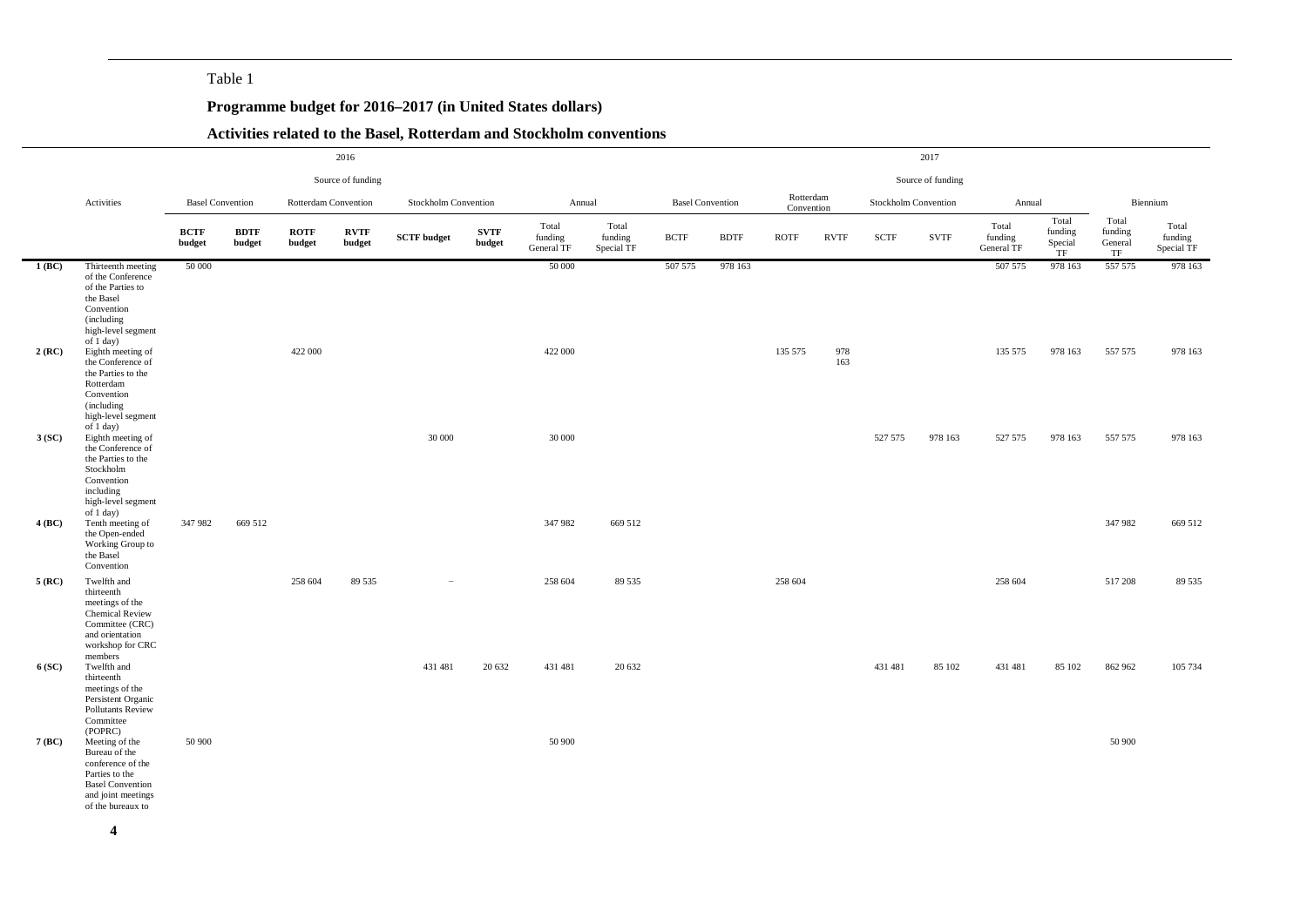|           |                                                                                                                                                                                                      |                         |                       |                       | 2016                  |                      |                       |                                |                                |                         |             |                         |             |                      | 2017              |                                |                                   |                                   |                                |
|-----------|------------------------------------------------------------------------------------------------------------------------------------------------------------------------------------------------------|-------------------------|-----------------------|-----------------------|-----------------------|----------------------|-----------------------|--------------------------------|--------------------------------|-------------------------|-------------|-------------------------|-------------|----------------------|-------------------|--------------------------------|-----------------------------------|-----------------------------------|--------------------------------|
|           |                                                                                                                                                                                                      |                         |                       |                       | Source of funding     |                      |                       |                                |                                |                         |             |                         |             |                      | Source of funding |                                |                                   |                                   |                                |
|           | Activities                                                                                                                                                                                           | <b>Basel Convention</b> |                       | Rotterdam Convention  |                       | Stockholm Convention |                       | Annual                         |                                | <b>Basel Convention</b> |             | Rotterdam<br>Convention |             | Stockholm Convention |                   | Annual                         |                                   |                                   | Biennium                       |
|           |                                                                                                                                                                                                      | <b>BCTF</b><br>budget   | <b>BDTF</b><br>budget | <b>ROTF</b><br>budget | <b>RVTF</b><br>budget | <b>SCTF</b> budget   | <b>SVTF</b><br>budget | Total<br>funding<br>General TF | Total<br>funding<br>Special TF | <b>BCTF</b>             | <b>BDTF</b> | <b>ROTF</b>             | <b>RVTF</b> | <b>SCTF</b>          | <b>SVTF</b>       | Total<br>funding<br>General TF | Total<br>funding<br>Special<br>TF | Total<br>funding<br>General<br>TF | Total<br>funding<br>Special TF |
| 8 (RC)    | the Basel,<br>Rotterdam and<br>Stockholm<br>conventions<br>Meeting of the<br>Bureau of the<br>conference of the<br>Parties to the<br>Rotterdam<br>Convention and                                     |                         |                       | 30 200                |                       |                      |                       | 30 200                         |                                |                         |             |                         |             |                      |                   |                                |                                   | 30 200                            |                                |
| 9(SC)     | joint meetings of<br>the bureaux to the<br>Basel, Rotterdam<br>and Stockholm<br>conventions<br>Meeting of the<br>Bureau of the<br>Conference of the<br>Parties to the<br>Stockholm<br>Convention and |                         |                       |                       |                       | 44 000               |                       | 44 000                         |                                |                         |             |                         |             |                      |                   |                                |                                   | 44 000                            |                                |
| 10 (BC)   | joint meetings of<br>the bureaux to the<br>Basel, Rotterdam<br>and Stockholm<br>conventions<br>Meeting of the<br><b>Basel Convention</b><br>Implementation<br>and Compliance<br>Committee            | 42 680                  | 30 280                |                       |                       |                      |                       | 42 680                         | 30 280                         |                         |             |                         |             |                      |                   |                                |                                   | 42 680                            | 30 280                         |
| $11$ (RC) | Orientation<br>workshop for CRC<br>members-<br>included under<br>activity 5                                                                                                                          |                         |                       |                       |                       |                      |                       |                                |                                |                         |             |                         |             |                      |                   |                                |                                   |                                   |                                |
| 12(56)    | Support the work<br>of and<br>coordination<br>between the<br>scientific bodies of<br>the conventions                                                                                                 |                         | 4 0 0 0               |                       | 4 0 0 0               |                      | 4 0 0 0               |                                | 12 000                         |                         |             |                         |             |                      |                   |                                |                                   |                                   | 12 000                         |
|           | 2016-2017 totals<br>(non-staff cost)                                                                                                                                                                 | 491 562                 | 703 792               | 710 804               | 93 535                | 505 481              | 24 632                | 1707847                        | 821 959                        | 507 575                 | 978 163     | 394 179                 | 978<br>163  | 959 056              | 1 063 265         | 1860810                        | 3 019 591                         | 3568657                           | 3 841 550                      |
|           | 2016-2017 totals<br>(staff cost)                                                                                                                                                                     | 851 254                 | 197 120               | 988 973               | 82 500                | 1 156 685            | 136 016               | 2 996 912                      | 415 636                        | 891 401                 | 232 960     | 1 067 888               | 85 800      | 1 200 052            | 141 457           | 3 159 341                      | 460 217                           | 6 156 253                         | 6571889                        |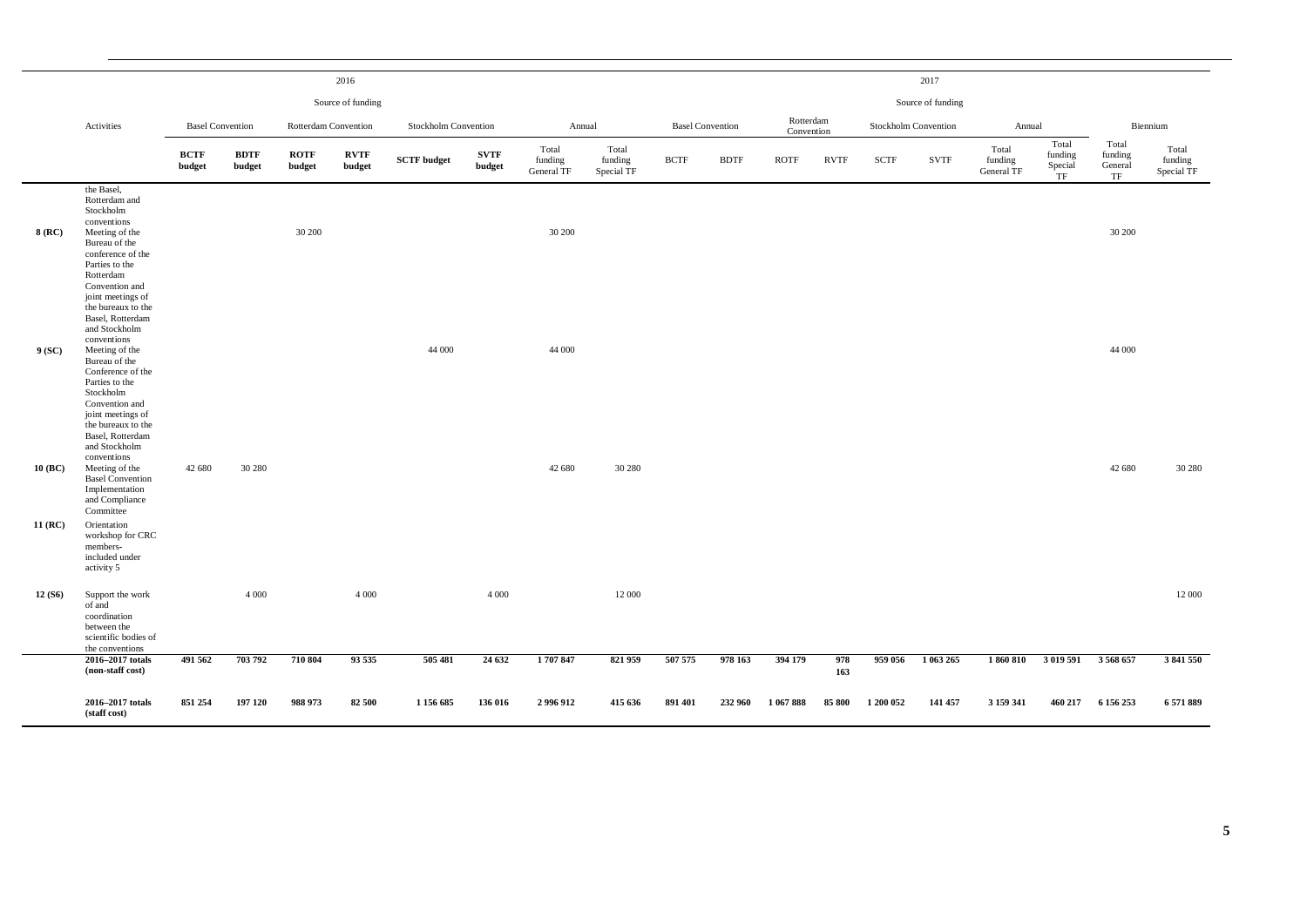### **2. Technical assistance and capacity-building**

### **a. Development of tools and methodologies**

| Source of funding                                                                                                                                  |                                                                                       |                                                 |                     | Source of funding                                                      |                                                                     |
|----------------------------------------------------------------------------------------------------------------------------------------------------|---------------------------------------------------------------------------------------|-------------------------------------------------|---------------------|------------------------------------------------------------------------|---------------------------------------------------------------------|
| <b>Basel Convention</b><br>Stockholm Convention<br>Rotterdam Convention                                                                            | Annual                                                                                | <b>Basel Convention</b><br>Rotterdam Convention | Stockholm           | Annual                                                                 | Biennium                                                            |
| <b>BCTF</b><br><b>BDTF</b><br><b>ROTF</b><br><b>RVTF</b><br><b>SCTF</b><br><b>SVTF</b><br>budget<br>budget<br>budget<br>budget<br>budget<br>budget | Total<br>Total<br>funding<br>funding<br><b>BCTF</b><br>Special<br>General<br>TF<br>TF | <b>BDTF</b><br><b>ROTF</b><br><b>RVTF</b>       | <b>SVTF</b><br>SCTF | Total<br>Total<br>funding<br>funding<br>General<br>Special<br>TF<br>TF | Total<br>Total<br>funding<br>funding<br>General<br>Special TF<br>TF |
| 307 000<br>Tools and<br>15 000<br>15 000<br>284 000<br>15 000<br>313 000<br>13(51)<br>methodologies<br>for training and<br>capacity-building       | 45 000<br>904 000<br>15 000                                                           | 225 000<br>15 000<br>226 000                    | 15 000<br>245 000   | 45 000<br>696 000                                                      | 1 600 000<br>90 000                                                 |
| 307 000<br>2016-2017<br>15 000<br>15 000<br>284 000<br>15 000<br>313 000<br>total technical<br>assistance and<br>capacity-<br>building a)          | 45 000<br>904 000<br>15 000                                                           | 225 000<br>15 000<br>226 000                    | 15 000<br>245 000   | 45 000<br>696 000                                                      | 1 600 000<br>90 000                                                 |

#### **b. Capacity-building and training**

| 14 (BC)   | Training and<br>capacity-building<br>activities to<br>enhance the<br>implementation of<br>the Basel<br>Convention at the<br>regional level                  | 870 000   |           | 870 000             | 600 000 |         |         | 600 000                    | 1 470 000 |
|-----------|-------------------------------------------------------------------------------------------------------------------------------------------------------------|-----------|-----------|---------------------|---------|---------|---------|----------------------------|-----------|
| $15$ (RC) | Training and<br>capacity-building<br>activities to<br>enhance the<br>implementation of<br>the Rotterdam<br>Convention at<br>national and<br>regional levels | 1 178 600 |           | 1 178 600           |         | 778 400 |         | 778 400                    | 1957000   |
| 16(SC)    | Training and<br>capacity-building<br>activities to<br>enhance the<br>implementation of<br>the Stockholm<br>Convention at the<br>regional level              |           | 1 190 800 | 1 190 800<br>$\sim$ |         |         | 616 200 | 616 200<br>$\sim$ 10 $\pm$ | 1 807 000 |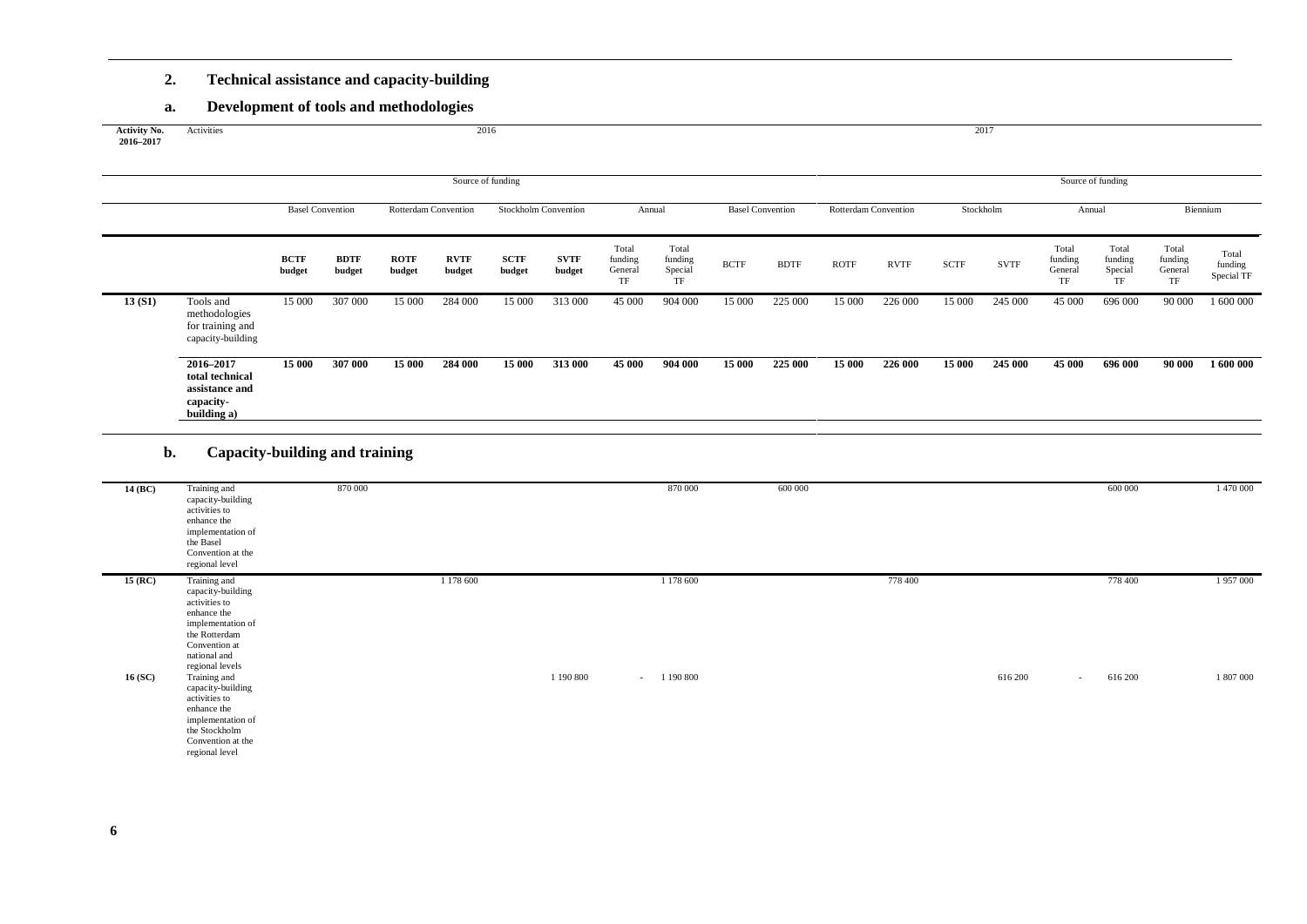## **Activity No. 2016–2017**

Activities 2016 2016

|            |                                                                                                                                                                                             |                         |                      | Source of funding    |           |                         |                      |           | Source of funding |           |
|------------|---------------------------------------------------------------------------------------------------------------------------------------------------------------------------------------------|-------------------------|----------------------|----------------------|-----------|-------------------------|----------------------|-----------|-------------------|-----------|
|            |                                                                                                                                                                                             | <b>Basel Convention</b> | Rotterdam Convention | Stockholm Convention | Annual    | <b>Basel Convention</b> | Rotterdam Convention | Stockholm | Annual            | Biennium  |
| 17 (S2/S3) | Training and<br>capacity-building<br>activities to<br>enhance the<br>implementation of<br>the Basel,<br>Rotterdam and<br>Stockholm<br>conventions at the<br>regional and<br>national levels | 532 000                 | 540 000              | 530 000              | 1 602 000 | 341 000                 | 354 000              | 368 000   | 1 063 000         | 2 665 000 |
|            | 2016-2017 total<br>assistance and<br>capacity<br>building b)                                                                                                                                | 1 402 000               | 1718 600             | 1720 800             | 4 841 400 | 941 000                 | 1 132 400            | 984 200   | 3 057 600         | 7899000   |

### **c. Partnerships**

| 18(54) | Partnerships for<br>technical assistance               |        | 150 000 | 190 000 |        | 70 000         |        | 410 000 | 122 000 | 147 000 | 26 000  | 295 000 |        | 705 000   |
|--------|--------------------------------------------------------|--------|---------|---------|--------|----------------|--------|---------|---------|---------|---------|---------|--------|-----------|
|        | 2016–2017 total<br>assistance and<br>capacity building | 44 150 | 311 500 |         | 44 150 | <b>237 500</b> | 88 300 | 549 000 | 205 000 |         | 279 000 | 484 000 | 88 300 | 1 033 000 |

### **d. Regional centres**

| 19 (S8/9) | Coordination of and<br>support to the Basel<br>and Stockholm<br>Convention regional<br>centres and<br>cooperation and<br>coordination between<br>regional centres | 44 150  | 311 500   |         |           | 44 150  | 237 500   | 88 300    | 549 000   |         | 205 000 |         |         |         | 279 000 |         |           |          | 1 033 000  |
|-----------|-------------------------------------------------------------------------------------------------------------------------------------------------------------------|---------|-----------|---------|-----------|---------|-----------|-----------|-----------|---------|---------|---------|---------|---------|---------|---------|-----------|----------|------------|
|           | 2016-2017 total<br>assistance and<br>capacity building                                                                                                            | 44 150  | 311 500   |         |           | 44 150  | 237 500   | 88 300    | 549 000   |         |         |         |         |         | 279 000 |         |           |          | 1 033 000  |
|           | 2016–2017 totals<br>(non-staff cost)                                                                                                                              | 59 150  | 2 170 500 | 15 000  | 2 192 600 | 59 150  | 2 341 300 | 133 300   | 6 704 400 | 15 000  | 1493000 | 15 000  | 1505400 | 15 000  | 1534200 | 45 000  | 4 532 600 | 178 300  | 11 237 000 |
|           | 2016–2017 totals<br>(staff cost)                                                                                                                                  | 408 590 | 232 960   | 496 261 | 178 750   | 415 913 | 374 044   | 1 320 764 | 785 754   | 430 656 | 293 530 | 555 654 | 185 900 | 429 604 | 389 006 | 1415914 | 868 435   | 2736 678 | 1654 189   |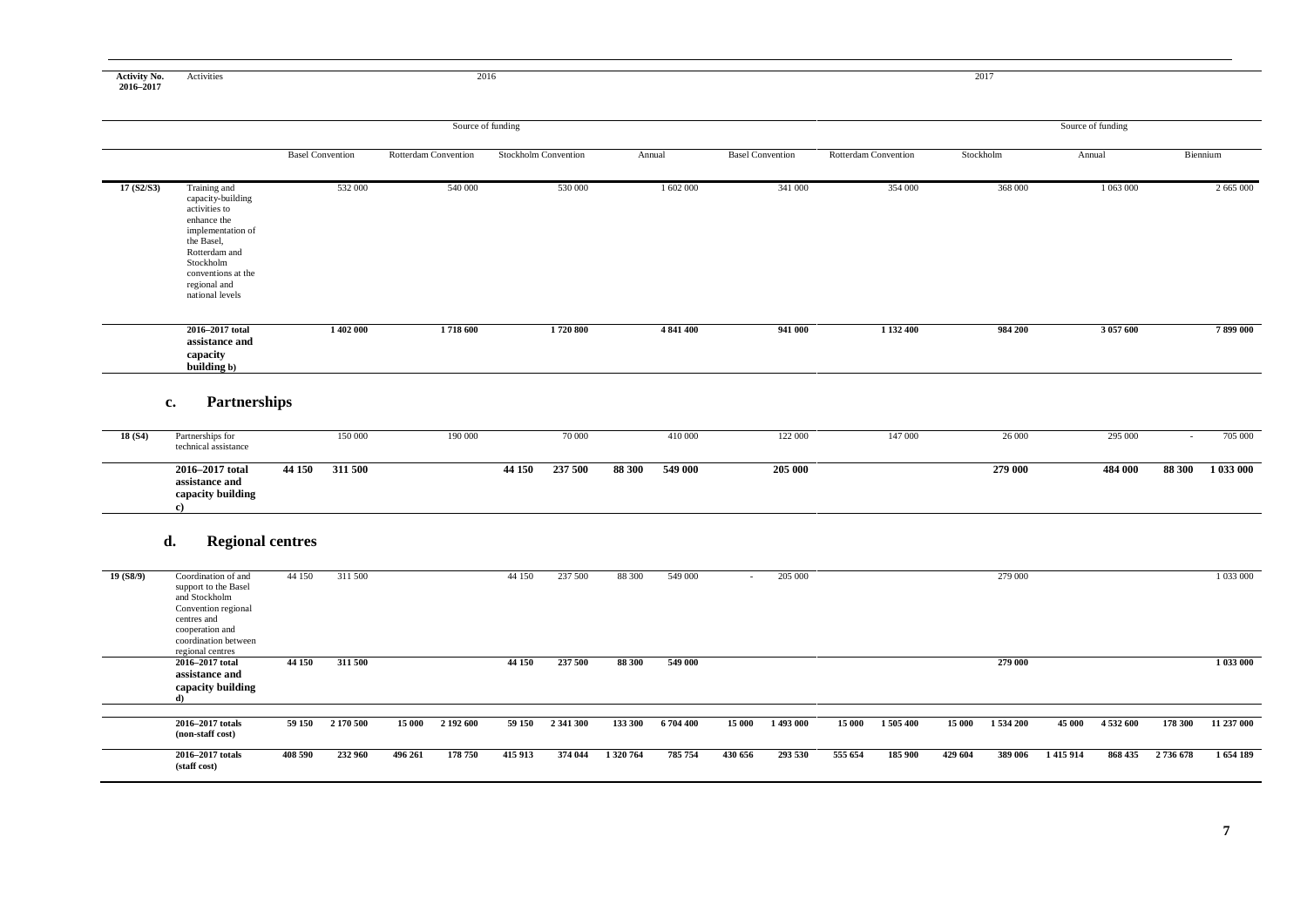#### **3. Scientific and technical activities**

|                                  | ◡.                                                                     | beientine and technical activities |                       |                       |                       |                             |                       |                                   |                                   |                         |             |                      |             |             |                   |                                   |                                   |                                   |                             |
|----------------------------------|------------------------------------------------------------------------|------------------------------------|-----------------------|-----------------------|-----------------------|-----------------------------|-----------------------|-----------------------------------|-----------------------------------|-------------------------|-------------|----------------------|-------------|-------------|-------------------|-----------------------------------|-----------------------------------|-----------------------------------|-----------------------------|
| <b>Activity No.</b><br>2016-2017 | Activities                                                             |                                    |                       |                       | 2016                  |                             |                       |                                   |                                   |                         |             |                      |             |             | 2017              |                                   |                                   |                                   |                             |
|                                  |                                                                        |                                    |                       |                       | Source of funding     |                             |                       |                                   |                                   |                         |             |                      |             |             | Source of funding |                                   |                                   |                                   |                             |
|                                  |                                                                        | <b>Basel Convention</b>            |                       | Rotterdam Convention  |                       | <b>Stockholm Convention</b> |                       | Annual                            |                                   | <b>Basel Convention</b> |             | Rotterdam Convention |             | Stockholm   |                   | Annual                            |                                   |                                   | Biennium                    |
|                                  |                                                                        | <b>BCTF</b><br>budget              | <b>BDTF</b><br>budget | <b>ROTF</b><br>budget | <b>RVTF</b><br>budget | <b>SCTF</b><br>budget       | <b>SVTF</b><br>budget | Total<br>funding<br>General<br>TF | Total<br>funding<br>Special<br>TF | <b>BCTF</b>             | <b>BDTF</b> | <b>ROTF</b>          | <b>RVTF</b> | <b>SCTF</b> | <b>SVTF</b>       | Total<br>funding<br>General<br>TF | Total<br>funding<br>Special<br>TF | Total<br>funding<br>General<br>TF | Total funding<br>Special TF |
| 20 (S7)                          | Scientific support to<br>parties to the Basel<br>Convention            | 224 875                            | 285 000               |                       |                       |                             | 20 000                | 224 875                           | 305 000                           | 25 000                  | 205 000     |                      |             |             | 10 000            | 25 000                            | 215 000                           | 249 875                           | 520 000                     |
| $21$ (RC)                        | Scientific support to<br>parties to the<br>Rotterdam<br>Convention     |                                    |                       | 30 000                | 202 500               |                             |                       | 30 000                            | 202 500                           |                         |             | 30 000               | 52 500      |             |                   | 30 000                            | 52 500                            | 60 000                            | 255 000                     |
| 22(SC)                           | Scientific support to<br>parties to the<br>Stockholm                   |                                    |                       |                       |                       | 75 000                      | 206 000               | 75 000                            | 206 000                           |                         |             |                      |             | 65 000      | 102 000           | 65 000                            | 102 000                           | 140 000                           | 308 000                     |
| 23(SC)                           | Convention<br>Effectiveness<br>evaluation and the<br>Global Monitoring |                                    |                       |                       |                       | 135 000                     | 224 000               | 135 000                           | 224 000                           |                         |             |                      |             | $\sim$      | 204 000           |                                   | 204 000                           | 135 000                           | 428 000                     |
| 24(S15)                          | Plan<br>National reporting                                             | 48 000                             | 10 000                |                       |                       | 78 000                      |                       | 126 000                           | 10 000                            | 10 000                  | 50 000      |                      |             | 20 000      |                   | 30 000                            | 50 000                            | 156 000                           | 60 000                      |
|                                  |                                                                        |                                    |                       |                       |                       |                             |                       |                                   |                                   |                         |             |                      |             |             |                   |                                   |                                   |                                   |                             |
|                                  | 2016-2017 totals<br>(non-staff cost)                                   | 272 875                            | 295 000               | 30 000                | 202 500               | 288 000                     | 450 000               | 590 875                           | 947 500                           | 35 000                  | 255 000     | 30 000               | 52 500      | 85 000      | 316 000           | 150 000                           | 623 500                           | 740 875                           | 1571000                     |
|                                  | 2016-2017 totals<br>(staff cost)                                       | 323 558                            |                       | 232 116               |                       | 431 817                     | 127 515               | 987 490                           | 127 515                           | 341 032                 |             | 255 217              |             | 446 030     | 132 616           | 1 042 279                         | 132 616                           | 2 029 769                         | 260 131                     |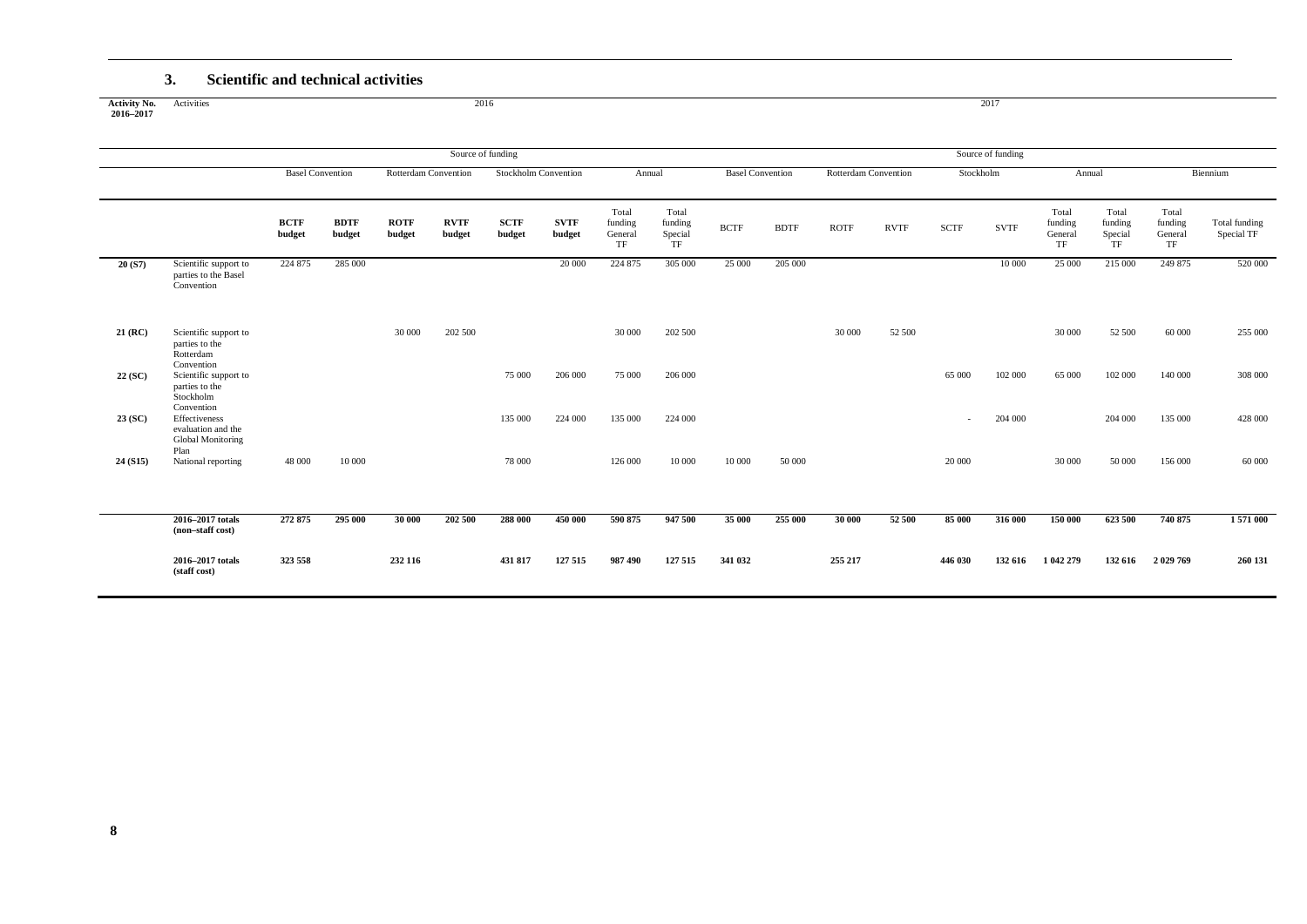### **4. Knowledge and information management and outreach**

| <b>Activity No.</b><br>2016-2017 | Activities                                                                                                                                                              |                         |                       |                       |                       | 2016                        |                       |                                   |                                   |                         |             |                      |             | 2017        |             |                                   |                                   |                                   |                                   |
|----------------------------------|-------------------------------------------------------------------------------------------------------------------------------------------------------------------------|-------------------------|-----------------------|-----------------------|-----------------------|-----------------------------|-----------------------|-----------------------------------|-----------------------------------|-------------------------|-------------|----------------------|-------------|-------------|-------------|-----------------------------------|-----------------------------------|-----------------------------------|-----------------------------------|
|                                  |                                                                                                                                                                         |                         |                       |                       | Source of funding     |                             |                       |                                   |                                   |                         |             |                      |             |             |             | Source of funding                 |                                   |                                   |                                   |
|                                  |                                                                                                                                                                         | <b>Basel Convention</b> |                       | Rotterdam Convention  |                       | <b>Stockholm Convention</b> |                       | Annual                            |                                   | <b>Basel Convention</b> |             | Rotterdam Convention |             | Stockholm   |             | Annual                            |                                   | Biennium                          |                                   |
|                                  |                                                                                                                                                                         | <b>BCTF</b><br>budget   | <b>BDTF</b><br>budget | <b>ROTF</b><br>budget | <b>RVTF</b><br>budget | <b>SCTF</b><br>budget       | <b>SVTF</b><br>budget | Total<br>funding<br>General<br>TF | Total<br>funding<br>Special<br>TF | <b>BCTF</b>             | <b>BDTF</b> | <b>ROTF</b>          | <b>RVTF</b> | <b>SCTF</b> | <b>SVTF</b> | Total<br>funding<br>General<br>TF | Total<br>funding<br>Special<br>TF | Total<br>funding<br>General<br>TF | Total<br>funding<br>Special<br>TF |
| 25(510)                          | Clearing-house<br>mechanism for<br>information<br>exchange,<br>including PIC<br>database and<br>Rotterdam<br>Convention<br>website in English,<br>French and<br>Spanish | 45 600                  | 42 400                | 14 400                | 31 700                | 61 600                      | 42 400                | 121 600                           | 116 500                           | 45 600                  | 42 400      | 14 400               | 31 700      | 61 600      | 42 400      | 121 600                           | 116 500                           | 243 200                           | 233 000                           |
| 26(S14)                          | Publications                                                                                                                                                            | 26 700                  |                       | 26 600                |                       | 26 700                      |                       | 80 000                            |                                   | 6 700                   |             | 6 600                |             | 6 700       |             | 20 000                            |                                   | 100 000                           |                                   |
| 27<br>(S12/S13)                  | Joint<br>communication,<br>outreach and<br>public awareness                                                                                                             | 1 0 0 0                 |                       | 1 000                 |                       | 1 0 0 0                     |                       | 3 0 0 0                           |                                   | 1 000                   | 17 500      | 1 0 0 0              | 15 000      | 1 0 0 0     | 17 500      | 3 0 0 0                           | 50 000                            | 6 0 0 0                           | 50 000                            |
|                                  | 2016-2017 totals<br>(non-staff cost)                                                                                                                                    | 73 300                  | 42 400                | 42 000                | 31 700                | 89 300                      | 42 400                | 204 600                           | 116 500                           | 53 300                  | 59 900      | 22 000               | 46 700      | 69 300      | 59 900      | 144 600                           | 166 500                           | 349 200                           | 283 000                           |
|                                  | 2016-2017 totals<br>(staff cost)                                                                                                                                        | 373 661                 |                       | 566 050               | 13750                 | 556 234                     | 34 004                | 1495945                           | 47754                             | 393 841                 | 9318        | 632 389              | 14 300      | 574 543     | 35 364      | 1 600 773                         | 58 983                            | 3 096 718                         | 106 737                           |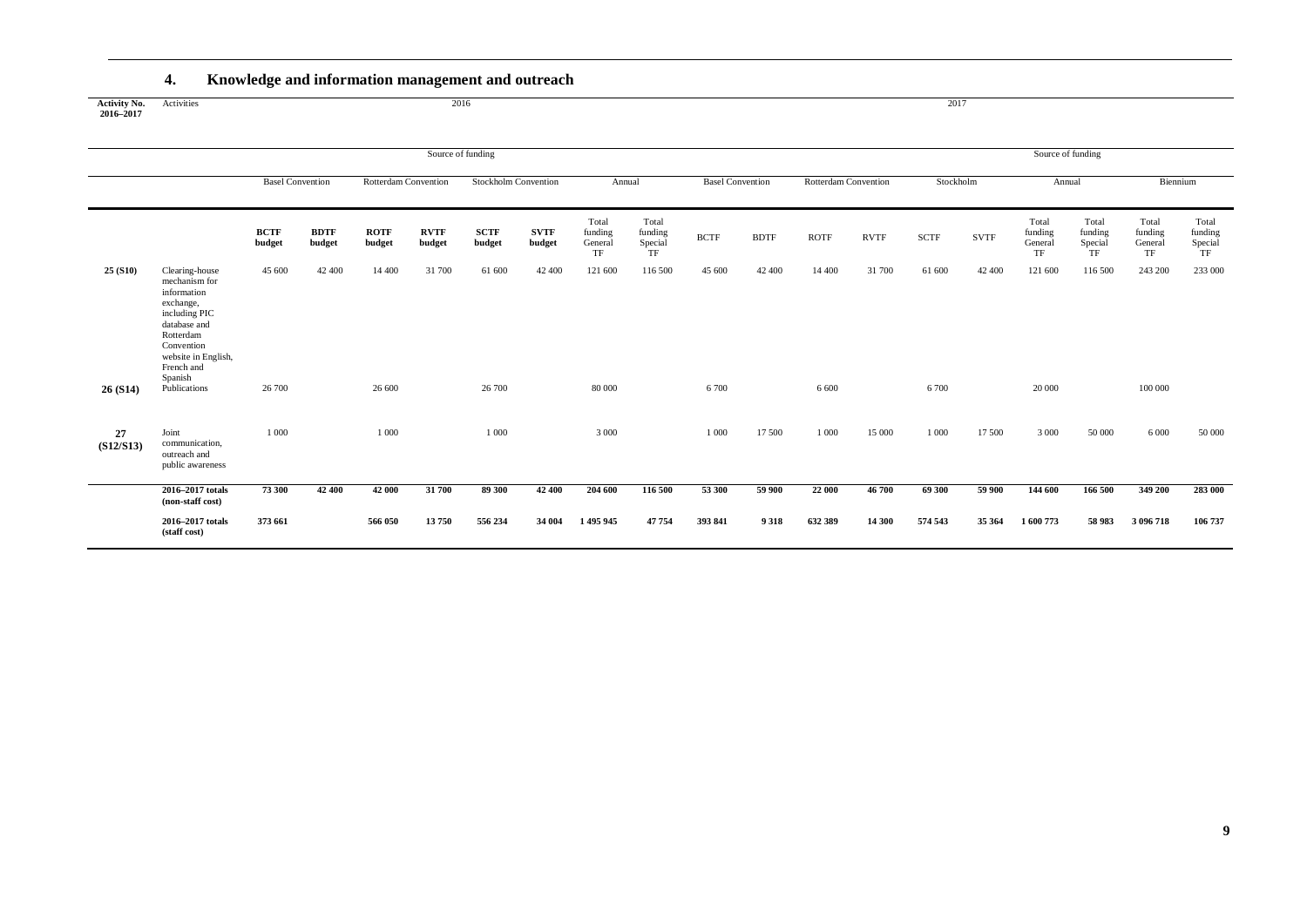### **5. Overall management**

**Activity No. 2016–2017** Activities 2016 2016

|          |                                                            |                         |                       |                             |                       | Source of funding           |                       |                                   |                                   |                         |                          |                             |                          | Source of funding |             |                                   |                                   |                                   |                                   |
|----------|------------------------------------------------------------|-------------------------|-----------------------|-----------------------------|-----------------------|-----------------------------|-----------------------|-----------------------------------|-----------------------------------|-------------------------|--------------------------|-----------------------------|--------------------------|-------------------|-------------|-----------------------------------|-----------------------------------|-----------------------------------|-----------------------------------|
|          |                                                            | <b>Basel Convention</b> |                       | <b>Rotterdam Convention</b> |                       | <b>Stockholm Convention</b> |                       | Annual                            |                                   | <b>Basel Convention</b> |                          | <b>Rotterdam Convention</b> |                          | Stockholm         |             | Annual                            |                                   | Biennium                          |                                   |
|          |                                                            | <b>BCTF</b><br>budget   | <b>BDTF</b><br>budget | <b>ROTF</b><br>budget       | <b>RVTF</b><br>budget | SCTF<br>budget              | <b>SVTF</b><br>budget | Total<br>funding<br>General<br>TF | Total<br>funding<br>Special<br>TF | <b>BCTF</b>             | <b>BDTF</b>              | <b>ROTF</b>                 | <b>RVTF</b>              | <b>SCTF</b>       | <b>SVTF</b> | Total<br>funding<br>General<br>TF | Total<br>funding<br>Special<br>TF | Total<br>funding<br>General<br>TF | Total<br>funding<br>Special<br>TF |
| 28 (S18) | Executive<br>direction and<br>management                   | 64 400                  |                       | 144 081                     |                       | 106 434                     |                       | 314 915                           |                                   | 57 900                  |                          | 81 34 6                     |                          | 98 4 34           |             | 237 680                           |                                   | 552 595                           |                                   |
| 29 (S19) | International<br>cooperation and<br>coordination           |                         |                       |                             |                       |                             |                       |                                   |                                   |                         |                          |                             |                          |                   |             |                                   |                                   |                                   |                                   |
| 30 (S16) | Resource<br>mobilization                                   | 9 0 0 0                 |                       | 9 0 0 0                     |                       | 166 500                     | 20 000                | 184 500                           | 20 000                            | 9 0 0 0                 |                          | 9 0 0 0                     | $\sim 100$               | 40 500            | $\sim$      | 58 500                            |                                   | 243 000                           | 20 000                            |
| 31 (S17) | Support for the<br>review of the<br>synergies<br>decisions | 45 200                  |                       | 30 300                      |                       | 45 200                      |                       | 120 700                           |                                   |                         |                          |                             |                          |                   |             |                                   |                                   | 120 700                           |                                   |
|          | 2016-2017 totals                                           | 118 600                 |                       | 183 381                     |                       | 318 134                     | 20 000                | 620 115                           | 20 000                            | 66 900                  |                          | 90 346                      |                          | 138 934           |             | 296 180                           |                                   | 916 295                           | 20 000                            |
|          | (non-staff cost)                                           |                         |                       |                             |                       |                             |                       |                                   |                                   |                         |                          |                             |                          |                   |             |                                   |                                   |                                   |                                   |
|          | 2016-2017 totals<br>(staff cost)                           | 367 775                 |                       | 288 894                     |                       | 631 385                     | 170 020               | 1 288 054                         | 170 020                           | 396 555                 | $\overline{\phantom{a}}$ | 317 645                     | $\overline{\phantom{a}}$ | 652 168           | 176 821     | 1 366 368                         | 176 821                           | 2 654 423                         | 346 841                           |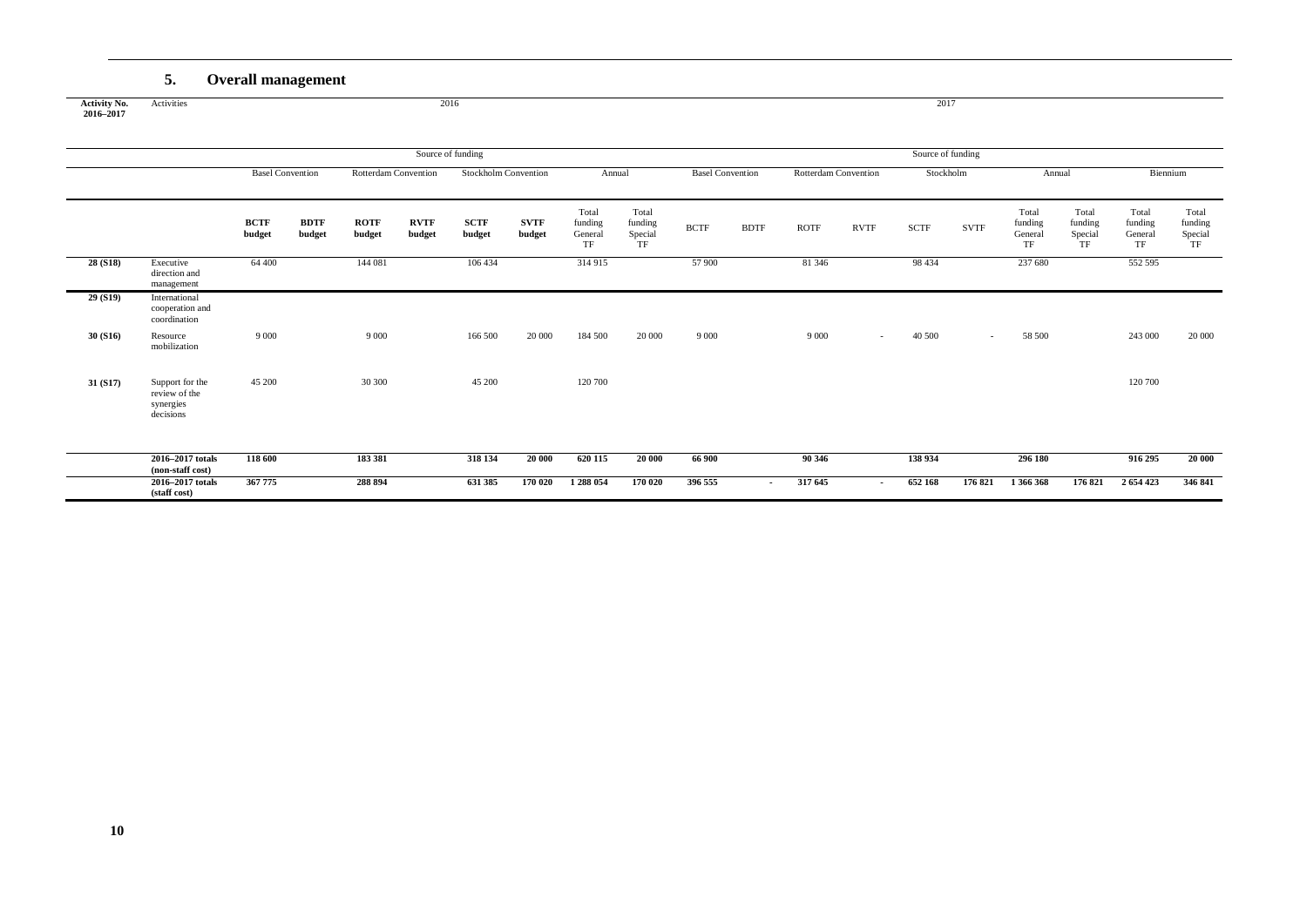### **6. Legal and policy**

**Activity No. 2016–2017**

Activities 2017 2017 2016

|          |                                                                                                                                                                                                                                                                |                       | <b>Basel Convention</b> |                       |                       | Source of funding     |                             |                                   |                                   |                         |             |                         |             |           | Source of funding |                                   |                                   |                                |                                   |
|----------|----------------------------------------------------------------------------------------------------------------------------------------------------------------------------------------------------------------------------------------------------------------|-----------------------|-------------------------|-----------------------|-----------------------|-----------------------|-----------------------------|-----------------------------------|-----------------------------------|-------------------------|-------------|-------------------------|-------------|-----------|-------------------|-----------------------------------|-----------------------------------|--------------------------------|-----------------------------------|
|          |                                                                                                                                                                                                                                                                |                       |                         |                       | Rotterdam Convention  |                       | <b>Stockholm Convention</b> | Annual                            |                                   | <b>Basel Convention</b> |             | Rotterdam<br>Convention |             | Stockholm |                   | Annual                            |                                   | Biennium                       |                                   |
|          |                                                                                                                                                                                                                                                                | <b>BCTF</b><br>budget | <b>BDTF</b><br>budget   | <b>ROTF</b><br>budget | <b>RVTF</b><br>budget | <b>SCTF</b><br>budget | <b>SVTF</b><br>budget       | Total<br>funding<br>General<br>TF | Total<br>funding<br>Special<br>TF | <b>BCTF</b>             | <b>BDTF</b> | <b>ROTF</b>             | <b>RVTF</b> | SCTF      | <b>SVTF</b>       | Total<br>funding<br>General<br>TF | Total<br>funding<br>Special<br>TF | Total<br>funding<br>General TF | Total<br>funding<br>Special<br>TF |
| 32 (BC)  | Legal and policy<br>activities specific to<br>the Basel                                                                                                                                                                                                        |                       | 190 000                 |                       |                       |                       |                             |                                   | 190 000                           |                         | 190 000     |                         |             |           |                   |                                   | 190 000                           |                                | 380 000                           |
| 33 (S20) | Convention<br>Legal and policy<br>activities under the<br><b>Basel Rotterdam and</b><br>Stockholm<br>conventions;<br>national legislation,<br>illegal traffic and<br>trade and<br>enforcement under<br>the Basel.<br>Rotterdam and<br>Stockholm<br>conventions |                       | 20 000                  |                       |                       |                       |                             | 20 000                            |                                   |                         |             |                         |             |           |                   |                                   |                                   |                                | 20 000                            |
| 34 (BC)  | Coordinate and<br>provide support to<br>parties in follow-up<br>to the country led<br>initiative on<br>environmentally<br>sound management<br>and further legal<br>clarity                                                                                     |                       | 217 000                 |                       |                       |                       |                             |                                   | 217 000                           |                         | 207 000     |                         |             |           |                   |                                   | 207 000                           |                                | 424 000                           |
|          | 2016-2017 totals<br>(non-staff cost)                                                                                                                                                                                                                           |                       | 427 000                 |                       |                       |                       |                             |                                   | 427 000                           | $\sim$                  | 397 000     |                         |             |           |                   |                                   | 397 000                           |                                | 824 000                           |
|          | 2016-2017 totals<br>(staff cost)                                                                                                                                                                                                                               | 391 080               | 107 520                 | 27934                 |                       | 236 423               | 8 5 0 1                     | 655 437                           | 116 021                           | 409 098                 | 116 480     | 30 214                  |             | 238 913   | 8 8 4 1           | 678 225                           | 125 321                           | 1 333 662                      | 241 342                           |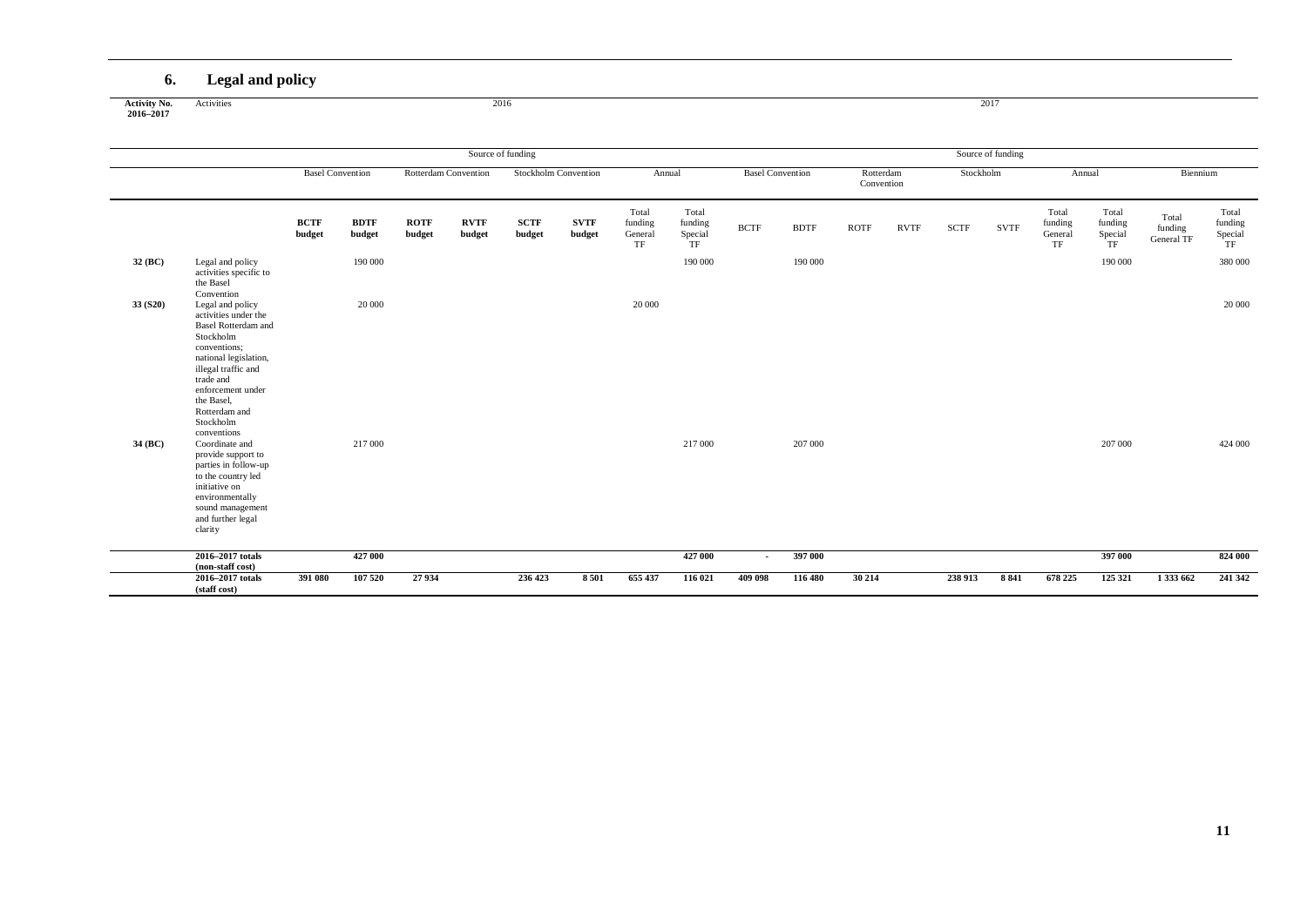#### **7. Office maintenance and services**

**Activity No. 2016–2017** Activities 2017 2017 2016 2016

|         |                                                                |                         |                       |                       |                             | Source of funding           |                       |                                |                                |             |                         |             |                             |             | Source of funding |                                |                                |                                |                                |
|---------|----------------------------------------------------------------|-------------------------|-----------------------|-----------------------|-----------------------------|-----------------------------|-----------------------|--------------------------------|--------------------------------|-------------|-------------------------|-------------|-----------------------------|-------------|-------------------|--------------------------------|--------------------------------|--------------------------------|--------------------------------|
|         |                                                                | <b>Basel Convention</b> |                       |                       | <b>Rotterdam Convention</b> | <b>Stockholm Convention</b> |                       | Annual                         |                                |             | <b>Basel Convention</b> |             | <b>Rotterdam Convention</b> | Stockholm   |                   | Annual                         |                                | Biennium                       |                                |
|         |                                                                | <b>BCTF</b><br>budget   | <b>BDTF</b><br>budget | <b>ROTF</b><br>budget | <b>RVTF</b><br>budget       | <b>SCTF</b><br>budget       | <b>SVTF</b><br>budget | Total<br>funding<br>General TF | Total<br>funding<br>Special TF | <b>BCTF</b> | <b>BDTF</b>             | <b>ROTF</b> | <b>RVTF</b>                 | <b>SCTF</b> | <b>SVTF</b>       | Total<br>funding<br>General TF | Total<br>funding<br>Special TF | Total<br>funding<br>General TF | Total<br>funding<br>Special TF |
| 35(S21) | Office<br>maintenance                                          | 153 000                 |                       | 74 100                |                             | 243 000                     |                       | 470 100                        |                                | 153 000     |                         | 74 100      |                             | 243 000     |                   | 470 100                        |                                | 940 200                        |                                |
| 36(S11) | and services<br>Joint<br>information<br>technology<br>services | 52 500                  |                       | 32 500                |                             | 72 500                      |                       | 157 500                        |                                | 52 500      |                         | 32 500      |                             | 72 500      |                   | 157 500                        |                                | 315 000                        |                                |
|         | 2016-2017<br>totals (non-                                      | 205 500                 |                       | 106 600               |                             | 315 500                     |                       | 627 600                        |                                | 205 500     |                         | 106 600     |                             | 315 500     |                   | 627 600                        |                                | 1 255 200                      |                                |
|         | staff cost)<br>2016-2017<br>totals (staff<br>cost)             | 311 639                 |                       | 2 0 9 3               |                             | 33 059                      |                       | 346 790                        |                                | 328 469     |                         | 2 3 0 1     |                             | 34 147      |                   | 364 917                        |                                | 711 708                        |                                |
|         | 2016-2017<br>totals (non-<br>staff cost)                       | 1 220 978               | 3 638 692             | 1 087 785             | 2 5 20 3 35                 | 1575565                     | 2878332               | 3884337                        | 9 037 359                      | 883 275     | 3 183 063               | 658 125     | 2 582 763                   | 1582790     | 2973365           | 3 124 190                      | 8739191                        | 7 008 527                      | 17 776 550                     |
|         | 2016-2017<br>totals (staff<br>cost)                            | 3 027 556               | 537 600               | 2 602 320             | 275 000                     | 3 4 6 1 5 1 6               | 850 100               | 9 091 393                      | 1 662 700                      | 3 191 053   | 652 288                 | 2861307     | 286 000                     | 3575458     | 884 104           | 9 627 818                      | 1822392                        | 18719210                       | 3 485 092                      |
|         | $2016 - 2017$<br>Grand<br>totals                               | 4 248 543               | 4 176 292             | 3 690 105             | 2 795 335                   | 5 037 081                   | 3728432               | 12 975 730                     | 10 700 059                     | 4 0 74 3 28 | 3 835 351               | 3 5 19 4 32 | 2868763                     | 5 158 248   | 3857469           | 12 752 008                     | 10 561 583                     | 25 727 737                     | 21 261 642                     |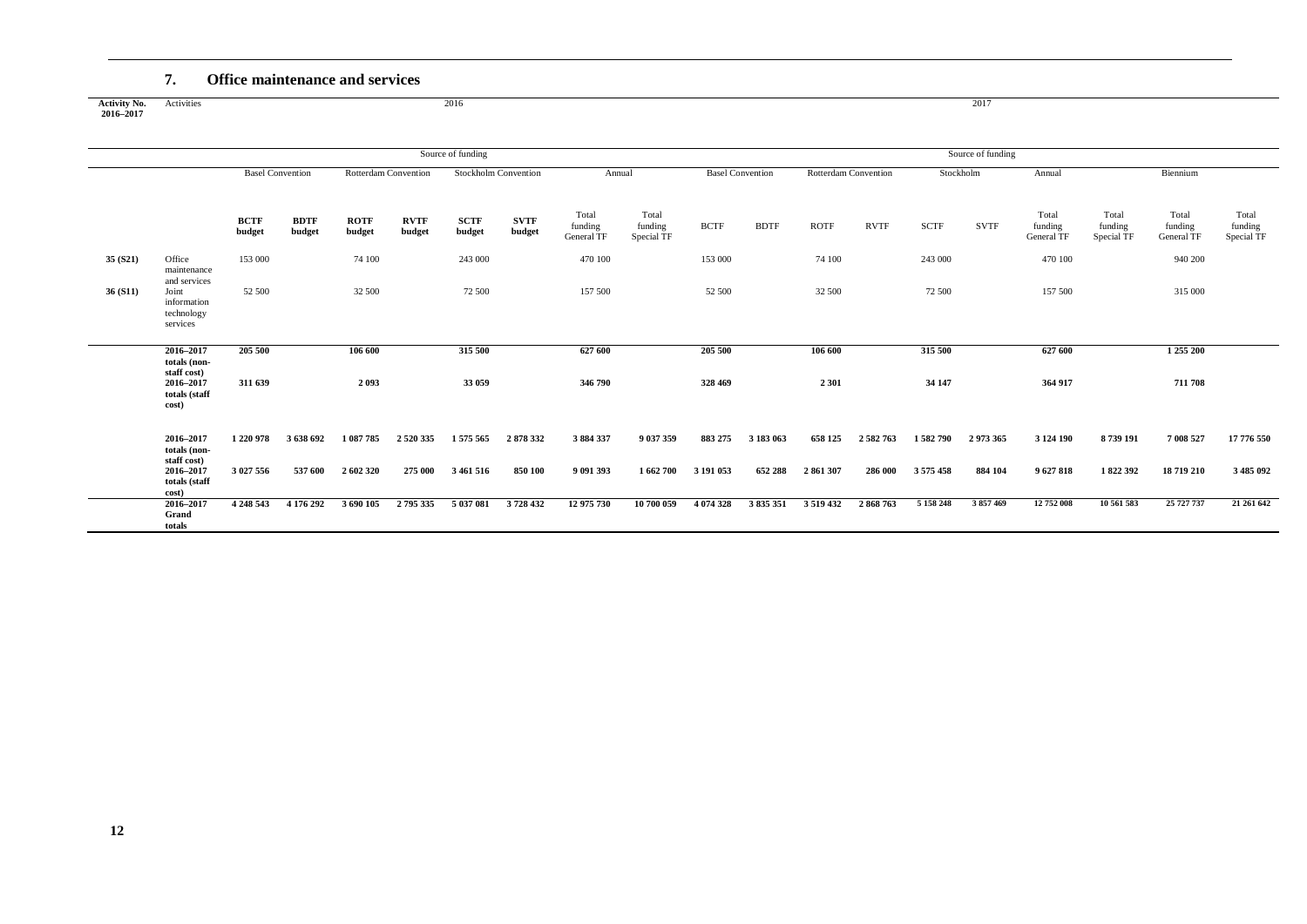## **Summary of the Programme budget for 2016–2017 by heading (in United States dollars)**

|                                                               |                   |                   |             | 2016        |             |             |                        |                        | 2017        |             |             |             |               |             |                        |                        |
|---------------------------------------------------------------|-------------------|-------------------|-------------|-------------|-------------|-------------|------------------------|------------------------|-------------|-------------|-------------|-------------|---------------|-------------|------------------------|------------------------|
|                                                               | <b>BCTF</b>       | <b>BDTF</b>       | <b>ROTF</b> | <b>RVTF</b> | <b>SCTF</b> | <b>SVTF</b> | <b>Total Gen</b><br>TF | <b>Total Vol</b><br>TF | <b>BCTF</b> | <b>BDTF</b> | <b>ROTF</b> | <b>RVTF</b> | <b>SCTF</b>   | <b>SVTF</b> | <b>Total Gen</b><br>TF | <b>Total Vol</b><br>TF |
| <b>Conferences</b><br>and meetings                            | 491 562           | 703 792           | 710 804     | 93 535      | 505 481     | 24 632      | 1 707 847              | 821 959                | 507 575     | 978 163     | 394 179     | 978 163     | 959 056       | 1 063 265   | 1 860 810              | 3 019 591              |
| <b>Technical</b><br>assistance and<br>capacity-<br>building   | 59 150            | 2 170 500         | 15 000      | 2 192 600   | 59 150      | 2 341 300   | 133 300                | 6 704 400              | 15 000      | 1 493 000   | 15 000      | 1 505 400   | 15 000        | 1 534 200   | 45 000                 | 4 5 3 2 6 0 0          |
| <b>Scientific and</b><br>technical<br>activities              | 272 875           | 295 000           | 30 000      | 202 500     | 288 000     | 450 000     | 590 875                | 947 500                | 35 000      | 255 000     | 30 000      | 52 500      | 85 000        | 316 000     | 150 000                | 623 500                |
| Knowledge<br>and<br>information<br>management<br>and outreach | 73 300            | 42 400            | 42 000      | 31 700      | 89 300      | 42 400      | 204 600                | 116 500                | 53 300      | 59 900      | 22 000      | 46 700      | 69 300        | 59 900      | 144 600                | 166 500                |
| Overall<br>management                                         | 118 600           |                   | 183 381     | ÷.          | 318 134     | 20 000      | 620 115                | 20 000                 | 66 900      |             | 90 34 6     |             | 138 934       |             | 296 180                |                        |
| Legal and<br>policy                                           |                   | 427 000           |             |             |             |             |                        | 427 000                |             | 397 000     |             |             |               |             |                        | 397 000                |
| <b>Office</b><br>maintenance<br>and services                  | 205 500           |                   | 106 600     |             | 315 500     |             | 627 600                |                        | 205 500     |             | 106 600     |             | 315 500       |             | 627 600                |                        |
| Total non-<br>staff costs                                     | 1 220 987         | 3 638 692         | 1 087 785   | 2 5 20 3 35 | 1575565     | 2878332     | 3 884 337              | 9 037 359              | 883 275     | 3 183 063   | 658 125     | 2 582 763   | 1582790       | 2973365     | 3 124 190              | 8739191                |
| <b>Total staff</b><br>costs                                   | 3 027 547         | 537 600           | 2 602 320   | 275 000     | 3 461 516   | 850 100     | 9 091 384              | 1 662 700              | 3 191 053   | 652 288     | 2861307     | 286 000     | 3 5 7 5 4 5 8 | 884 104     | 9627818                | 1822 392               |
| <b>Total</b><br>programme<br>requirements                     | 4 248 543         | 4 176 292         | 3 690 105   | 2795335     | 5 037 081   | 3728432     | 12 975 730             | 10 700 059             | 4 074 328   | 3 835 351   | 3 519 432   | 2868763     | 5 158 248     | 3857469     | 12 752 008             | 10 561 583             |
|                                                               | <b>General TF</b> | <b>Special TF</b> |             | <b>BCTF</b> | <b>BDTF</b> | <b>ROTF</b> | <b>RVTF</b>            | <b>SCTF</b>            | <b>SVTF</b> |             |             |             |               |             |                        |                        |
| <b>BRS</b> total<br>budget                                    | 25 727 737        | 21 261 642        |             | 8 322 871   | 8 011 643   | 7 209 538   | 5 664 098              | 10 195 329             | 7 585 901   |             |             |             |               |             |                        |                        |
| <b>Increase from</b><br>biennium to<br>biennium               | $-0.11%$          | 7.02%             |             | $-2.89%$    | 24.67%      | 6.66%       | $-11.55%$              | $-2.21%$               | 7.79%       |             |             |             |               |             |                        |                        |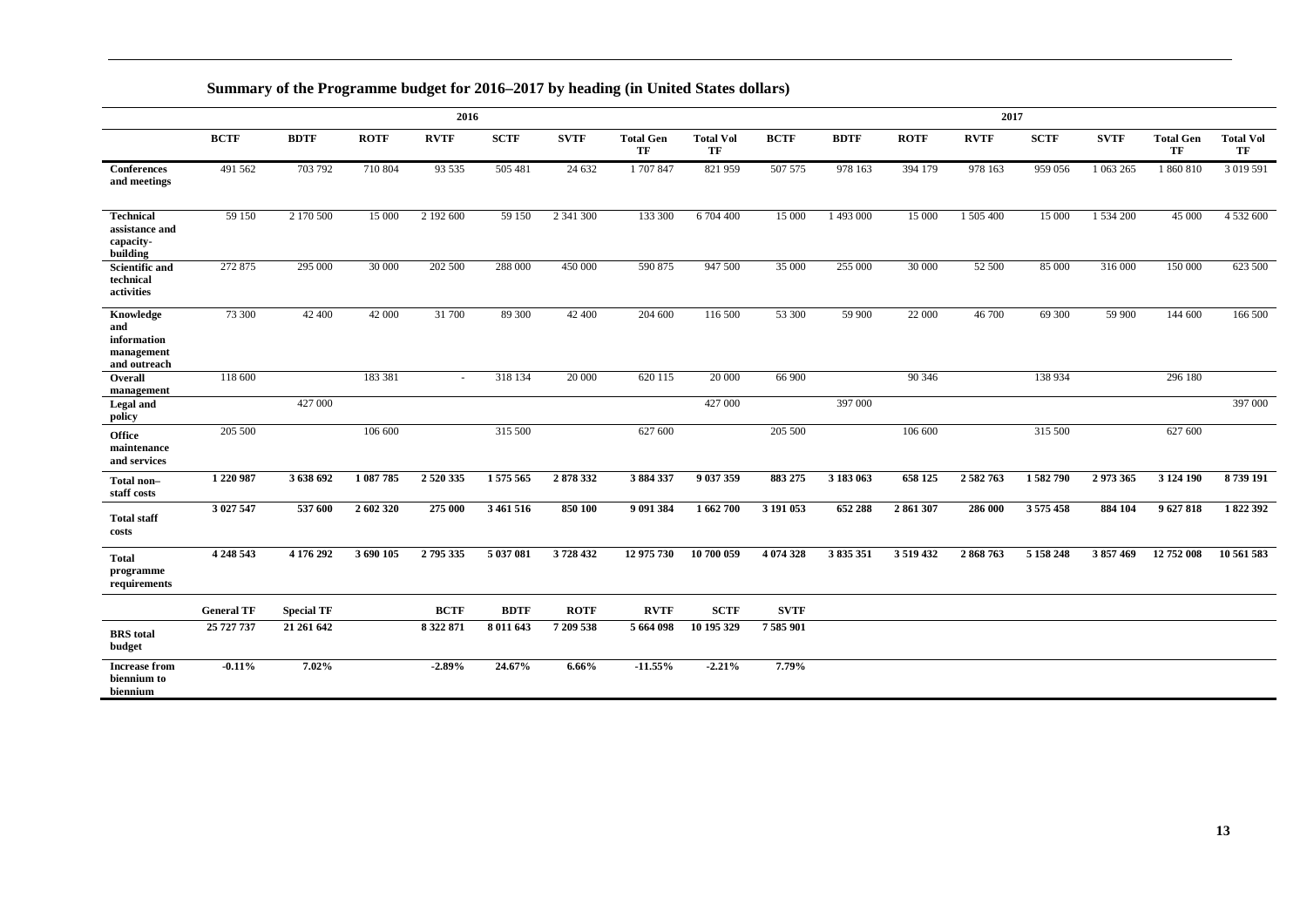#### Table 2

**Programme of work for 2016–2017 funded via the general trust funds of the Basel (BC) Rotterdam (RO) and Stockholm (SC) conventions**

#### **Operational budget for 2016–2017 (in United States dollars)**

### **Summary table of total costs per budget code level and by convention trust fund**

|                                |                                                               |         | <b>Year 2016</b> |            |              |         | <b>Year 2017</b> |            |              | 2016-2017    |
|--------------------------------|---------------------------------------------------------------|---------|------------------|------------|--------------|---------|------------------|------------|--------------|--------------|
|                                |                                                               | BC      | RC               | ${\bf SC}$ | <b>Total</b> | BC      | RC               | ${\bf SC}$ | <b>Total</b> | <b>Total</b> |
| 10 Project personnel component |                                                               |         |                  |            |              |         |                  |            |              |              |
| 1100                           | <b>Professional staff</b>                                     |         |                  |            |              |         |                  |            |              |              |
| 1101                           | Executive Secretary (D-2)                                     | 125 091 | 15 255           | 164 754    | 305 100      | 126 922 | 31 730           | 158 652    | 317 304      | 622 404      |
| 1111                           | <b>Executive Secretary</b><br>$(D-2)$ $(0.25$ in kind by FAO) |         |                  |            |              |         |                  |            |              |              |
| 1131                           | Deputy Executive Secretary (D-1)                              | 116 563 | 14 215           | 153 522    | 284 300      | 118 269 | 29 5 67          | 147 836    | 295 672      | 579 972      |
| 1135                           | Chief of Branch (P-5) SSB                                     | 103 320 | 12 600           | 136 080    | 252 000      | 107 453 | 13 104           | 141 523    | 262 080      | 514 080      |
| 1133                           | Chief of Branch (P-5) COB                                     | 103 320 | 12 600           | 136 080    | 252 000      | 107 453 | 13 104           | 141 523    | 262 080      | 514 080      |
| 1134                           | Chief of Branch (P-5) TAB                                     | 103 320 | 12 600           | 136 080    | 252 000      | 107 453 | 13 104           | 141 523    | 262 080      | 514 080      |
| 1132                           | Chief of Branch (P-5) ASB                                     |         |                  |            |              |         |                  |            |              |              |
| 1112                           | Senior Programme Officer - FAO (P-5)                          |         | 263 309          |            | 263 309      |         | 273 841          |            | 273 841      | 537 150      |
| 1103                           | Programme Officer (P-3) (replacing<br>retired P-5 in 2015)    | 59 733  |                  |            | 59 733       | 186 368 |                  |            | 186 368      | 246 101      |
| 1104                           | Senior Programme Officer (P-5) (only<br>for $2016$ )          | 252 000 |                  |            | 252 000      |         |                  |            |              | 252 000      |
| 1108                           | Programme Officer (P-3) (replacing<br>retired $P-5$ in 2015)  |         |                  |            |              | 186 368 |                  |            | 186 368      | 186 368      |
| 1105                           | Senior Programme Officer (P-5)                                | 252 000 |                  |            | 252 000      | 262 080 |                  |            | 262 080      | 514 080      |
| 1106                           | Policy and Legal Adviser (P-4)                                | 216 700 |                  |            | 216 700      | 225 368 |                  |            | 225 368      | 442 068      |
| 1107                           | Programme Officer (P-4)                                       | 216 700 |                  |            | 216 700      | 225 368 |                  |            | 225 368      | 442 068      |
| <b>OTA</b>                     | Administrative Officer (P-4) (by UNEP<br>OTL)                 |         |                  |            |              |         |                  |            |              |              |
| 1109                           | Programme Officer - National<br>Reporting (P-3)               | 179 200 |                  |            | 179 200      | 186 368 |                  |            | 186 368      | 365 568      |
| 1110                           | Programme Officer - Information<br>Officer (P-3)              | 179 200 |                  |            | 179 200      | 186 368 |                  |            | 186 368      | 365 568      |
| 1111                           | Programme Officer (P-3)                                       | 179 200 |                  |            | 179 200      | 186 368 |                  |            | 186 368      | 365 568      |
| 1112                           | Associate Programme Officer -<br>Computer Systems (P-2)       | 146 600 |                  |            | 146 600      | 152 464 |                  |            | 152 464      | 299 064      |
| 1113                           | Associate Legal Officer<br>(upgrade to P-3)                   | 179 200 |                  |            | 179 200      | 186 368 |                  |            | 186 368      | 365 568      |
|                                | Transitional adjustment                                       |         |                  |            |              |         |                  |            |              |              |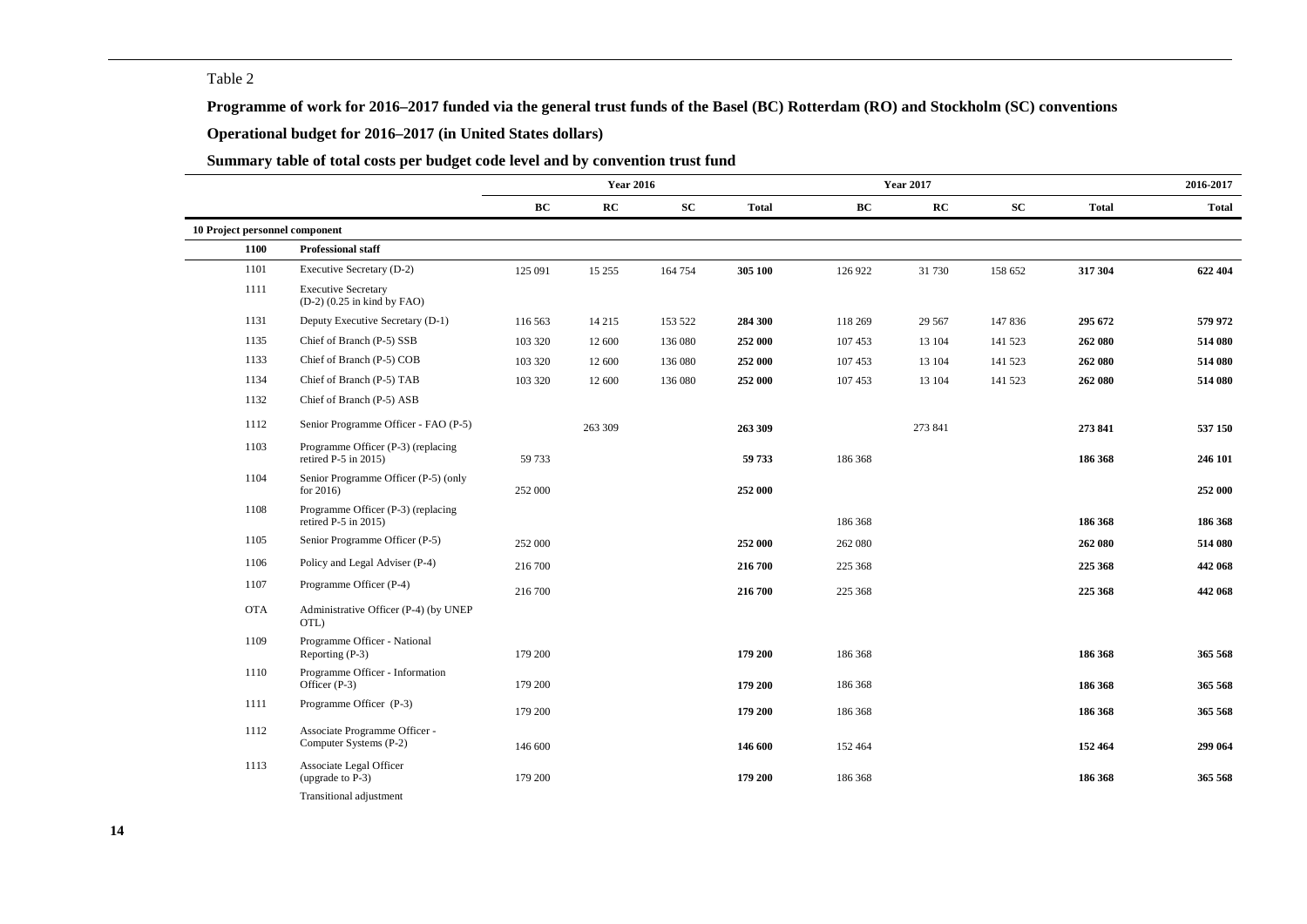|            | Subtotal BC staff                                          | 2 412 147 | 330 579                  | 726 516   |           | 2 551 037 | 374 451   | 731 058 |         |            |
|------------|------------------------------------------------------------|-----------|--------------------------|-----------|-----------|-----------|-----------|---------|---------|------------|
| 1105       | Programme Officer (P-4)                                    |           |                          | 216 700   | 216 700   |           |           | 225 368 | 225 368 | 442 068    |
| 1106       | Programme Officer (P-4)                                    |           |                          | 216 700   | 216 700   |           |           | 225 368 | 225 368 | 442 068    |
| 1107       | Senior Programme Officer (P-5)                             |           |                          |           |           |           |           |         |         |            |
|            |                                                            |           |                          | 252 000   | 252 000   |           |           | 262 080 | 262 080 | 514 080    |
| 1108       | Programme Officer (P-3)                                    |           | ÷.                       | 179 200   | 179 200   |           | $\sim$    | 186 368 | 186 368 | 365 568    |
| <b>OTA</b> | Administrative Officer (P-4) (0.5 by<br>UNEP OTL)          |           | $\lnot$                  |           |           |           |           |         |         |            |
| 1111       | Legal Officer (P-3)                                        |           | $\lnot$                  | 179 200   | 179 200   |           |           | 186 368 | 186 368 | 365 568    |
| 1112       | Associate Programme Officer (upgrade<br>to $P-3$ )         |           | $\lnot$                  | 179 200   | 179 200   |           |           | 186 368 | 186 368 | 365 568    |
| 1114       | Project Information System Officer<br>$(P-3)$              |           | $\overline{\phantom{a}}$ | 179 200   | 179 200   |           |           | 186 368 | 186 368 | 365 568    |
| 1116       | Programme Officer (upgrade to P-4)                         |           | $\lnot$                  | 216 700   | 216 700   |           |           | 225 368 | 225 368 | 442 068    |
| 1117       | Programme Officer (P-3)                                    |           | $\overline{\phantom{a}}$ | 179 200   | 179 200   |           |           | 186 368 | 186 368 | 365 568    |
| 1118       | Programme Officer (P-4)                                    |           | $\lnot$                  | 216 700   | 216 700   |           |           | 225 368 | 225 368 | 442 068    |
|            | Transitional adjustment                                    |           |                          |           |           |           |           |         |         |            |
|            | Subtotal SC staff                                          |           |                          | 2 741 316 |           |           |           | 2826450 |         |            |
| 1102       | Programme Officer (P-3) (replacing<br>retired P-5 in 2014) |           | 59 733                   |           | 59 733    |           | 186 368   |         | 186 368 | 246 101    |
| 1103       | Programme Officer (P-4)                                    |           | 216 700                  |           | 216 700   |           | 225 368   |         | 225 368 | 442 068    |
| <b>OTA</b> | Administrative Officer (P-4) (0.5 by<br>UNEP OTL)          |           | $\overline{\phantom{a}}$ | $\lnot$   |           |           |           |         |         |            |
| 1105       | Programme Officer (P-3)                                    |           | 179 200                  |           | 179 200   |           | 186 368   |         | 186 368 | 365 568    |
| 1104       | Programme Officer (P-3)                                    |           | 179 200                  |           | 179 200   |           | 186 368   |         | 186 368 | 365 568    |
| 1106       | Public Awareness Officer (P-3)                             |           | 179 200                  |           | 179 200   |           | 186 368   |         | 186 368 | 365 568    |
| 1108       | Programme Officer (P-3)                                    |           | 179 200                  |           | 179 200   |           | 186 368   |         | 186 368 | 365 568    |
| 1113       | Programme Officer - FAO (P-4)                              |           | 229 551                  |           | 229 551   |           | 238 733   |         | 238 733 | 468 285    |
| 1114       | Programme Officer (P-3) (in kind by<br>FAO)                |           | $\overline{\phantom{a}}$ |           |           |           | $\lnot$   |         |         |            |
| 1116       | Programme Officer - FAO (P-3)                              |           | 183 242                  |           | 183 242   |           | 190 572   |         | 190 572 | 373 814    |
| 1117       | Programme Officer-FAO (P-3)                                |           | 183 242                  |           | 183 242   |           | 190 572   |         | 190 572 | 373 814    |
| 1118       | Programme Officer - FAO (P-2)                              |           | 138 226                  |           | 138 226   |           | 143 755   |         | 143755  | 281 981    |
|            | Transitional adjustment                                    |           |                          |           |           |           |           |         |         |            |
|            | Subtotal RC staff                                          |           | 2058074                  |           |           |           | 2 295 291 |         |         |            |
| 1199       | <b>Total</b>                                               | 2 412 147 | 2058074                  | 2741316   | 7 211 538 | 2551037   | 2 295 291 | 2826450 | 7672778 | 14 884 315 |
| 1200       | <b>Consultants</b>                                         |           |                          |           |           |           |           |         |         |            |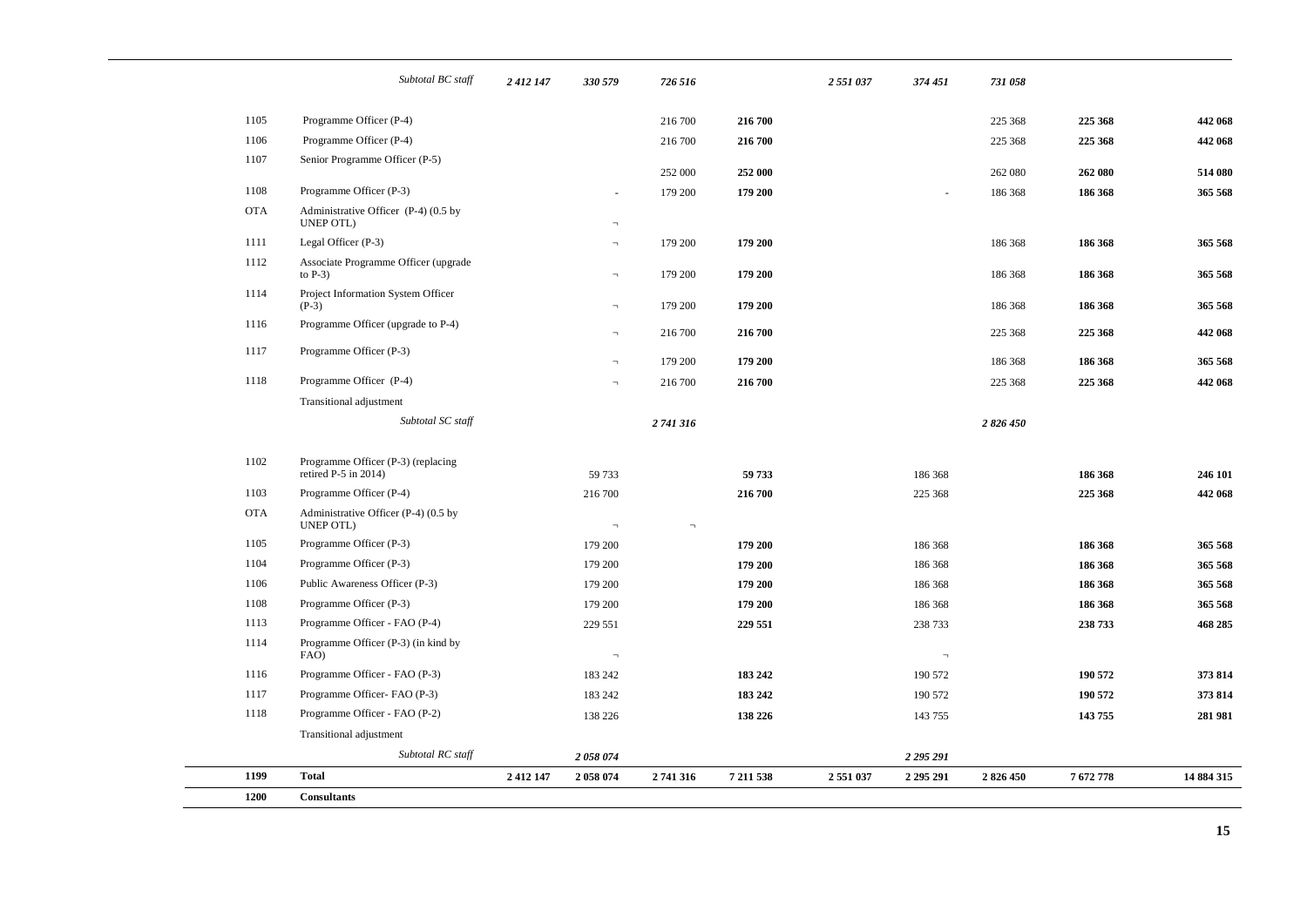|    | 1203       | Consultant<br>(PACE)                                                                          |         |                          |         |         |         |                          |         |         |         |
|----|------------|-----------------------------------------------------------------------------------------------|---------|--------------------------|---------|---------|---------|--------------------------|---------|---------|---------|
|    | 1201       | Consultant<br>(HSC codes)                                                                     | 25 000  |                          |         | 25 000  | 25 000  |                          |         | 25 000  | 50 000  |
|    | 1202       | Consultant (e-waste technical<br>guidelines)                                                  |         |                          |         |         |         |                          |         |         |         |
|    | 1204       | Consultant to develop generic<br>inventory tool for collection of data on<br>hazardous wastes |         |                          |         |         |         |                          |         |         |         |
|    | 1205       | Consultant for resource mobilization<br>database (funded from fund balance)                   | 1 500   | 1 500                    | 1 500   | 4 5 0 0 | 1 500   | 1 500                    | 1 500   | 4500    | 9 0 0 0 |
|    | 1204       | Consultants for resource kit                                                                  |         |                          |         |         |         |                          |         |         |         |
|    | 1206       | Consultants (scientific support for SC)                                                       |         |                          | 20 000  | 20 000  |         |                          | 5 0 0 0 | 5 000   | 25 000  |
|    | 1207       | Consultants (effectiveness evaluation<br>for SC)                                              |         |                          | 50 000  | 50 000  |         |                          |         |         | 50 000  |
|    | 1208       | Consultants (GMP for SC)                                                                      |         |                          | 20 000  | 20 000  |         |                          |         |         | 20 000  |
|    | 1209       | Consultant (fourth review of financial<br>mechnism SC)                                        |         | $\overline{\phantom{a}}$ | 105 000 | 105 000 |         |                          |         |         | 105 000 |
|    | 1210       | Consultant (needs assessment SC)                                                              |         | $\overline{\phantom{a}}$ | 52 500  | 52 500  |         |                          | 31 500  | 31 500  | 84 000  |
|    | 1211       | Consultant (POPRC review)                                                                     |         |                          | 10 000  | 10 000  |         |                          |         |         | 10 000  |
|    | 1281       | Consultant (national reporting BC and<br>SC)                                                  | 48 000  | $\overline{\phantom{a}}$ | 78 000  | 126 000 | 10 000  |                          | 20 000  | 30 000  | 156 000 |
|    | 1282       | Consultants (clearing-house<br>mechanism)                                                     |         |                          |         |         |         |                          |         |         |         |
|    | 1283       | Consultant (synergies review)                                                                 | 40 200  | 26 800                   | 40 200  | 107 200 |         |                          |         |         | 107 200 |
|    | 1290       | Staff training - language                                                                     |         |                          |         |         |         |                          |         |         |         |
|    | 1291       | Staff training - management and<br>communication                                              |         |                          |         |         |         |                          |         |         |         |
|    | 1299       | <b>Total</b>                                                                                  | 114 700 | 28 300                   | 377 200 | 520 200 | 36 500  | 1500                     | 58 000  | 96 000  | 616 200 |
| 13 |            | <b>Administrative support</b>                                                                 |         |                          |         |         |         |                          |         |         |         |
|    | 1300       | <b>General Service staff</b>                                                                  |         |                          |         |         |         |                          |         |         |         |
|    | <b>OTA</b> | Administrative Assistant (by UNEP<br>OTL)                                                     |         | $\overline{\phantom{a}}$ |         |         |         | $\overline{\phantom{a}}$ |         |         |         |
|    | 1302       | Senior Team Assistant                                                                         | 170 200 | $\overline{\phantom{a}}$ |         | 170 200 | 177 008 | $\overline{\phantom{a}}$ |         | 177 008 | 347 208 |
|    | 1303       | Meetings/Documents Assistant                                                                  | 170 200 | $\overline{\phantom{a}}$ |         | 170 200 | 177 008 | $\overline{\phantom{a}}$ |         | 177 008 | 347 208 |
|    | 1306       | <b>Information Assistant</b>                                                                  | 137 500 | $\overline{\phantom{a}}$ |         | 137 500 | 143 000 | $\overline{\phantom{a}}$ |         | 143 000 | 280 500 |
|    | <b>OTA</b> | Finance and Budget Assistant (by<br><b>UNEP OTL)</b>                                          |         | $\overline{\phantom{a}}$ |         |         |         | $\overline{\phantom{0}}$ |         |         |         |
|    | 1307       | Programme Assistant                                                                           | 137 500 | $\overline{\phantom{a}}$ |         | 137 500 | 143 000 | $\overline{\phantom{a}}$ |         | 143 000 | 280 500 |
|    |            | Subtotal BC staff                                                                             | 615 400 |                          |         |         | 640 016 |                          |         |         |         |
|    |            |                                                                                               |         |                          |         |         |         |                          |         |         |         |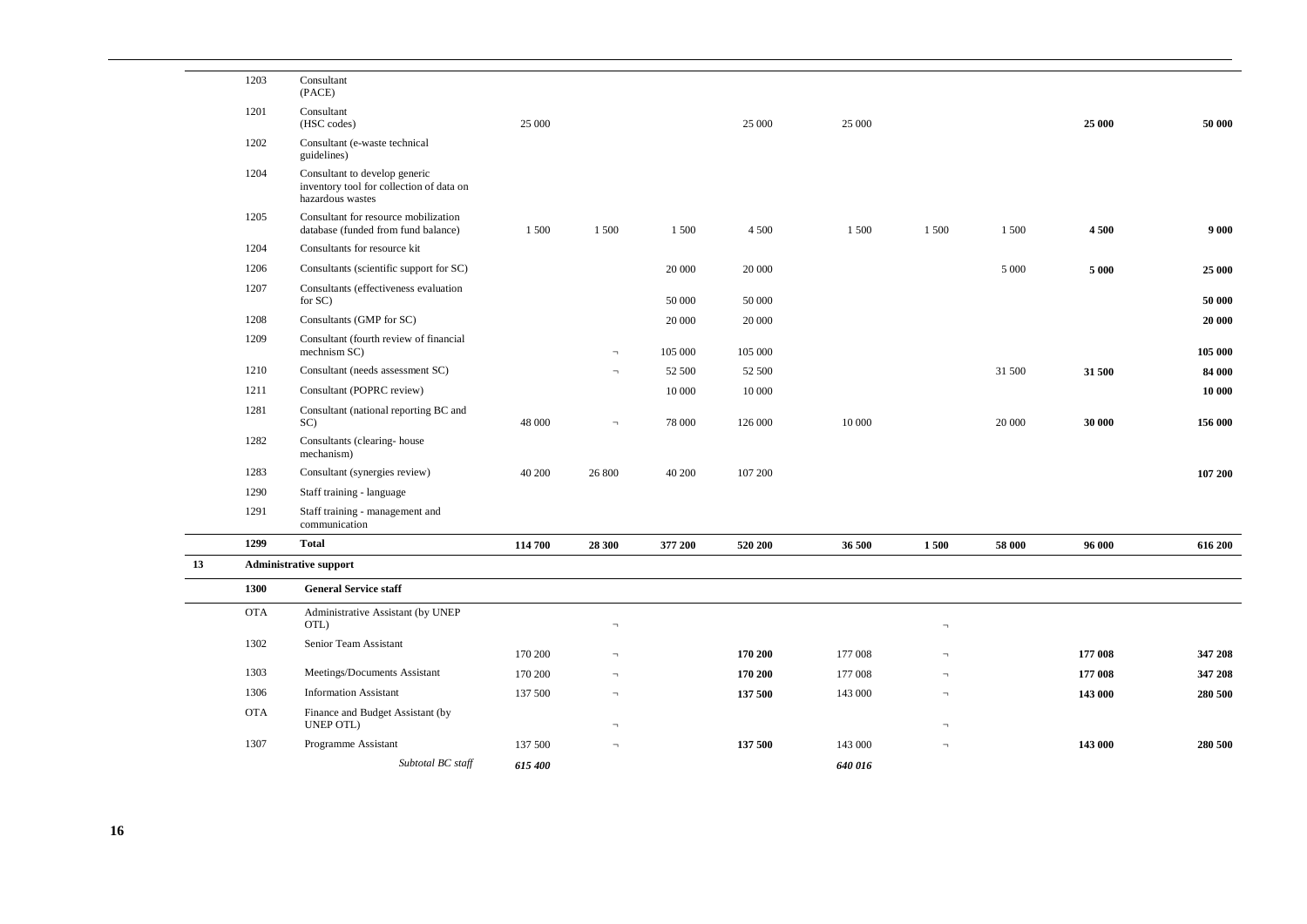| 1301       | Meeting Conference Assistant                   |         | $\lnot$                  | 137 500 | 137 500 |         |                          | 143 000 | 143 000  | 280 500   |
|------------|------------------------------------------------|---------|--------------------------|---------|---------|---------|--------------------------|---------|----------|-----------|
| 1303       | Administrative Assistant (abolished)           |         | T.                       |         |         |         |                          |         |          |           |
| 1305       | Programme Assistant                            |         | $\overline{\phantom{a}}$ | 137 500 | 137 500 |         |                          | 143 000 | 143 000  | 280 500   |
| 1302       | <b>Information Systems Assistant</b>           |         | $\overline{\phantom{a}}$ | 137 500 | 137 500 |         |                          | 143 000 | 143 000  | 280 500   |
| 1308       | <b>Research Assistant</b>                      |         | $\overline{\phantom{a}}$ | 170 200 | 170 200 |         |                          | 177 008 | 177 008  | 347 208   |
| 1320       | Programme Clerk                                |         | $\overline{\phantom{a}}$ | 137 500 | 137 500 |         |                          | 143 000 | 143 000  | 280 500   |
| <b>OTA</b> | Finance & Budget Assistant (by<br>UNEP OTL)    |         | $\overline{\phantom{a}}$ |         |         |         |                          |         |          |           |
| <b>OTA</b> | Administrative Assistant (HR) (by<br>UNEP OTL) |         | $\overline{\phantom{a}}$ |         |         |         |                          |         |          |           |
| <b>OTA</b> | IT/Database Assistant (by UNEP<br>OTL)         |         | $\overline{\phantom{a}}$ |         |         |         |                          |         |          |           |
| <b>OTA</b> | Publication Clerk (by UNEP OTL)                |         | $\overline{\phantom{a}}$ |         |         |         |                          |         |          |           |
|            | Subtotal SC staff*                             |         |                          | 720 200 |         |         |                          | 749 008 |          |           |
|            |                                                |         |                          |         |         |         |                          |         |          |           |
| 1302       | <b>Information Assistant</b>                   |         | 137 500                  |         | 137 500 |         | 143 000                  |         | 143 000  | 280 500   |
| 1304       | Programme Assistant                            |         | 137 500                  |         | 137 500 |         | 143 000                  |         | 143 000  | 280 500   |
| 1307       | <b>GTA Conference Clerk</b>                    |         | 137 500                  |         | 137 500 |         | 143 000                  |         | 143 000  | 280 500   |
| 1311       | Secretary (0.25 in kind by FAO)                |         | $\overline{\phantom{a}}$ |         |         |         | $\overline{\phantom{a}}$ |         |          |           |
| 1313       | Secretary - FAO (in kind by FAO)               |         | $\lnot$                  |         |         |         | $\lnot$                  |         |          |           |
| 1314       | Secretary - FAO                                |         |                          |         |         |         |                          |         |          |           |
|            |                                                |         | 131 746                  |         | 131 746 |         | 137 016                  |         | 137 016  | 268 762   |
|            | Subtotal RO staff                              |         | 544 246                  |         |         |         | 566 016                  |         |          |           |
|            | General Service Staff subtotal                 | 615 400 | 544 246                  | 720 200 | 1879846 | 640 016 | 566 016                  | 749 008 | 1955 040 | 3 834 886 |
| 1330       | <b>Conference servicing</b>                    |         |                          |         |         |         |                          |         |          |           |
| 1321       | Conference of the Parties to BC                | 50 000  |                          |         | 50 000  | 498 325 |                          |         | 498 325  | 548 325   |
| 1323       | Conference of the Parties to BC<br>(HLS)       |         |                          |         |         | 9 2 5 0 |                          |         | 9 2 5 0  | 9 2 5 0   |
| 1322       | Open-ended Working Group to BC                 | 347 982 | $\lnot$                  |         | 347 982 |         |                          |         |          | 347 982   |
| 1330       | Conference of the Parties to SC                |         |                          | 30 000  | 30 000  |         |                          | 518 325 | 518 325  | 548 325   |
| 1332       | Conference of the Parties to SC (HLS)          |         |                          |         |         |         |                          | 9 2 5 0 | 9 2 5 0  | 9 2 5 0   |
| 1331       | POPs Review Committee                          |         |                          | 316 847 | 316 847 |         |                          | 316 847 | 316 847  | 633 694   |
| 1305       | Conference of the Parties to RC                |         | 422 000                  |         | 422 000 |         | 126 325                  |         | 126 325  | 548 325   |
| 1306       | Conference of the Parties to RC<br>(HLS)       |         |                          |         |         |         | 9 2 5 0                  |         | 9 2 5 0  | 9 2 5 0   |
|            |                                                |         |                          |         |         |         |                          |         |          |           |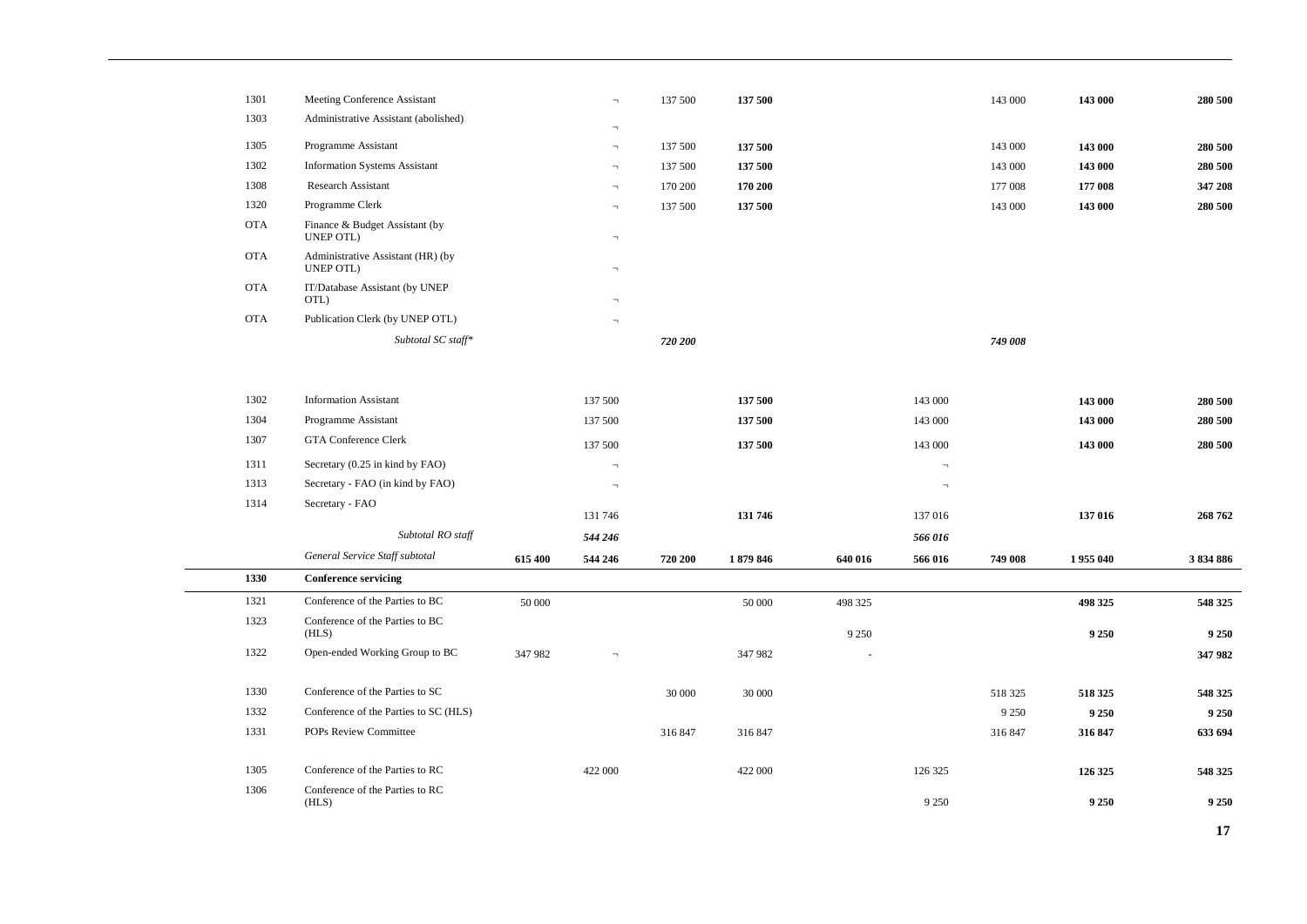|      | 1331                   | <b>Chemical Review Committee</b>                               |           | 143 466       |           | 143 466    |           | 143 466   |         | 143 466    | 286 932    |
|------|------------------------|----------------------------------------------------------------|-----------|---------------|-----------|------------|-----------|-----------|---------|------------|------------|
|      | 1387                   | Donor round table meetings                                     | 2 500     | 2 500         | 2 5 0 0   | 7500       | 2 500     | 2 500     | 2 500   | 7500       | 15 000     |
|      | 1388                   | Conference servicing (Regional<br>Centres)                     |           |               |           |            |           |           |         |            |            |
|      | 1389                   | Conference servicing (Partnerships)                            |           |               |           |            |           |           |         |            |            |
|      |                        | Conference servicing subtotal                                  | 400 482   | 567966        | 349 347   | 1 317 795  | 510 075   | 281 541   | 846 922 | 1638538    | 2956333    |
|      | 1399                   | <b>Total</b>                                                   | 1 015 882 | 1 1 1 2 2 1 2 | 1 069 547 | 3 197 641  | 1 150 091 | 847 557   | 1595930 | 3 593 578  | 6791219    |
|      | 1600                   | <b>Travel on official business</b>                             |           |               |           |            |           |           |         |            |            |
|      | 1601                   | Official travel                                                | 59 400    | 139 081       | 101 434   | 299 915    | 52 900    | 76 34 6   | 93 4 34 | 222 680    | 522 595    |
|      | 1699                   | <b>Total</b>                                                   | 59 400    | 139 081       | 101 434   | 299 915    | 52 900    | 76 346    | 93 4 34 | 222 680    | 522 595    |
| 1999 | <b>Component total</b> |                                                                | 3 602 129 | 3 337 667     | 4 289 497 | 11 229 294 | 3790 528  | 3 220 694 | 4573814 | 11 585 036 | 22 814 329 |
| 20   |                        | <b>Subcontract component</b>                                   |           |               |           |            |           |           |         |            |            |
|      | 2200                   | <b>Subcontracts</b>                                            |           |               |           |            |           |           |         |            |            |
|      | 2203                   | Resource kit                                                   |           |               |           |            |           |           |         |            |            |
|      | 2202                   | Pilot activities (regional centres)                            |           |               |           |            |           |           |         |            |            |
|      | 2204                   | Subcontracts (information<br>management of the Secretariat)    | 15 675    | 4 6 5 0       | 15 675    | 36 000     | 15 675    | 4 6 5 0   | 15 675  | 36 000     | 72 000     |
|      | 2201                   | Subcontracts (clearing-house                                   |           |               |           |            |           |           |         |            |            |
|      |                        | mechanism based on priorities)                                 | 13 2 25   | 4 6 5 0       | 23 225    | 41 100     | 13 225    | 4 6 5 0   | 23 225  | 41 100     | 82 200     |
|      | 2299                   | <b>Total</b>                                                   | 28 900    | 9 3 0 0       | 38 900    | 77 100     | 28 900    | 9 3 0 0   | 38 900  | 77 100     | 154 200    |
| 2999 | <b>Component total</b> |                                                                | 28 900    | 9 3 0 0       | 38 900    | 77 100     | 28 900    | 9 300     | 38 900  | 77 100     | 154 200    |
| 30   |                        | <b>Training component</b>                                      |           |               |           |            |           |           |         |            |            |
|      | 3300                   | Meetings: participant travel and<br><b>DSA</b>                 |           |               |           |            |           |           |         |            |            |
|      | 3303                   | Bureau of BC                                                   | 38 100    |               |           | 38 100     |           |           |         |            | 38 100     |
|      | 3305                   | Joint Bureau of BC                                             | 12 800    |               |           | 12 800     |           |           |         |            | 12 800     |
|      | 3304                   | Implementation and Compliance<br>Committee                     | 42 680    |               |           | 42 680     |           |           |         |            | 42 680     |
|      | 3307                   | Intersessional meeting (technical<br>guidelines BC) additional | 30 000    | $\Box$        |           | 30 000     |           |           |         |            | 30 000     |
|      | 3308                   | <b>Technical Expert Group</b>                                  |           |               |           |            |           |           |         |            |            |
|      | 3309                   | Annual meeting of the Basel<br>Convention regional centres     |           |               |           |            |           |           |         |            |            |
|      | 3304                   | Bureau of SC                                                   |           |               | 31 200    | 31 200     |           |           |         |            | 31 200     |
|      | 3313                   | Joint Bureau of SC                                             |           |               | 12 800    | 12 800     |           |           |         |            | 12 800     |
|      | 3302                   | POPs Review Committee                                          |           |               | 114 634   | 114 634    |           |           | 114 634 | 114 634    | 229 268    |
|      | 3309                   | Annual meeting of the Stockholm<br>Convention regional centres |           |               |           |            |           |           |         |            |            |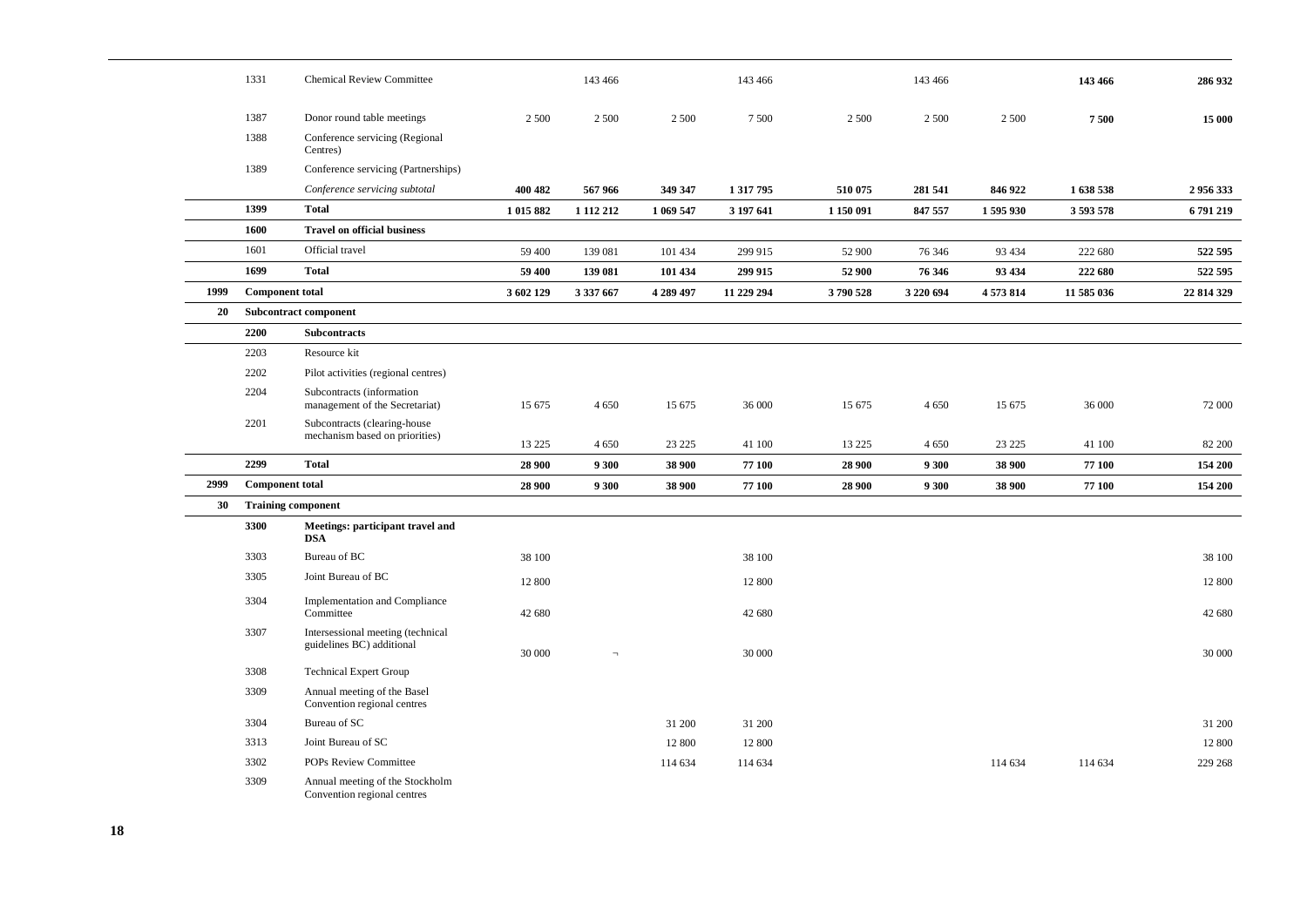|      | 3310                   | Joint meeting of the Basel and<br>Stockholm convention regional<br>centres | 44 150  |         | 44 150  | 88 300  |         |         |         |         | 88 300  |
|------|------------------------|----------------------------------------------------------------------------|---------|---------|---------|---------|---------|---------|---------|---------|---------|
|      | 3305                   | <b>DDT</b> Expert Group                                                    |         |         |         |         |         |         | 60 000  | 60 000  | 60 000  |
|      | 3311                   | <b>GMP</b> Global Coordination Group                                       |         |         | 40 000  | 40 000  |         |         |         |         | 40 000  |
|      | 3312                   | <b>Effectiveness Evaluation Committee</b><br>(2 meetings)                  |         |         | 70 000  | 70 000  |         |         |         |         | 70 000  |
|      | 3314                   | Implementation and Compliance<br>Committee                                 |         |         |         |         |         |         |         |         |         |
|      | 3301                   | Bureau of RC                                                               |         | 17 400  |         | 17 400  |         |         |         |         | 17 400  |
|      | 3313                   | Joint Bureau of RC                                                         |         | 12 800  |         | 12 800  |         |         |         |         | 12 800  |
|      | 3302                   | <b>Chemicals Review Committee</b>                                          |         | 115 138 |         | 115 138 |         | 115 138 |         | 115 138 | 230 276 |
|      | 3314                   | Implementation and Compliance<br>Committee                                 |         |         |         |         |         |         |         |         |         |
|      | 3387                   | Donor round table meetings                                                 | 4 0 0 0 | 4 0 0 0 | 4 0 0 0 | 12 000  | 4 0 0 0 | 4 0 0 0 | 4 0 0 0 | 12 000  | 24 000  |
|      | 3399                   | <b>Total</b>                                                               | 171 730 | 149 338 | 316 784 | 637 852 | 4 000   | 119 138 | 178 634 | 301 772 | 939 624 |
| 3999 | <b>Component total</b> |                                                                            | 171 730 | 149 338 | 316 784 | 637 852 | 4 000   | 119 138 | 178 634 | 301 772 | 939 624 |
| 40   |                        | <b>Equipment and premises component</b>                                    |         |         |         |         |         |         |         |         |         |
|      | 4100                   | <b>Expendable equipment</b>                                                |         |         |         |         |         |         |         |         |         |
|      | 4101                   | Office supplies (Geneva)                                                   | 7 0 0 0 | 4 2 5 0 | 7 0 0 0 | 18 250  | 7 0 0 0 | 4 2 5 0 | 7 0 0 0 | 18 250  | 36 500  |
|      | 4102                   | Office supplies (Rome)                                                     |         | 4 2 5 0 |         | 4 2 5 0 |         | 4 2 5 0 |         | 4 2 5 0 | 8 500   |
|      | 4103                   | Software (Webinars)                                                        | 15 000  | 15 000  | 15 000  | 45 000  | 15 000  | 15 000  | 15 000  | 45 000  | 90 000  |
|      | 4104                   | Software/hardware (information<br>management of the Secretariat)           | 2800    | 1900    | 2800    | 7 500   | 2 800   | 1 900   | 2 800   | 7 500   | 15 000  |
|      | 4199                   | <b>Total</b>                                                               | 24 800  | 25 400  | 24 800  | 75 000  | 24 800  | 25 400  | 24 800  | 75 000  | 150 000 |
|      | 4200                   | Non-expendable equipment                                                   |         |         |         |         |         |         |         |         |         |
|      | 4201                   | Non-expendable equipment (Geneva)                                          | 5 0 0 0 | 2 5 0 0 | 5 0 0 0 | 12 500  | 5 0 0 0 | 2 5 0 0 | 5 0 0 0 | 12 500  | 25 000  |
|      | 4202                   | Non-expendable equipment (Rome)                                            |         | 2 500   |         | 2 500   |         | 2 500   |         | 2 5 0 0 | 5 0 0 0 |
|      | 4203                   | IT equipment (Geneva)                                                      | 42 200  | 8 1 0 0 | 62 200  | 112 500 | 42 200  | 8 1 0 0 | 62 200  | 112 500 | 225 000 |
|      | 4204                   | IT equipment (Rome)                                                        |         | 17 500  |         | 17 500  |         | 17 500  |         | 17 500  | 35 000  |
|      | 4299                   | <b>Total</b>                                                               | 47 200  | 30 600  | 67 200  | 145 000 | 47 200  | 30 600  | 67 200  | 145 000 | 290 000 |
|      | 4300                   | <b>Premises</b>                                                            |         |         |         |         |         |         |         |         |         |
|      | 4301                   | Office space, maintenance, utilities<br>(Geneva)                           | 75 000  | 35 000  | 145 000 | 255 000 | 75 000  | 35 000  | 145 000 | 255 000 | 510 000 |
|      | 4399                   | <b>Total</b>                                                               | 75 000  | 35 000  | 145 000 | 255 000 | 75 000  | 35 000  | 145 000 | 255 000 | 510 000 |
| 4999 | <b>Component total</b> |                                                                            | 147 000 | 91 000  | 237 000 | 475 000 | 147 000 | 91 000  | 237 000 | 475 000 | 950 000 |
| 50   |                        | <b>Miscellaneous component</b>                                             |         |         |         |         |         |         |         |         |         |
|      | 5100                   | Operation and maintenance of                                               |         |         |         |         |         |         |         |         |         |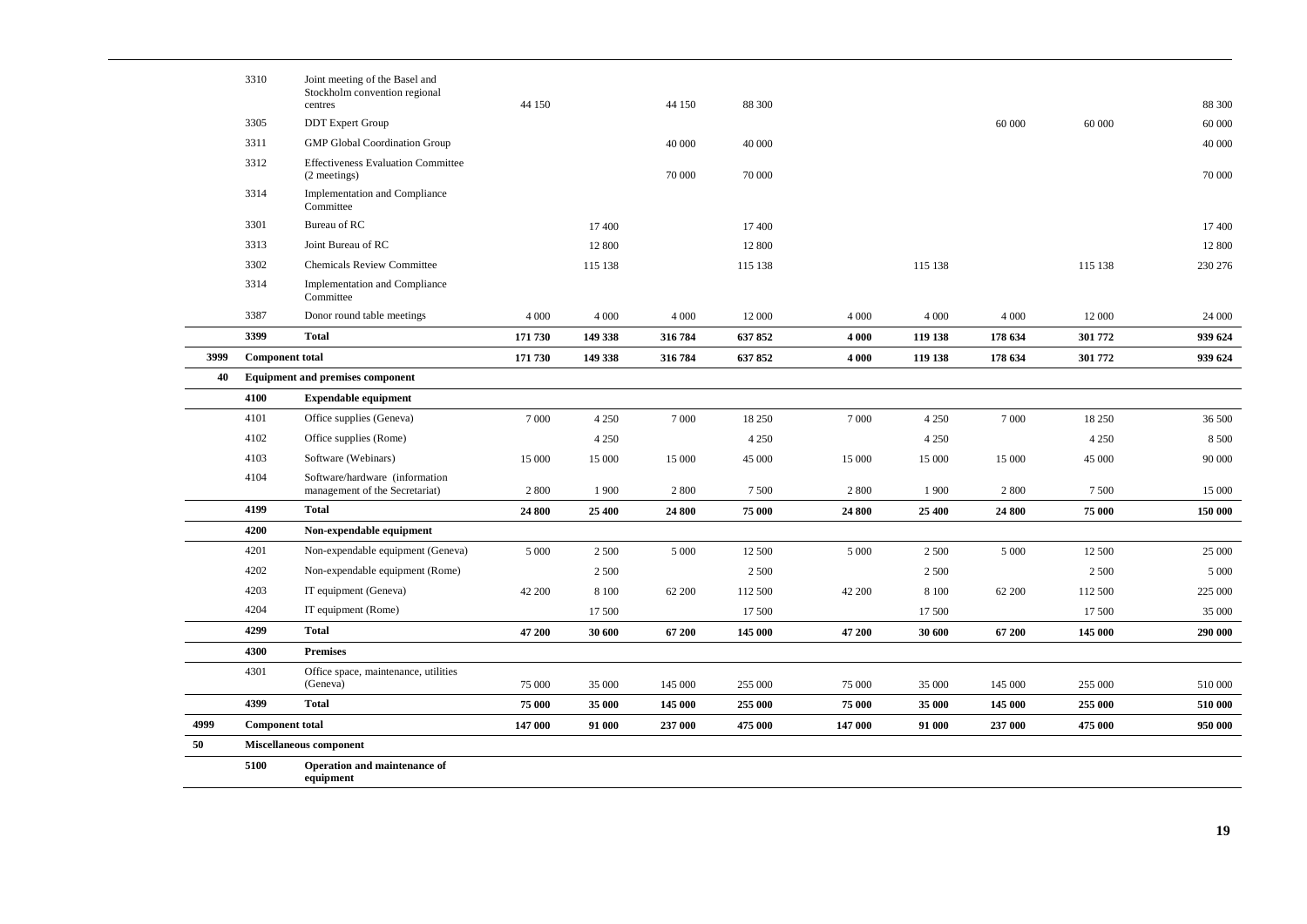|      | 5101                            | Maintenance of office equipment<br>(Geneva)                             | 5 0 0 0   | 2 500     | 5 0 0 0   | 12 500     | 5 0 0 0   | 2 5 0 0     | 5 0 0 0   | 12 500     | 25 000     |
|------|---------------------------------|-------------------------------------------------------------------------|-----------|-----------|-----------|------------|-----------|-------------|-----------|------------|------------|
|      | 5102                            | Maintenance of office equipment<br>(Rome)                               |           | 2 500     |           | 2 500      |           | 2 500       |           | 2 500      | 5 0 0 0    |
|      | 5199                            | <b>Total</b>                                                            | 5 000     | 5 000     | 5 000     | 15 000     | 5 000     | 5 000       | 5 0 0 0   | 15 000     | 30 000     |
|      | 5200                            | <b>Reporting costs</b>                                                  |           |           |           |            |           |             |           |            |            |
|      | 5201                            | Publications (core publications)                                        | 26 700    | 26 600    | 26 700    | 80 000     | 6 700     | 6 600       | 6700      | 20 000     | 100 000    |
|      | 5202                            | Printing and translation (information<br>management of the Secretariat) | 13 900    | 3 200     | 19 900    | 37 000     | 13 900    | 3 2 0 0     | 19 900    | 37 000     | 74 000     |
|      | 5203                            | Information/public awareness<br>materials (regional centres)            |           |           |           |            |           |             |           |            |            |
|      | 5204                            | Printing and translation (technical<br>guidelines BC)                   | 101 000   |           |           | 101 000    |           |             |           |            | 101 000    |
|      |                                 | Printing and translation (technical<br>guidelines BC) additional        | 68 875    |           |           | 68 875     |           |             |           |            | 68 875     |
|      | 5205                            | Printing/translation (joint<br>communication)                           | 1 000     | 1 0 0 0   | 1 000     | 3 0 0 0    | 1 000     | 1 0 0 0     | 1 0 0 0   | 3 0 0 0    | 6 0 0 0    |
|      | 5212                            | PIC circular                                                            |           | 30 000    |           | 30 000     |           | 30 000      |           | 30 000     | 60 000     |
|      | 5283                            | Printing/translation (Synergies<br>review)                              | 5 0 0 0   | 3 500     | 5 0 0 0   | 13 500     |           |             |           |            | 13 500     |
|      | 5287                            | Printing/translation (outreach material<br>for funding partners)        | 1 000     | 1 000     | 1 0 0 0   | 3 000      | 1 000     | 1 000       | 1 0 0 0   | 3 0 0 0    | 6 0 0 0    |
|      | 5299                            | <b>Total</b>                                                            | 217 475   | 65 300    | 53 600    | 336 375    | 22 600    | 41 800      | 28 600    | 93 000     | 429 375    |
|      | 5300                            | <b>Sundry</b>                                                           |           |           |           |            |           |             |           |            |            |
|      | 5301                            | Communications (Geneva)                                                 | 61 000    | 15 600    | 81 000    | 157 600    | 61 000    | 15 600      | 81 000    | 157 600    | 315 200    |
|      | 5302                            | Communications (Rome)                                                   |           | 5 0 0 0   |           | 5 0 0 0    |           | 5 0 0 0     |           | 5 0 0 0    | 10 000     |
|      | 5303                            | Communications (internet line)                                          | 10 300    | 6 900     | 10 300    | 27 500     | 10 300    | 6 9 0 0     | 10 300    | 27 500     | 55 000     |
|      | 5399                            | <b>Total</b>                                                            | 71 300    | 27 500    | 91 300    | 190 100    | 71 300    | 27 500      | 91 300    | 190 100    | 380 200    |
|      | 5400                            | <b>Hospitality</b>                                                      |           |           |           |            |           |             |           |            |            |
|      | 5401                            | Hospitality                                                             | 5 0 0 0   | 5 000     | 5 0 0 0   | 15 000     | 5 000     | 5 0 0 0     | 5 0 0 0   | 15 000     | 30 000     |
|      | 5499                            | <b>Total</b>                                                            | 5 0 0 0   | 5 0 0 0   | 5 0 0 0   | 15 000     | 5 000     | 5 0 0 0     | 5 0 0 0   | 15 000     | 30 000     |
| 5999 | <b>Component total</b>          |                                                                         | 298 775   | 102 800   | 154 900   | 556 475    | 103 900   | 79 300      | 129 900   | 313 100    | 869 575    |
|      |                                 | Direct project cost operational budget                                  | 4 248 543 | 3 690 105 | 5 037 081 | 12 975 730 | 4 074 328 | 3 5 19 4 32 | 5 158 248 | 12 752 008 | 25 727 737 |
|      |                                 | UNEP programme support costs 13%                                        | 552 311   | 479 714   | 654 821   | 1 686 845  | 529 663   | 457 526     | 670 572   | 1657761    | 3 344 606  |
|      | <b>Total operational budget</b> |                                                                         | 4 800 854 | 4 169 819 | 5 691 902 | 14 662 575 | 4 603 990 | 3976959     | 5 828 820 | 14 409 769 | 29 072 343 |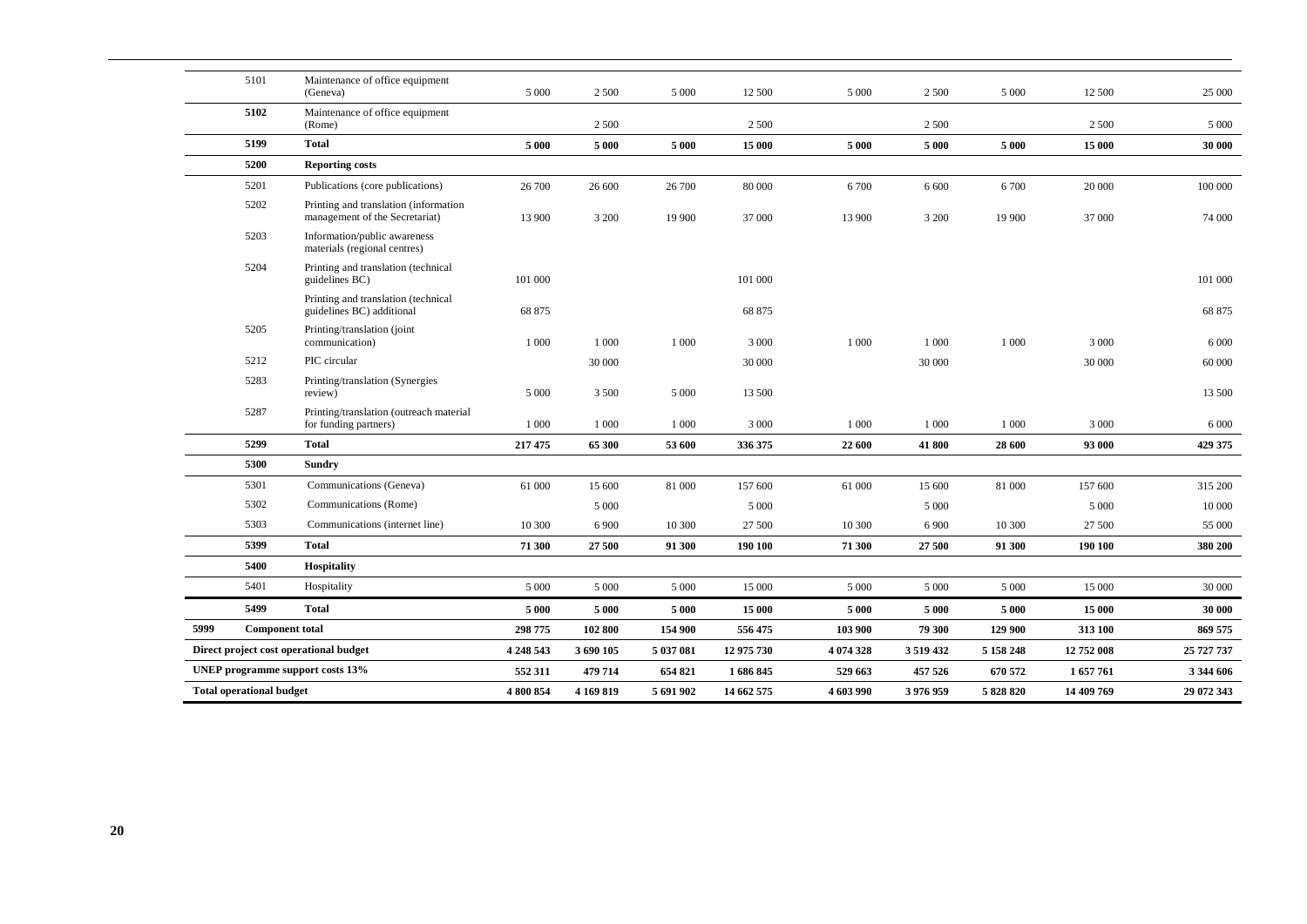| <b>Basel Convention Trust Fund</b>                                                      | 2014      | 2015      | 2014-2015<br><b>Total</b> | 2016      | 2017      | 2016-2017<br>Total |
|-----------------------------------------------------------------------------------------|-----------|-----------|---------------------------|-----------|-----------|--------------------|
| Approved budget for the biennium 2014-2015<br>(Decision BC-11/26)                       | 4 846 783 | 4 838 057 | 9 684 840                 |           |           |                    |
| Proposed budget for the biennium 2016-2017                                              |           |           |                           | 4 800 854 | 4 603 990 | 9 404 844          |
| Approved average annual budget for the biennium 2014–2015                               |           |           | 4 842 420                 |           |           |                    |
| Proposed average annual budget for the biennium 2016-2017                               |           |           |                           |           |           | 4 702 422          |
| Increase in the average annual budget                                                   |           |           |                           |           |           | $-2.89%$           |
| Deduction from reserve and fund balance                                                 | 2 0 0 0   | 2 0 0 0   | 4 0 0 0                   |           |           |                    |
| Increase in working capital reserve                                                     | 25 5 25   |           | 25 5 25                   | (21 000)  |           | (21 000)           |
| Covered by parties                                                                      | 4 870 308 | 4836057   | 9 706 365                 | 4779854   | 4 603 990 | 9 3 8 3 8 4 5      |
| Percentage increase in contributions from year to year                                  | 9.73%     | $-0.70%$  |                           | $-1.16%$  | $-3.68%$  |                    |
| Average annual contributions for the biennium 2014–2015                                 |           |           | 4 853 183                 |           |           |                    |
| Average annual contributions for the biennium 2016-2017                                 |           |           |                           |           |           | 4 691 922          |
| Increase in average annual contributions                                                |           |           |                           |           |           | $-3.32\%$          |
|                                                                                         |           |           |                           |           |           |                    |
| Working capital reserve based on average operational budget for<br>2014-2015 (15%)      |           |           | 726 363                   |           |           |                    |
| Working capital reserve based on average operational budget for<br>2016-2017 (15%)      |           |           |                           |           |           | 705 363            |
| <b>Rotterdam Convention Trust Fund</b>                                                  | 2014      | 2015      | 2014-2015<br><b>Total</b> | 2016      | 2017      | 2016-2017 Total    |
| Approved budget for the biennium 2014–2015<br>(Decision RC-6/16)                        | 3 727 472 | 3 910 302 | 7 637 774                 |           |           |                    |
| Proposed budget for the biennium 2016-2017                                              |           |           |                           | 4 169 819 | 3 976 959 | 8 146 778          |
| Approved average annual budget for the biennium 2014-2015                               |           |           | 3 818 887                 |           |           |                    |
| Proposed average annual budget for the biennium 2016-2017                               |           |           |                           |           |           | 4 073 389          |
| Increase in the average annual budget                                                   |           |           |                           |           |           | 6.66%              |
|                                                                                         |           |           |                           |           |           |                    |
| Deduction from reserve and fund balance                                                 | 2 0 0 0   | 2 000     | 4 0 0 0                   | 161 216   | 161 216   | 322 431            |
| Increase in working capital reserve                                                     | 9 1 6 8   |           | 9 1 6 8                   | 38 175    |           | 38 175             |
| Deduction from special contingency reserve                                              |           |           |                           | 189 015   |           | 189 015            |
| Increment to the special contingency reserve: index to fluctuations<br>in salary scales |           | 25 078    | 25 078                    |           |           |                    |
| <b>Grand</b> total                                                                      | 3 734 640 | 3 933 380 | 7 668 020                 | 3 857 764 | 3 815 743 | 7673507            |
| Host country contributions*                                                             | 1 358 344 | 1 358 344 | 2716688                   | 1 320 000 | 1 200 000 | 2 520 000          |
| <b>Covered by parties</b>                                                               | 2 376 296 | 2 575 036 | 4951332                   | 2 537 764 | 2 615 743 | 5 153 507          |
| Percentage increase in contributions from year to year                                  | 8.70%     | 8.36%     |                           | $-1.45%$  | 3.07%     |                    |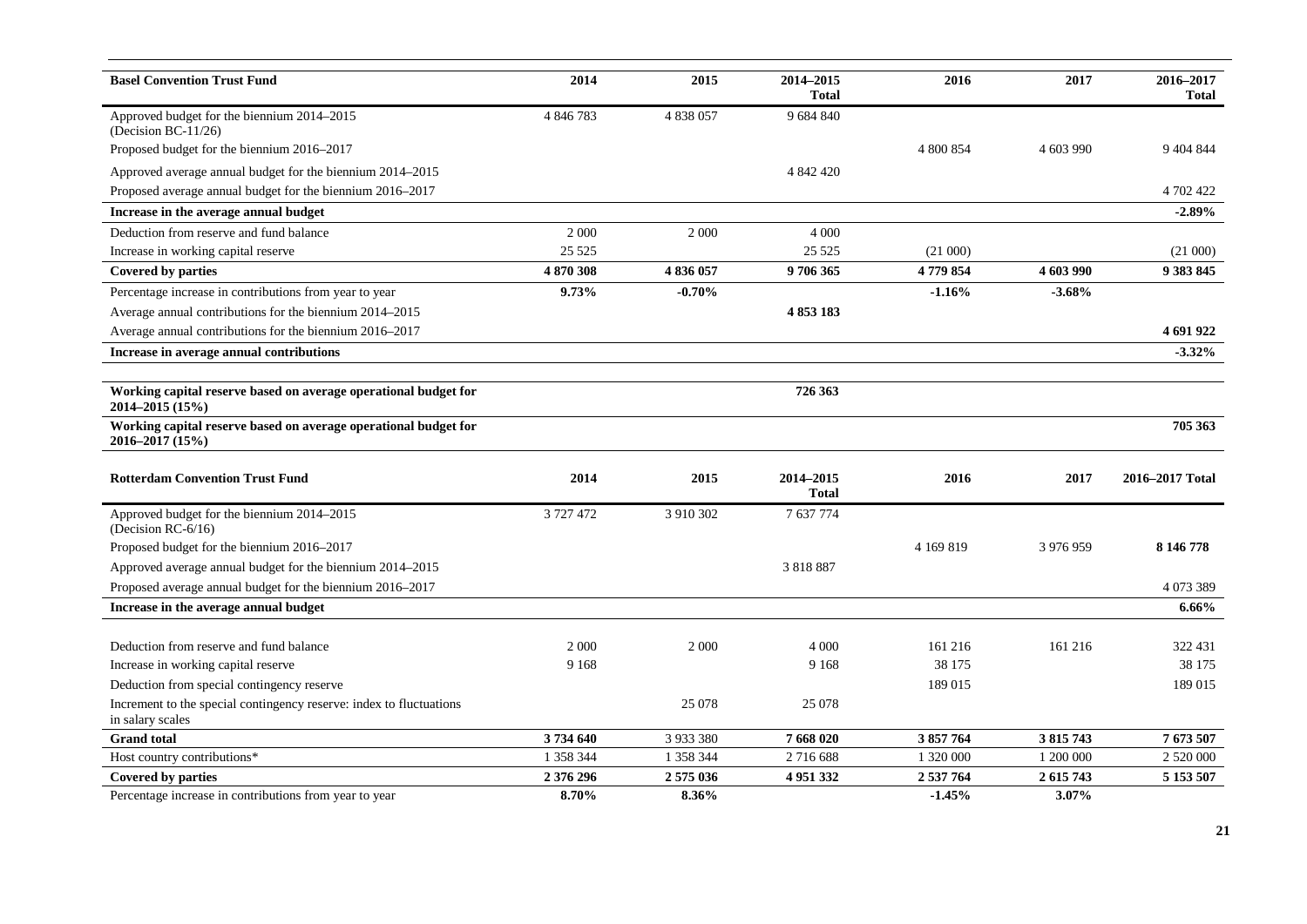| Average annual contributions for the biennium<br>2014–2015                                | 2 475 666 |           |
|-------------------------------------------------------------------------------------------|-----------|-----------|
| Average annual contributions for the biennium<br>2016–2017                                |           | 2 576 753 |
| Increase in the average annual contributions                                              |           | 4.08%     |
| Working capital reserve based on the average operational<br>budget for $2014 - 2015(15%)$ | 572833    |           |
| Working capital reserve based on the average operational<br>budget for $2016 - 2017(15%)$ |           | 611 008   |

\* EUR 1,200,000 per annum for the biennium 2016–2017 equal US\$ 1,513,241 based on the United Nations exchange rate of 1 November 2014 – US\$ 1.00 = EUR 0.793. Calculated by using the average United Nations exchange rate between January 2013 and November 2014 (23 months), it is US\$ 1.00 = EUR 0.75 EUR - equal to US\$1,600,000 (calculated at the same level for both years). Of the Swiss portion of the host country contribution, 35 per cent is re-allocated to RVL for 2016 and 50 per cent for 2017, equal to US\$ US\$280,000 in 2016 and US\$400,000 in 2017.

| <b>Stockholm Convention Trust Fund</b>                                                 | 2014      | 2015      | 2014-2015<br><b>Total</b> | 2016        | 2017      | 2016-2017<br>Total |
|----------------------------------------------------------------------------------------|-----------|-----------|---------------------------|-------------|-----------|--------------------|
| Approved budget for the biennium 2014–2015<br>(Decision $SC-6/30$ )                    | 5 732 172 | 6 048 917 | 11 781 089                |             |           |                    |
| Proposed budget for the biennium 2016–2017                                             |           |           |                           | 5 691 902   | 5 828 820 | 11 520 721         |
| Approved average annual budget for the biennium<br>2014-2015                           |           |           | 5 890 545                 |             |           |                    |
| Proposed average annual budget for the biennium 2016–2017                              |           |           |                           |             |           | 5 760 361          |
| Increase in the average annual budget                                                  |           |           |                           |             |           | $-2.21\%$          |
| Deduction from reserve and fund balance                                                | 2 0 0 0   | 2 0 0 0   | 4 0 0 0                   |             |           |                    |
| Increase in working capital reserve                                                    | (2708)    |           | (2708)                    | 259 932     |           | 259 932            |
| <b>Grand</b> total                                                                     | 5 727 464 | 6 046 917 | 11 774 381                | 5 951 833   | 5 828 820 | 11 780 653         |
| Host country contributions*                                                            | 1 004 489 | 995 615   | 2 000 104                 | 1 0 25 1 55 | 1 020 775 | 2 045 930          |
| Covered by parties                                                                     | 4722975   | 5 051 302 | 9 774 277                 | 4 9 26 6 78 | 4 808 045 | 9 734 723          |
| Percentage increase in contributions from year to year                                 | $7.22\%$  | 6.95%     |                           | $-2.47%$    | $-2.41%$  |                    |
| Average annual contributions for the biennium 2014–2015                                |           |           | 4 887 139                 |             |           |                    |
| Average annual contributions for the biennium 2016–2017                                |           |           |                           |             |           | 4 867 361          |
| Increase in average annual contributions                                               |           |           |                           |             |           | $-0.40\%$          |
| Working capital reserve based on average operational budget<br>for $2014 - 2015(8.3%)$ |           |           | 488 915                   |             |           |                    |
| Working capital reserve based on average operational budget<br>for $2016 - 2017(13%)$  |           |           |                           |             |           | 748 847            |

\* Swiss contributions of CHF 1,000,000 per annum for the biennium 2016–2017 equal US\$1,046,025 based on the United Nations exchange rate of 1 November 2014 – US\$ 1.00 = CHF 0.956. Calculated by using the average United Nations exchange rate between January 2013 and November 2014 (23 months) it is US\$ 1.00 = CHF 0.916 - equal to US\$1,091,703 (calculated at the same level for both years).

|                            | 2014    | 2015    | 2016      | 2017    |
|----------------------------|---------|---------|-----------|---------|
| Host country contributions | 004 489 | 995 615 | 1 025 155 | 020 775 |
| Assessed contributions     | 65 030  | 73 904  | 66 548    | 70 928  |
| Total                      | 069 519 | 069 519 | 1 091 703 | 091 703 |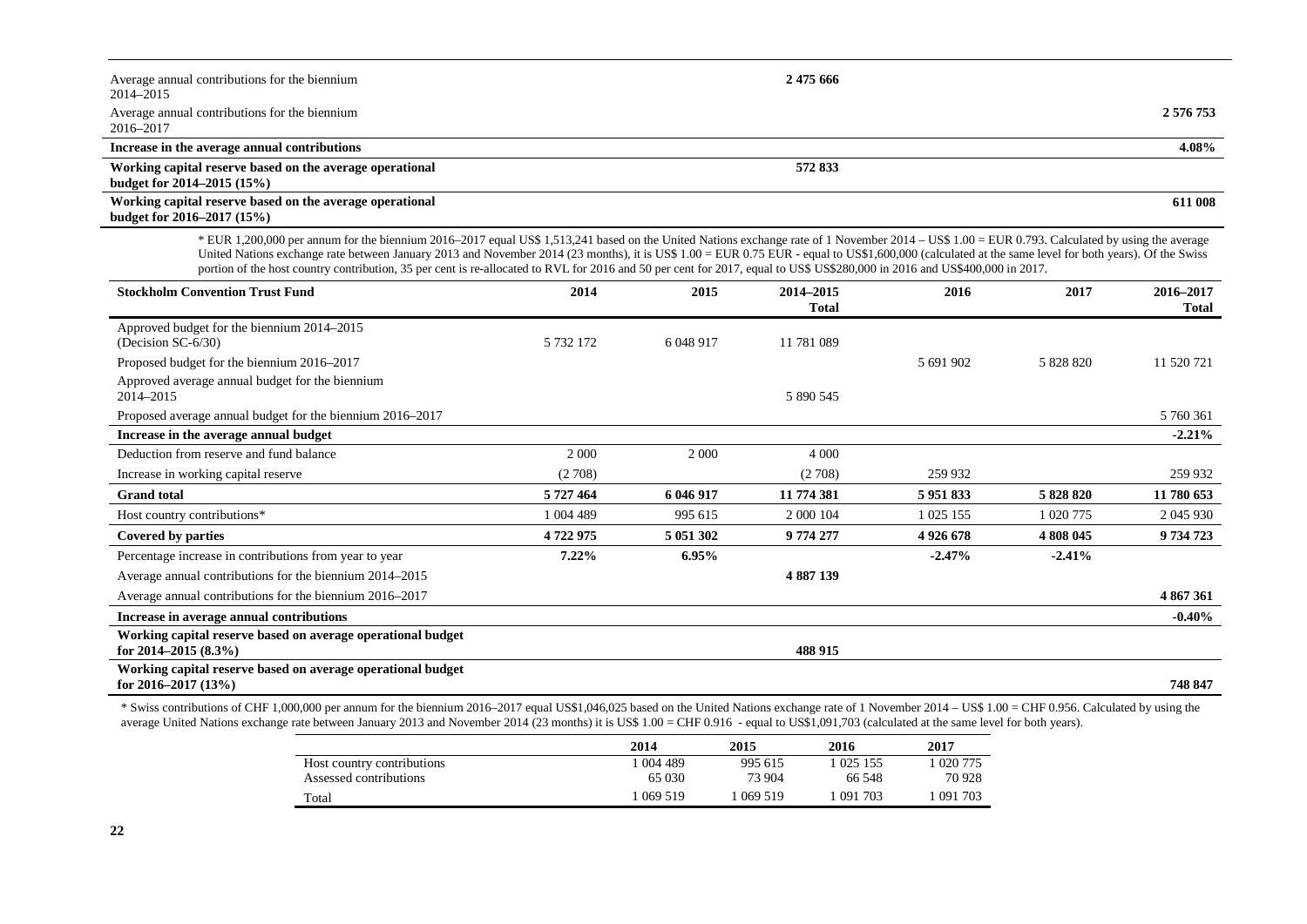### Table 3

**Programme of work for 2016–2017 funded via the voluntary special and technical cooperation trust funds of the Basel (BD), Rotterdam (RV) and Stockholm (SV) conventions**

**Voluntary budget for 2016–2017 (in United States dollars)**

**Summary table of total costs per budget code level and by convention trust fund**

|                                |                                                                |           | 2016                   |             |               |         | 2017       |             |              | 2016-2017    |
|--------------------------------|----------------------------------------------------------------|-----------|------------------------|-------------|---------------|---------|------------|-------------|--------------|--------------|
|                                |                                                                | <b>BD</b> | $\mathbf{R}\mathbf{V}$ | $S_{\rm V}$ | <b>Total</b>  | BD      | ${\bf RV}$ | $S_{\rm V}$ | <b>Total</b> | <b>Total</b> |
| 10 Project personnel component |                                                                |           |                        |             |               |         |            |             |              |              |
| 1100                           | <b>Professional staff</b>                                      |           |                        |             |               |         |            |             |              |              |
| 1101                           | Programme Officer P-3                                          | 179 200   |                        |             | 179 200       | 186 368 |            |             | 186 368      | 365 568      |
| 1114                           | Programme Officer P-3                                          | 179 200   |                        |             | 179 200       | 186 368 |            |             | 186 368      | 365 568      |
| 1115                           | Programme Officer P-3                                          | 179 200   |                        |             | 179 200       | 186 368 |            |             | 186 368      | 365 568      |
| 1116                           | Programme Officer P-3 (new)                                    |           |                        |             |               | 93 184  |            |             | 93 184       | 93 184       |
|                                | Subtotal BC staff                                              | 537 600   |                        |             |               | 652 288 |            |             | 652 288      | 652 288      |
| 1124                           | Programme Officer P-4 (new)                                    |           |                        | 216 700     | 216 700       |         |            | 225 368     | 225 368      | 442 068      |
| 1121                           | Programme Officer P-3                                          |           |                        | 179 200     | 179 200       |         |            | 186 368     | 186 368      | 365 568      |
| 1126                           | Programme Officer P-3                                          |           |                        | 179 200     | 179 200       |         |            | 186 368     | 186 368      | 365 568      |
|                                | Subtotal SC staff                                              |           |                        | 575 100     | 575 100       |         |            | 598 104     | 598 104      | 1 173 204    |
| 1199                           | <b>Total</b>                                                   | 537 600   |                        | 575 100     | 1 1 1 2 7 0 0 | 652 288 |            | 598 104     | 1 250 392    | 2 363 092    |
| 1200                           | <b>Consultants</b>                                             |           |                        |             |               |         |            |             |              |              |
| 1201                           | Consultants - development of<br>tools and modules              | 41 000    | 42 000                 | 42 000      | 125 000       | 10 000  | 10 000     | 10 000      | 30 000       | 155 000      |
| 1202                           | $Consultants - capacity-$<br>building and training (BC)        | 30 000    |                        |             | 30 000        | 20 000  |            |             | 20 000       | 50 000       |
| 1203                           | $Consultants - capacity-$<br>building and training (RC)        |           | 67 000                 |             | 67 000        |         | 38 000     |             | 38 000       | 105 000      |
| 1204                           | $Consultants - capacity-$<br>building and training (SC)        |           |                        | 60 000      | 60 000        |         |            | 30 000      | 30 000       | 90 000       |
| 1205                           | Consultants - capacity-<br>building and training<br>(BC RC SC) | 8 0 0 0   | 10 000                 | 8 0 0 0     | 26 000        | 5 0 0 0 | 5 0 0 0    | 4 0 0 0     | 14 000       | 40 000       |
| 1206                           | Consultants- partnerships                                      | 60 000    | 30 000                 | 30 000      | 120 000       | 10 000  |            |             | 10 000       | 130 000      |
| 1207                           | Consultants-technical<br>guidelines                            |           |                        |             |               |         |            |             |              |              |
| 1208                           | Consultants-technical<br>guidelines (E-waste)                  | 70 000    |                        |             | 70 000        | 70 000  |            |             | 70 000       | 140 000      |
|                                | Consultants-technical<br>guidelines (E-waste) -<br>additional  | 60 000    |                        |             | 60 000        | 50 000  |            |             | 50 000       | 110 000      |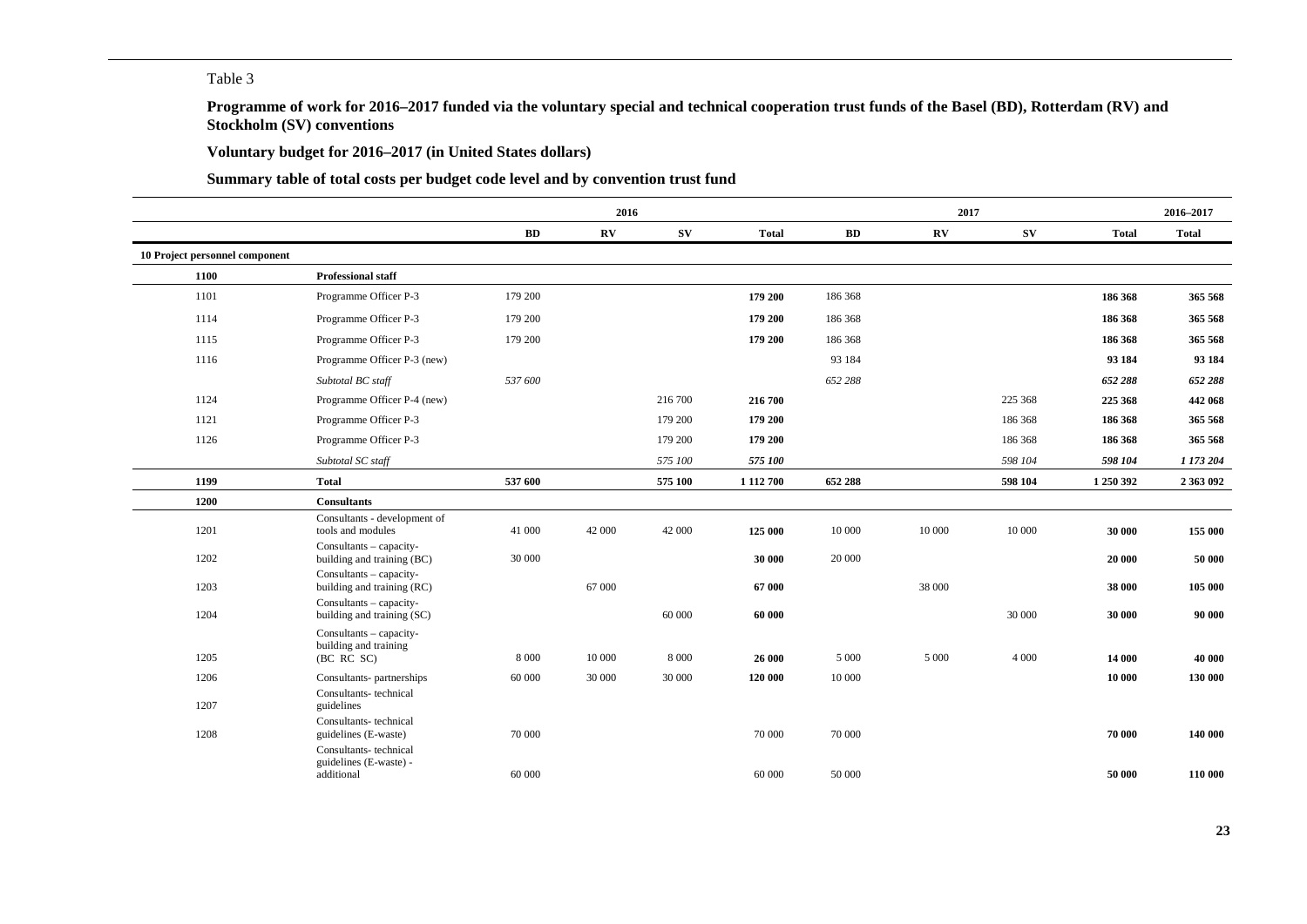|                                 |                                                                      |           | 2016     |         |              |         | 2017                   |             |              | 2016-2017    |
|---------------------------------|----------------------------------------------------------------------|-----------|----------|---------|--------------|---------|------------------------|-------------|--------------|--------------|
|                                 |                                                                      | <b>BD</b> | $\bf RV$ | SV      | <b>Total</b> | BD      | $\mathbf{R}\mathbf{V}$ | $S_{\rm V}$ | <b>Total</b> | <b>Total</b> |
| 1209                            | Consultant<br>(ESM household waste)                                  | 40 000    |          |         | 40 000       |         |                        |             |              | 40 000       |
| 1210                            | Consultants - scientific support<br>to RC                            |           | 30 000   |         | 30 000       |         |                        |             |              | 30 000       |
| 1211                            | Consultants-technical<br>guidelines (E-waste)                        |           |          | 10 000  | 10 000       |         |                        | 10 000      | 10 000       | 20 000       |
|                                 | Consultants-technical<br>guidelines (E-waste) -<br>additional        |           |          | 10 000  | 10 000       |         |                        |             |              | 10 000       |
| 1210                            | Consultants - scientific support<br>to SC                            |           |          | 150 000 | 150 000      |         |                        | 50 000      | 50 000       | 200 000      |
|                                 | Consultants - support for<br>development and maintenance             |           |          |         |              |         |                        |             |              |              |
| 1212                            | of national reporting tools<br>(BC SC)                               | 10 000    |          |         | 10 000       | 50 000  |                        |             | 50 000       | 60 000       |
| 1213                            | Support for further work on<br>ESM                                   | 50 000    |          |         | 50 000       | 50 000  |                        |             | 50 000       | 100 000      |
| 1214                            | Consultants - CLI-related<br>activities                              | 27 000    |          |         | 27 000       | 27 000  |                        |             | 27 000       | 54 000       |
| 1215                            | Consultants - Strategic<br>framework (mid-term<br>evaluation report) | 20 000    |          |         | 20 000       | 20 000  |                        |             | 20 000       | 40 000       |
|                                 | Consultant (online                                                   |           |          |         |              |         |                        |             |              |              |
| 1216                            | questionnaire)                                                       |           |          | 20 000  | 20 000       |         |                        |             |              | 20 000       |
| 1283                            | Consultant (scientific bodies)                                       | 4 0 0 0   | 4 0 0 0  | 4 0 0 0 | 12 000       |         |                        |             |              | 12 000       |
| 1285                            | Consultants (webinars &<br>online training)                          | 40 000    | 40 000   | 50 000  | 130 000      | 20 000  | 20 000                 | 20 000      | 60 000       | 190 000      |
| 1286                            | Consultants (technical<br>assistance needs assessment)               |           | 10 000   |         | 10 000       |         |                        |             |              | 10 000       |
| 1287                            | Consultants<br>(Resource Kit & e-library)                            | 20 000    | 20 000   | 20 000  | 60 000       | 15 000  | 15 000                 | 15 000      | 45 000       | 105 000      |
| 1289                            | Consultants - regional centres                                       | 12 500    |          | 12 500  | 25 000       |         |                        |             |              | 25 000       |
| 1284                            | Consultant (illegal traffic)                                         | 20 000    |          |         | 20 000       |         |                        |             |              | 20 000       |
| 1282                            | Consultants (information<br>management of the Secretariat)           | 14 400    | 11 200   | 14 400  | 40 000       | 14 400  | 11 200                 | 14 400      | 40 000       | 80 000       |
| 1285                            | Consultants (clearing-house<br>mechanism based on priorities)        | 28 000    | 20 500   | 28 000  | 76 500       | 28 000  | 20 500                 | 28 000      | 76 500       | 153 000      |
| 1299                            | <b>Total</b>                                                         | 554 900   | 284 700  | 458 900 | 1 298 500    | 389 400 | 119 700                | 181 400     | 690 500      | 1989 000     |
| Administrative<br>13<br>support |                                                                      |           |          |         |              |         |                        |             |              |              |
| 1300                            | <b>General Service staff</b>                                         |           |          |         |              |         |                        |             |              |              |
| 1323                            | <b>GTA Conference Clerk</b>                                          |           | 137 500  |         | 137 500      |         | 143 000                |             | 143 000      | 280 500      |
| 1306                            | <b>GTA Public Information Clerk</b>                                  |           | 137 500  |         | 137 500      |         | 143 000                |             | 143 000      | 280 500      |
|                                 | Subtotal RO staff                                                    |           | 275 000  |         |              |         | 286 000                |             | 286 000      | 286 000      |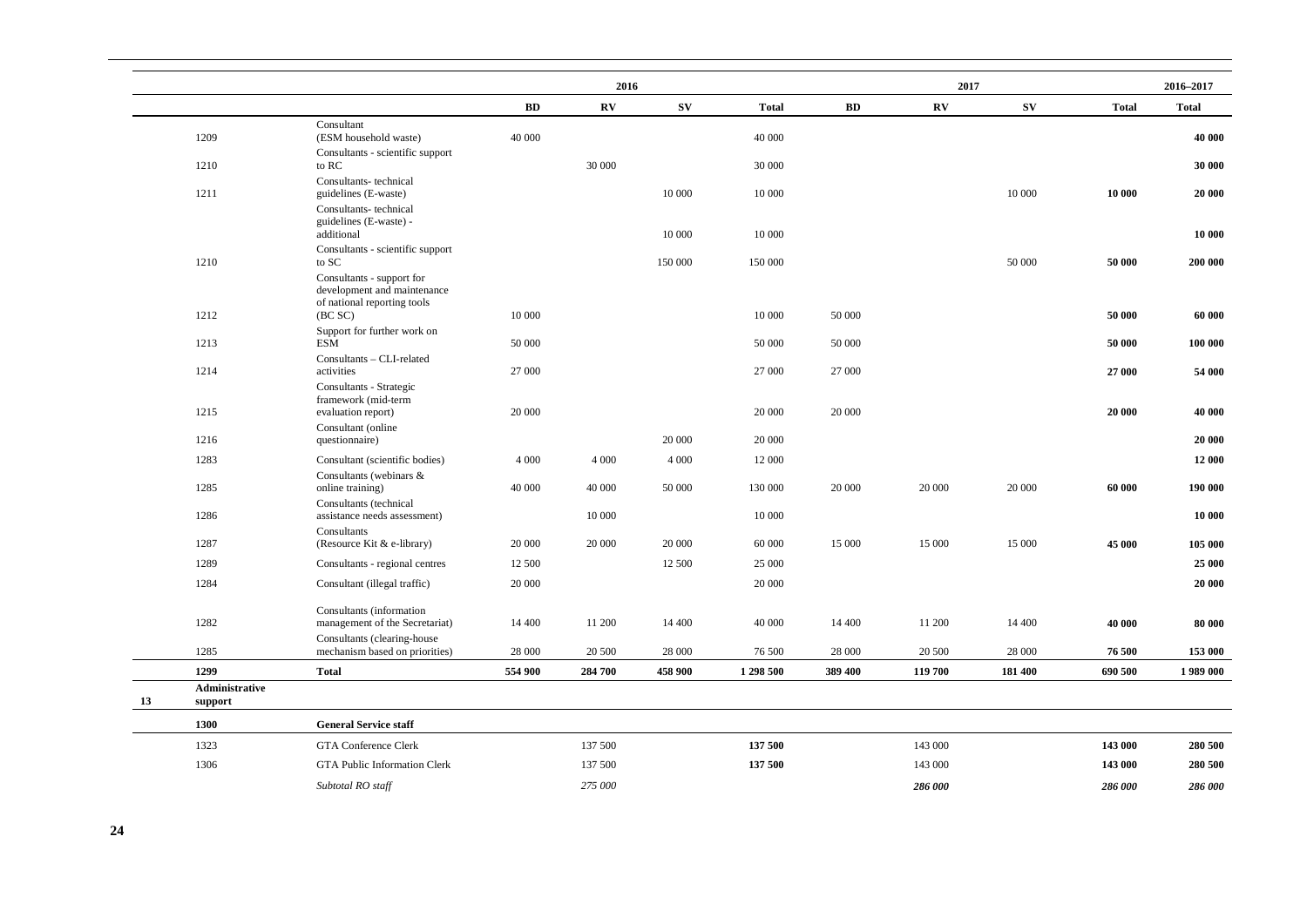|           |                          |                                                               |           | 2016                   |             |               |               |                        | 2017        |              | 2016-2017    |
|-----------|--------------------------|---------------------------------------------------------------|-----------|------------------------|-------------|---------------|---------------|------------------------|-------------|--------------|--------------|
|           |                          |                                                               | BD        | $\mathbf{R}\mathbf{V}$ | $S_{\rm V}$ | <b>Total</b>  | BD            | $\mathbf{R}\mathbf{V}$ | $S_{\rm V}$ | <b>Total</b> | <b>Total</b> |
|           | 1322                     | GTA Programme Clerk                                           |           |                        | 137 500     | 137 500       |               |                        | 143 000     | 143 000      | 280 500      |
|           | 1323                     | Team Assistant (new)                                          |           |                        | 137 500     | 137 500       |               |                        | 143 000     | 143 000      | 280 500      |
|           |                          | Subtotal SC staff                                             |           |                        | 275 000     | 275 000       |               |                        | 286 000     | 286 000      | 561 000      |
|           |                          | General Service staff subtotal                                |           | 275 000                | 275 000     | 550 000       |               | 286 000                | 286 000     | 572 000      | 1 122 000    |
|           | 1330                     | <b>Conference servicing</b>                                   |           |                        |             |               |               |                        |             |              |              |
|           |                          | <b>BC</b> Open-ended Working<br>Group (1 day extra            |           |                        |             |               |               |                        |             |              |              |
|           | 1322                     | interpretation)<br>Conference servicing (regional             | 25 960    |                        |             | 25 960        |               |                        |             |              | 25 960       |
|           | 1380                     | centres)                                                      | 7 0 0 0   |                        |             | 7 000         |               |                        | 7 0 0 0     | 7 000        | 14 000       |
|           |                          | Conference servicing subtotal                                 | 32 960    |                        |             | 32 960        |               |                        | 7000        | 7 000        | 39 960       |
|           | 1399                     | <b>Total</b>                                                  | 32 960    | 275 000                | 275 000     | 582 960       |               | 286 000                | 293 000     | 579 000      | 1 161 960    |
|           | 1600                     | <b>Travel on official business</b>                            |           |                        |             |               |               |                        |             |              |              |
|           | 1601                     | Staff travel - orientation<br>workshop for members of CRC     |           | 2 4 8 0                |             | 2480          |               |                        |             |              | 2 4 8 0      |
|           | 1602                     | Staff travel - capacity-building<br>and training BC           | 56 000    |                        |             | 56 000        | 34 000        |                        |             | 34 000       | 90 000       |
|           | 1603                     | Staff travel - capacity-building<br>and training RC           |           | 30 000                 |             | 30 000        |               | 10 000                 |             | 10 000       | 40 000       |
|           | 1604                     | Staff travel - capacity building<br>and training SC           |           |                        | 30 000      | 30 000        |               |                        | 20 000      | 20 000       | 50 000       |
|           | 1680                     | Staff travel - capacity-building<br>and training (BC, RC, SC) | 13 000    | 12 000                 | 13 000      | 38 000        | 12<br>000     | 15 000                 | 15 000      | 42 000       | 80 000       |
|           | 1681                     | Staff travel -regional centres                                | 15 000    |                        | 15 000      | 30 000        | 5 0 0 0       |                        | 5 0 0 0     | 10 000       | 40 000       |
|           | 1607                     | Staff travel - scientific support<br>to BC                    | 15 000    |                        |             | 15 000        | 15 000        |                        |             | 15 000       | 30 000       |
|           | 1608                     | Staff travel - scientific support<br>to RO                    |           | 2 500                  |             | 2500          |               | 2 500                  |             | 2 5 0 0      | 5 000        |
|           | 1609                     | Staff travel - scientific support<br>to SC                    |           |                        | 16 000      | 16 000        |               |                        | 12 000      | 12 000       | 28 000       |
|           | 1610                     | Staff travel - SC GMP                                         |           |                        | 4 0 0 0     | 4 0 0 0       |               |                        | 4 0 0 0     | 4 0 0 0      | 8 0 0 0      |
|           | 1611                     | Staff travel - CLI and legal<br>clarity                       | 5 0 0 0   |                        |             | 5 0 0 0       | 5 0 0 0       |                        |             | 5 0 0 0      | 10 000       |
|           | 1683                     | Staff travel - regional<br>preparatory meetings               |           |                        |             |               | 10 977        | 10 977                 | 10 977      | 32 931       | 32 931       |
|           | 1699                     | <b>Total</b>                                                  | 104 000   | 46 980                 | 78 000      | 228 980       | 81 977        | 38 477                 | 66 977      | 187 431      | 416 411      |
| 1999      | <b>Component total</b>   |                                                               | 1 229 460 | 606 680                | 1 387 000   | 3 2 2 3 1 4 0 | 1 1 2 3 6 6 5 | 444 177                | 1 139 481   | 2707323      | 5 930 463    |
| <b>20</b> | Subcontract<br>component |                                                               |           |                        |             |               |               |                        |             |              |              |
|           | 2200                     | <b>Subcontracts</b>                                           |           |                        |             |               |               |                        |             |              |              |
|           | 2201                     | Development of tools and<br>modules                           | 40 000    | 40 000                 | 40 000      | 120 000       | 80 000        | 80 000                 | 80 000      | 240 000      | 360 000      |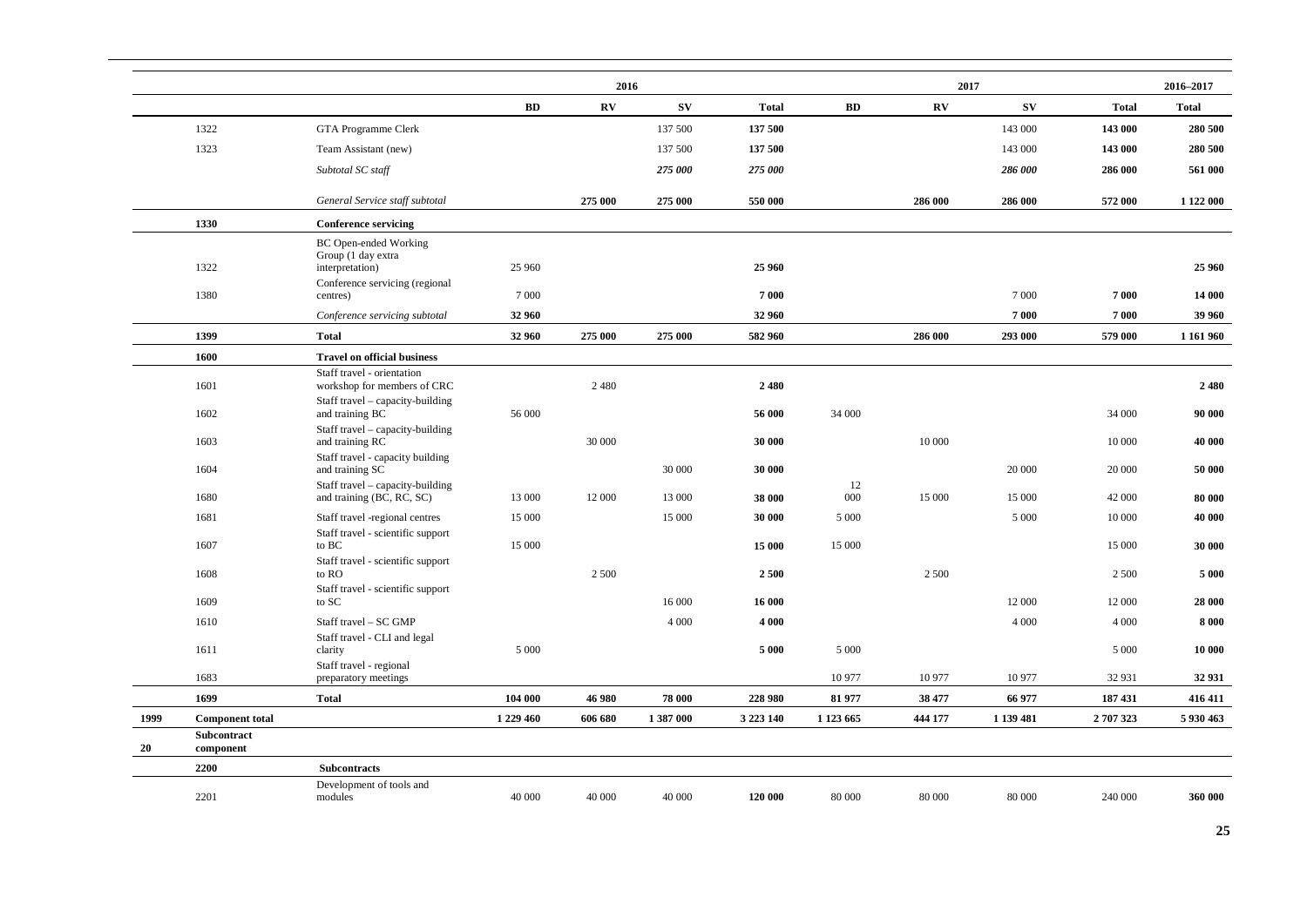|      |                              |                                                                 |         | 2016                    |            |              |         | 2017                   |            |              | 2016-2017    |
|------|------------------------------|-----------------------------------------------------------------|---------|-------------------------|------------|--------------|---------|------------------------|------------|--------------|--------------|
|      |                              |                                                                 | BD      | $\mathbf{R} \mathbf{V}$ | ${\bf SV}$ | <b>Total</b> | BD      | $\mathbf{R}\mathbf{V}$ | ${\bf SV}$ | <b>Total</b> | <b>Total</b> |
|      | 2202                         | Capacity-building and training<br>(BC)                          | 160 000 |                         |            | 160 000      | 100 000 |                        |            | 100 000      | 260 000      |
|      | 2203                         | Capacity-building and training<br>(RC)                          |         | 318 000                 |            | 318 000      |         | 222 000                |            | 222 000      | 540 000      |
|      | 2204                         | Capacity-building and training<br>(SC)                          |         |                         | 340 000    | 340 000      |         |                        | 235 000    | 235 000      | 575 000      |
|      | 2280                         | Development of massive open<br>online courses (MOOCs)           | 45 000  | 45 000                  | 50 000     | 140 000      | 20 000  | 20 000                 | 20 000     | 60 000       | 200 000      |
|      | 2282                         | Capacity-building and training<br>(BC, RC, SC)                  | 81 000  | 83 000                  | 77 000     | 241 000      | 26 000  | 27 000                 | 56 000     | 109 000      | 350 000      |
|      |                              | Financial audit of technical<br>assistance projects at national |         |                         |            |              |         |                        |            |              |              |
|      | 2284                         | and regional levels                                             | 35 000  | 35 000                  | 35 000     | 105 000      | 35 000  | 35 000                 | 35 000     | 105 000      | 210 000      |
|      | 2283                         | Partnerships                                                    | 20 000  | 140 000                 | 20 000     | 180 000      | 7 0 0 0 | 127 000                | 6 0 0 0    | 140 000      | 320 000      |
|      | 2281                         | Pilot joint activities (regional<br>centres)                    | 200 000 |                         | 200 000    | 400 000      | 200 000 |                        | 200 000    | 400 000      | 800 000      |
|      | 2287                         | Resource Kit and e-library                                      | 20 000  | 20 000                  | 20 000     | 60 000       | 15 000  | 15 000                 | 15 000     | 45 000       | 105 000      |
|      | 2207                         | Global Monitoring Plan                                          |         |                         | 220 000    | 220 000      |         |                        | 200 000    | 200 000      | 420 000      |
|      | 2208                         | Work programme of ICC                                           | 60 000  |                         |            | 60 000       | 60 000  |                        |            | 60 000       | 120 000      |
|      | 2209                         | <b>Implementation Fund</b>                                      | 75 000  |                         |            | 75 000       | 75 000  |                        |            | 75 000       | 150 000      |
|      | 2212                         | Support for further work on<br><b>ESM</b>                       | 50 000  |                         |            | 50 000       | 50 000  |                        |            | 50 000       | 100 000      |
|      | 2199                         | <b>Total</b>                                                    | 786 000 | 681 000                 | 1 002 000  | 2 469 000    | 668 000 | 526 000                | 847 000    | 2 041 000    | 4 510 000    |
| 2999 | <b>Component total</b>       |                                                                 | 786 000 | 681 000                 | 1 002 000  | 2 469 000    | 668 000 | 526 000                | 847 000    | 2 041 000    | 4 510 000    |
|      | <b>30 Training component</b> |                                                                 |         |                         |            |              |         |                        |            |              |              |
|      | 3200                         | <b>Training</b>                                                 |         |                         |            |              |         |                        |            |              |              |
|      | 3201                         | Training and capacity-building<br>BC                            | 563 000 |                         |            | 563 000      | 421 000 |                        |            | 421 000      | 984 000      |
|      | 3303                         | Training and workshops (RC)                                     |         | 741 600                 |            | 741 600      |         | 494 400                |            | 494 400      | 1 236 000    |
|      | 3203                         | Training and workshops (SC)                                     |         |                         | 736 800    | 736 800      |         |                        | 319 200    | 319 200      | 1 056 000    |
|      |                              | Training and workshops (BC,                                     |         |                         |            |              |         |                        |            |              |              |
|      | 3283                         | RC, SC)                                                         | 365 000 | 368 000                 | 365 000    | 1 098 000    | 245 000 | 259 000                | 248 000    | 752 000      | 1 850 000    |
|      | 3282                         | Training modules                                                |         |                         |            |              |         | 40 000                 |            | 40 000       | 40 000       |
|      | 3280                         | Video training                                                  |         |                         |            |              |         |                        |            |              |              |
|      | 3299                         | <b>Total</b>                                                    | 998 000 | 1 129 600               | 1 121 800  | 3 249 400    | 736 000 | 813 400                | 587 200    | 2 136 600    | 5 386 000    |
|      | 3300                         | <b>Meetings: participant travel</b><br>and DSA                  |         |                         |            |              |         |                        |            |              |              |
|      | 3301                         | Conference of the Parties to<br>BC                              |         |                         |            |              | 814 000 |                        |            | 814 000      | 814 000      |
|      | 3302                         | BC Open-ended Working<br>Group                                  | 643 552 |                         |            | 643 552      |         |                        |            |              | 643 552      |
|      | 3303                         | Implementation and<br><b>Compliance Committee</b>               | 30 280  |                         |            | 30 280       |         |                        |            |              | 30 280       |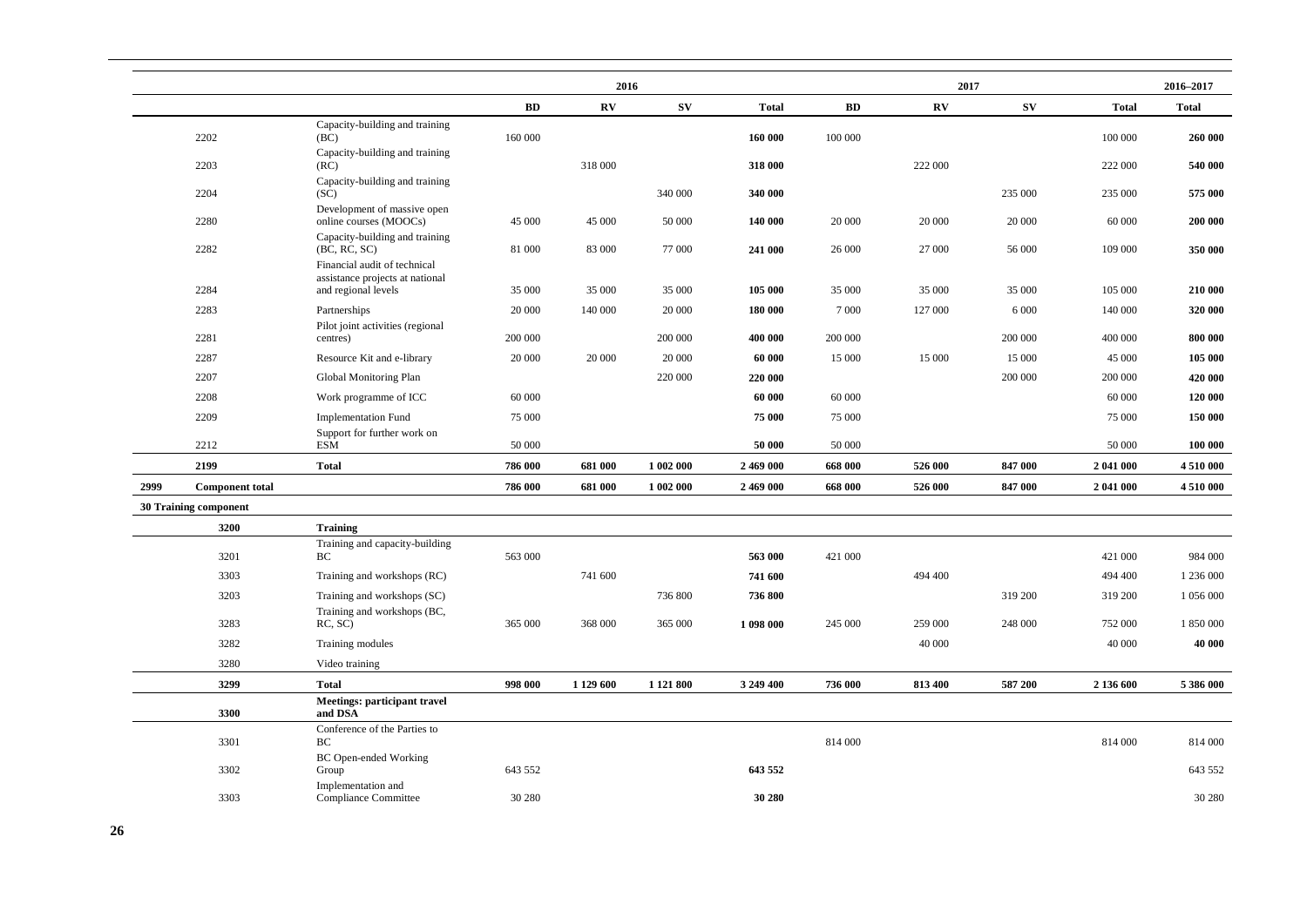|                                            |                                                            |            | 2016                   |           |              |           | 2017                   |            |              | 2016-2017    |
|--------------------------------------------|------------------------------------------------------------|------------|------------------------|-----------|--------------|-----------|------------------------|------------|--------------|--------------|
|                                            |                                                            | ${\bf BD}$ | $\mathbf{R}\mathbf{V}$ | <b>SV</b> | <b>Total</b> | <b>BD</b> | $\mathbf{R}\mathbf{V}$ | ${\bf SV}$ | <b>Total</b> | <b>Total</b> |
| 3305                                       | Technical expert group (ESM)                               | 50 000     |                        |           | 50 000       | 50 000    |                        |            | 50 000       | 100 000      |
| 3306                                       | Meetings of SIWG                                           | 35 000     |                        |           | 35 000       | 25 000    |                        |            | 25 000       | 60 000       |
|                                            | Intersessional meeting<br>(technical guidelines, BC)       |            |                        |           |              |           |                        |            |              |              |
| 3307                                       | additional                                                 | 30 000     |                        |           | 30 000       |           |                        |            |              | 30 000       |
| 3308                                       | Meeting (ESM household<br>waste)                           | 70 000     |                        |           | 70 000       | 70 000    |                        |            | 70 000       | 140 000      |
|                                            | Annual meeting of Basel                                    |            |                        |           |              |           |                        |            |              |              |
| 3309                                       | Convention regional centres                                | 67 000     |                        |           | 67 000       |           |                        |            |              | 67 000       |
|                                            | Conference of the Parties to                               |            |                        |           |              |           |                        |            |              |              |
| 3301                                       | SC.                                                        |            |                        |           |              |           |                        | 814 000    | 814 000      | 814 000      |
| 3302                                       | POPs Review Committee                                      |            |                        | 20 632    | 20 632       |           |                        | 85 102     | 85 102       | 105 734      |
| 3305                                       | Expert group meetings (SC)                                 |            |                        | 40 000    | 40 000       |           |                        | 40 000     | 40 000       | 80 000       |
| 3314                                       | Implementation and<br><b>Compliance Committee</b>          |            |                        |           |              |           |                        |            |              |              |
| 3309                                       | Annual meeting of Stockholm<br>Convention regional centres |            |                        |           |              |           |                        | 67 000     | 67 000       | 67 000       |
|                                            | Conference of the Parties to                               |            |                        |           |              |           |                        |            |              |              |
| 3311                                       | RC<br>Orientation workshop for                             |            |                        |           |              |           | 814 000                |            | 814 000      | 814 000      |
| 3309                                       | members of Chemical Review<br>Committee                    |            | 87055                  |           | 87 055       |           |                        |            |              | 87 055       |
| 3310                                       | Meetings: training and<br>capacity-building RC             |            | 50 000                 |           | 50 000       |           | 50 000                 |            | 50 000       | 100 000      |
|                                            | Workshop on listings not                                   |            |                        |           |              |           |                        |            |              |              |
| 3313                                       | adopted by COP<br>Implementation and                       |            | 120 000                |           | 120 000      |           |                        |            |              | 120 000      |
| 3314                                       | <b>Compliance Committee</b>                                |            |                        |           |              |           |                        |            |              |              |
| 3386                                       | Massive open online courses<br>(MOOCs)                     | 10 000     | 10 000                 | 10 000    | 30 000       | 10 000    | 10 000                 | 10 000     | 30 000       | 60 000       |
|                                            | Joint meetings of Basel and                                |            |                        |           |              |           |                        |            |              |              |
| 3382                                       | Stockholm regional centres                                 |            |                        |           |              |           |                        |            |              |              |
| 3384                                       | Outreach and public awareness<br>(joint media workshop)    |            |                        |           |              | 17 500    | 15 000                 | 17 500     | 50 000       | 50 000       |
|                                            | Conference servicing (regional                             |            |                        |           |              |           |                        |            |              |              |
| 3385                                       | prepartory meetings)                                       |            |                        |           |              | 153 186   | 153 186                | 153 186    | 459 558      | 459 558      |
| 3399                                       | <b>Total</b>                                               | 935 832    | 267 055                | 70 632    | 1 273 519    | 1 139 686 | 1 042 186              | 1 186 788  | 3 368 660    | 4 642 179    |
| 3999<br><b>Component total</b>             |                                                            | 1933832    | 1 396 655              | 1 192 432 | 4 522 919    | 1875 686  | 1855586                | 1773988    | 5 505 260    | 10 028 179   |
| <b>40 EQUIPMENT AND PREMISES COMPONENT</b> |                                                            |            |                        |           |              |           |                        |            |              |              |
| 4100                                       | <b>Expendable equipment</b>                                |            |                        |           |              |           |                        |            |              |              |
| 4101                                       | Software (development of<br>training tools and modules)    | 20 000     |                        | 20 000    | 40 000       |           |                        |            |              | 40 000       |
| 4199                                       | <b>Total</b>                                               | 20 000     |                        | 20 000    | 40 000       |           |                        |            |              | 40 000       |
| 4999<br><b>Component total</b>             |                                                            |            |                        |           |              |           |                        |            |              |              |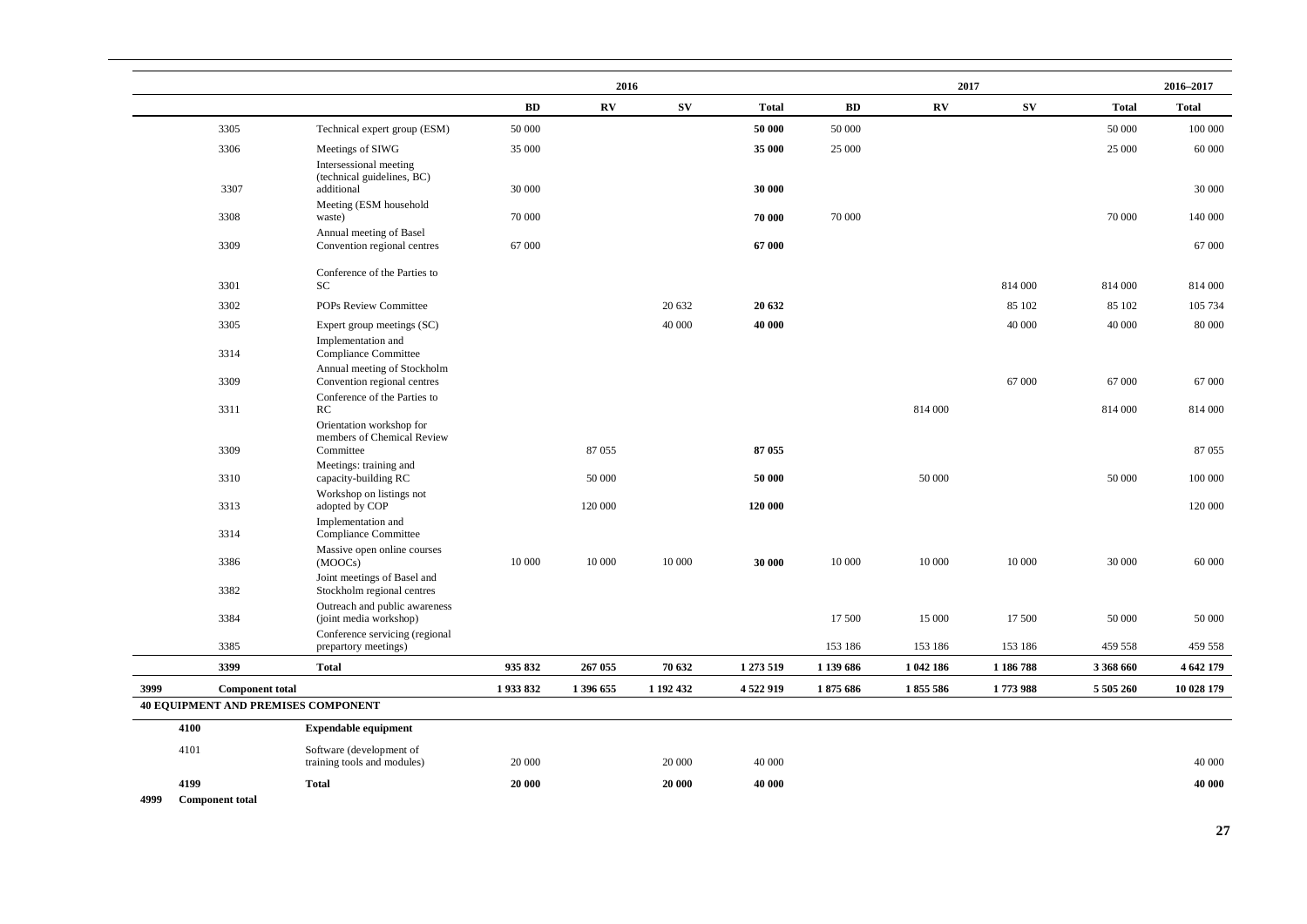|      |                                 |                                                                          |           | 2016      |               |              |           |           | 2017        |              | 2016-2017    |
|------|---------------------------------|--------------------------------------------------------------------------|-----------|-----------|---------------|--------------|-----------|-----------|-------------|--------------|--------------|
|      |                                 |                                                                          | BD        | $\bf RV$  | $S_{V}$       | <b>Total</b> | BD        | $\bf RV$  | $S_{\rm V}$ | <b>Total</b> | <b>Total</b> |
| 50   |                                 | Miscellaneous component                                                  |           |           |               |              |           |           |             |              |              |
|      | 5200                            | <b>Reporting costs</b>                                                   |           |           |               |              |           |           |             |              |              |
|      | 5201                            | Information/public awareness materials<br>(capacity-building BC)         |           |           |               |              |           |           |             |              |              |
|      | 5201                            | Information/public awareness materials<br>(capacity-building RC)         | 61 000    |           |               | 61 000       | 25 000    |           |             | 25 000       | 86 000       |
|      | 5201                            | Information/public awareness materials<br>(capacity-building SC)         |           | 22 000    |               | 22 000       |           | 14 000    |             | 14 000       | 36 000       |
|      | 5202                            | Information/public awareness materials<br>(partnerships)                 |           |           | 24 000        | 24 000       |           |           | 12 000      | 12 000       | 36 000       |
|      | 5203                            | Translation of notifications                                             |           |           |               |              | 35 000    |           |             | 35 000       | 35 000       |
|      | 5210                            | Printing/translation (training tools and<br>modules)                     | 35 000    |           |               | 35 000       | 35 000    |           |             | 35 000       | 70 000       |
|      | 5212                            | Information/public awareness materials<br>(regional centres)             | 63 000    | 43 000    | 53 000        | 159 000      | 42 000    | 2 0 0 0   | 62 000      | 106 000      | 265 000      |
|      | 5213                            | Information/public awareness materials<br>(capacity building BC, RC, SC) | 10 000    |           | 10 000        | 20 000       |           |           |             |              | 20 000       |
|      | 5215                            | Information/public awareness materials<br>(Newsletter)                   | 30 000    | 32 000    | 32 000        | 94 000       | 18 000    | 13 000    | 10 000      | 41 000       | 135 000      |
|      | 5221                            | Printing/translation (technical assistance needs<br>assessment)          |           | 5 0 0 0   |               | 5 0 0 0      |           | 5 0 0 0   |             | 5 0 0 0      | 10 000       |
|      | 5222                            | Resource Kit and e-library                                               | 4 0 0 0   | 4 5 0 0   | 4 0 0 0       | 12 500       | 4 0 0 0   | 4 500     | 4 0 0 0     | 12 500       | 25 000       |
|      | 5299                            | <b>Total</b>                                                             | 4 0 0 0   | 4 5 0 0   | 4 0 0 0       | 12 500       | 9 0 0 0   | 4 5 0 0   | 9 0 0 0     | 22 500       | 35 000       |
| 5999 | <b>Component total</b>          |                                                                          | 207 000   | 111 000   | 127 000       | 445 000      | 168 000   | 43 000    | 97 000      | 308 000      | 753 000      |
|      |                                 | Direct project cost operational budget                                   | 4 176 292 | 2795335   | 3728432       | 10 700 059   | 3835351   | 2868763   | 3857469     | 10 561 583   | 21 261 642   |
|      |                                 | UNEP programme support costs 13%                                         | 542 918   | 363 394   | 484 696       | 1 391 008    | 498 596   | 372 939   | 501 471     | 1373 006     | 2 764 013    |
|      | <b>Total operational budget</b> |                                                                          | 4719210   | 3 158 729 | 4 2 1 3 1 2 8 | 12 091 067   | 4 333 947 | 3 241 702 | 4 358 940   | 11 934 589   | 24 025 655   |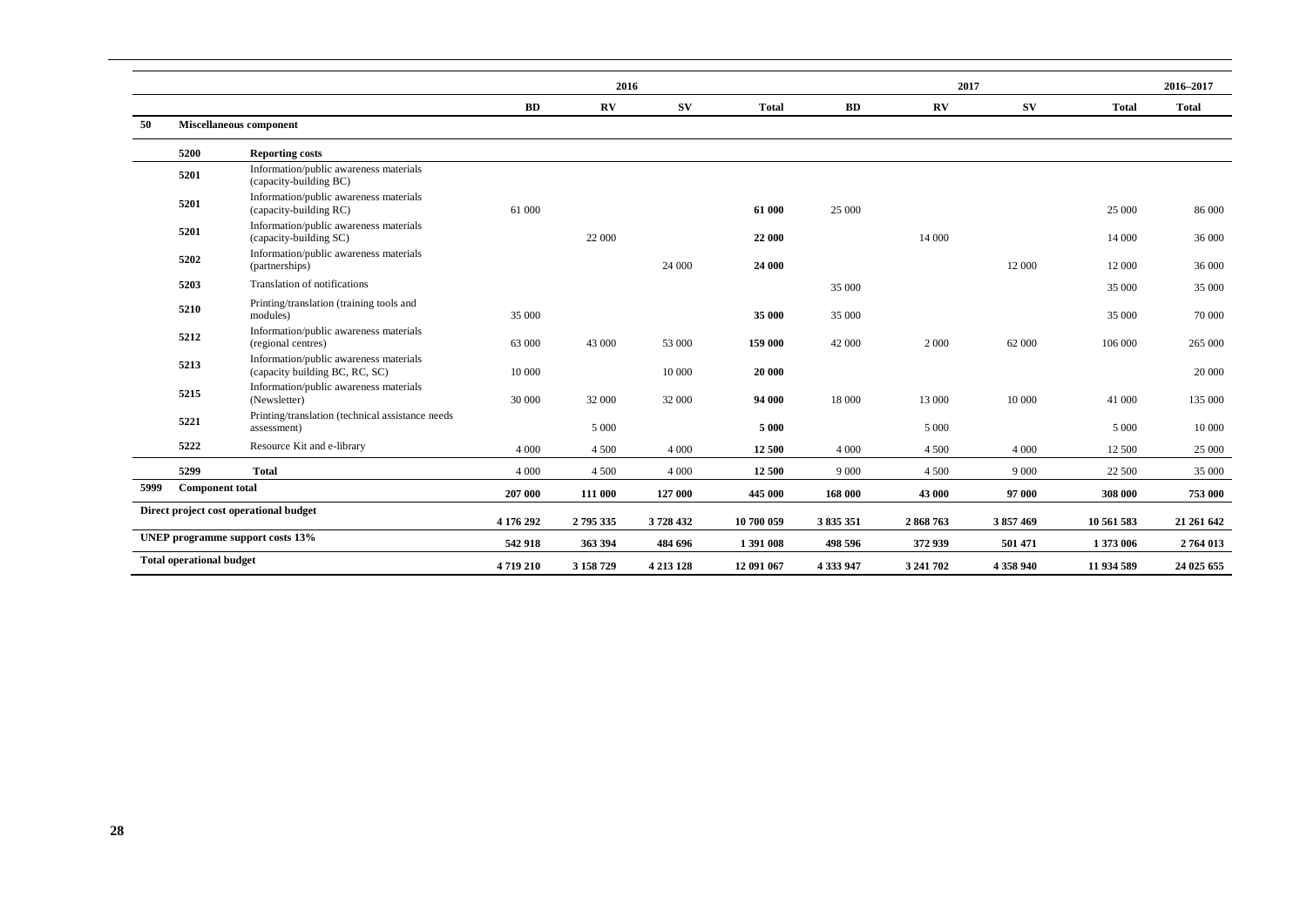| <b>Basel Convention Technical Cooperation Trust Fund (BD)</b>                        | 2014      | 2015      | 2014-2015<br>total | 2016          | 2017        | 2016-2017<br>total |
|--------------------------------------------------------------------------------------|-----------|-----------|--------------------|---------------|-------------|--------------------|
| Programme requirements approved for the biennium 2014-2015<br>(Decision BC-11/26)    | 3 620 847 | 3 640 605 | 7 261 452          |               |             |                    |
| Programme requirements for 2016–2017                                                 |           |           |                    | 4 7 19 2 10   | 4 3 3 9 4 7 | 9 0 5 3 1 5 7      |
| Approved average annual budget for 2014–2015                                         |           |           | 3 630 726          |               |             |                    |
| Proposed average annual budget for 2016–2017                                         |           |           |                    |               |             | 4 5 2 6 5 7 8      |
| Decrease in the average annual budget                                                |           |           |                    |               |             | 24.67%             |
|                                                                                      |           |           |                    |               |             |                    |
| Voluntary Special Trust Fund for the Rotterdam Convention (RV)                       | 2014      | 2015      | 2014-2015 total    | 2016          | 2017        | 2016-2017 total    |
| Programme requirements approved for the biennium 2014–2015<br>(Decision RC- $6/16$ ) | 3 195 442 | 4 041 011 | 7 236 453          |               |             |                    |
| Programme requirements for the biennium 2016–2017                                    |           |           |                    | 3 158 729     | 3 241 702   | 6 400 431          |
| Approved average annual budget for the biennium 2014–2015                            |           |           | 3 618 227          |               |             |                    |
| Proposed average annual budget for the biennium 2016-2017                            |           |           |                    |               |             | 3 200 215          |
| Increase in the average annual budget                                                |           |           |                    |               |             | $-11.55%$          |
|                                                                                      |           |           |                    |               |             |                    |
| Special Trust Fund for the Stockholm Convention (SV)                                 | 2014      | 2015      | 2014-2015 total    | 2016          | 2017        | 2016-2017 total    |
| Programme requirements approved for the biennium 2014–2015 (Decision SC-<br>6/30     | 3 765 550 | 4 186 982 | 7952532            |               |             |                    |
| Programme requirements for the biennium 2016–2017                                    |           |           |                    | 4 2 1 3 1 2 8 | 4 358 940   | 8 572 068          |
| Approved average annual budget for the biennium 2014–2015                            |           |           | 3 976 266          |               |             |                    |
| Proposed average annual budget for the biennium 2016–2017                            |           |           |                    |               |             | 4 286 034          |
| Increase in the average annual budget                                                |           |           |                    |               |             | 7.79%              |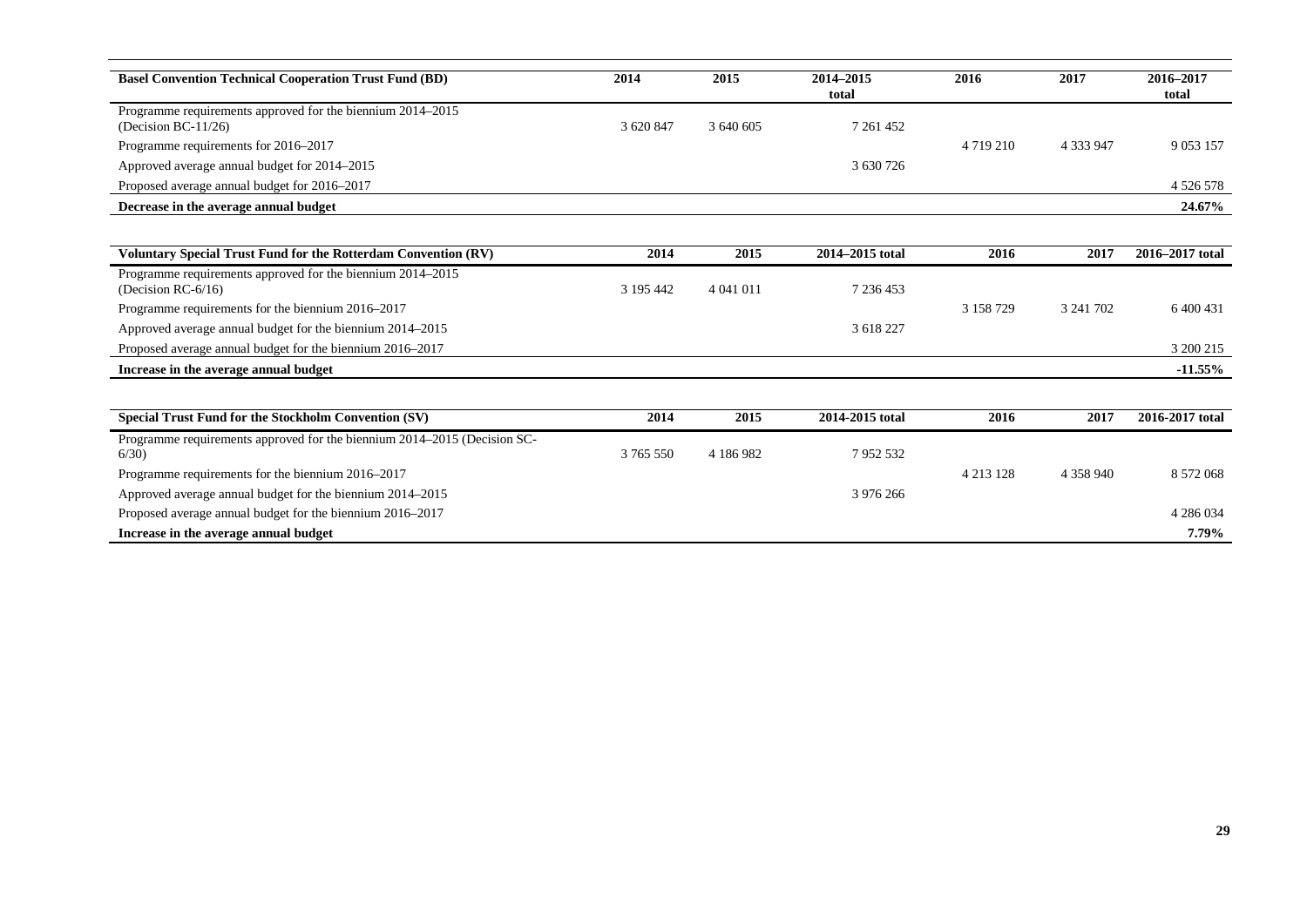### Table 4

L,

**Portion of operational budget to be**

#### **Indicative scale of assessments for the General Trust Fund of the Basel Convention (BC) for the operational budget for the biennium 2016–2017 (in United States dollars)**

|              | Portion of operational budget to be<br>covered by assessed contributions: | 2016                                                           | 4 777 85479                                                                                                                        |                                                                      |                                                                          |
|--------------|---------------------------------------------------------------------------|----------------------------------------------------------------|------------------------------------------------------------------------------------------------------------------------------------|----------------------------------------------------------------------|--------------------------------------------------------------------------|
|              |                                                                           | 2017                                                           | 4 601 990 $80$                                                                                                                     |                                                                      |                                                                          |
|              | Party                                                                     | <b>United</b><br>Nations scale<br>of<br>assessments<br>2013*** | <b>Adjusted scale</b><br>of contributions<br>with 22% ceiling<br>and no least<br>developed<br>country paying<br>more than<br>0.01% | Assessed<br>contributions<br>to be covered<br>by the Parties<br>2016 | <b>Assessed</b><br>contributions to<br>be covered by<br>the Parties 2017 |
| No.          |                                                                           | Percentage                                                     | Percentage                                                                                                                         | US dollars                                                           | US dollars                                                               |
| $\mathbf{1}$ | Afghanistan *                                                             | 0.005                                                          | 0.0063                                                                                                                             | 299                                                                  | 288                                                                      |
| 2            | Albania                                                                   | 0.010                                                          | 0.0125                                                                                                                             | 597                                                                  | 575                                                                      |
| 3            | Algeria                                                                   | 0.137                                                          | 0.1713                                                                                                                             | 8 1 8 5                                                              | 7884                                                                     |
| 4            | Andorra                                                                   | 0.008                                                          | 0.0100                                                                                                                             | 478                                                                  | 460                                                                      |
| 5            | Antigua and Barbuda                                                       | 0.002                                                          | 0.0025                                                                                                                             | 119                                                                  | 115                                                                      |
| 6            | Argentina                                                                 | 0.432                                                          | 0.5402                                                                                                                             | 25 811                                                               | 24 861                                                                   |
| 7            | Armenia                                                                   | 0.007                                                          | 0.0088                                                                                                                             | 418                                                                  | 403                                                                      |
| 8            | Australia                                                                 | 2.074                                                          | 2.5935                                                                                                                             | 123 915                                                              | 119 354                                                                  |
| 9            | Austria                                                                   | 0.798                                                          | 0.9979                                                                                                                             | 47 678                                                               | 45 9 23                                                                  |
| 10           | Azerbaijan                                                                | 0.040                                                          | 0.0500                                                                                                                             | 2 3 9 0                                                              | 2 3 0 2                                                                  |
| 11           | <b>Bahamas</b>                                                            | 0.017                                                          | 0.0213                                                                                                                             | 1 0 1 6                                                              | 978                                                                      |
| 12           | Bahrain                                                                   | 0.039                                                          | 0.0488                                                                                                                             | 2 3 3 0                                                              | 2 2 4 4                                                                  |
| 13           | Bangladesh                                                                | 0.010                                                          | 0.0125                                                                                                                             | 597                                                                  | 575                                                                      |
| 14           | <b>Barbados</b>                                                           | 0.008                                                          | 0.0100                                                                                                                             | 478                                                                  | 460                                                                      |
| 15           | <b>Belarus</b>                                                            | 0.056                                                          | 0.0700                                                                                                                             | 3 3 4 6                                                              | 3 2 2 3                                                                  |
| 16           | Belgium                                                                   | 0.998                                                          | 1.2480                                                                                                                             | 59 627                                                               | 57433                                                                    |
| 17           | Belize                                                                    | 0.001                                                          | 0.0013                                                                                                                             | 60                                                                   | 58                                                                       |
| 18           | Benin                                                                     | 0.003                                                          | 0.0038                                                                                                                             | 179                                                                  | 173                                                                      |
| 19           | Bhutan                                                                    | 0.001                                                          | 0.0013                                                                                                                             | 60                                                                   | 58                                                                       |
| 20           | Bolivia (Plurinational State of)                                          | 0.009                                                          | 0.0113                                                                                                                             | 538                                                                  | 518                                                                      |
| 21           | Bosnia and Herzegovina                                                    | 0.017                                                          | 0.0213                                                                                                                             | $1\,016$                                                             | 978                                                                      |
| 22           | Botswana                                                                  | 0.017                                                          | 0.0213                                                                                                                             | 1 0 1 6                                                              | 978                                                                      |
| $23\,$       | <b>Brazil</b>                                                             | 2.934                                                          | 3.6690                                                                                                                             | 175 297                                                              | 168 845                                                                  |
| 24           | Brunei Darussalam                                                         | 0.026                                                          | 0.0325                                                                                                                             | 1553                                                                 | 1 4 9 6                                                                  |
| $25\,$       | Bulgaria                                                                  | 0.047                                                          | 0.0588                                                                                                                             | 2 8 0 8                                                              | 2 7 0 5                                                                  |
| 26           | <b>Burkina Faso</b>                                                       | 0.003                                                          | 0.0038                                                                                                                             | 179                                                                  | 173                                                                      |
| $27\,$       | Burundi                                                                   | 0.001                                                          | 0.0013                                                                                                                             | 60                                                                   | 58                                                                       |
| $28\,$       | Cabo Verde                                                                | 0.001                                                          | 0.0013                                                                                                                             | 60                                                                   | 58                                                                       |
| 29           | Cambodia                                                                  | 0.004                                                          | 0.0050                                                                                                                             | 239                                                                  | 230                                                                      |
| $30\,$       | Cameroon                                                                  | 0.012                                                          | 0.0150                                                                                                                             | 717                                                                  | 691                                                                      |

 $79$  The 2016 and 2017 costs apportioned among parties have been reduced by US\$2,000 annually to correct an error in the calculation of parties' contributions for the 2014–2015 biennium arising from the fact that costs that should have been funded from the Fund Balance were inadvertently apportioned among parties.  $^{80}$  Ibid.

<span id="page-29-1"></span><span id="page-29-0"></span> $\overline{a}$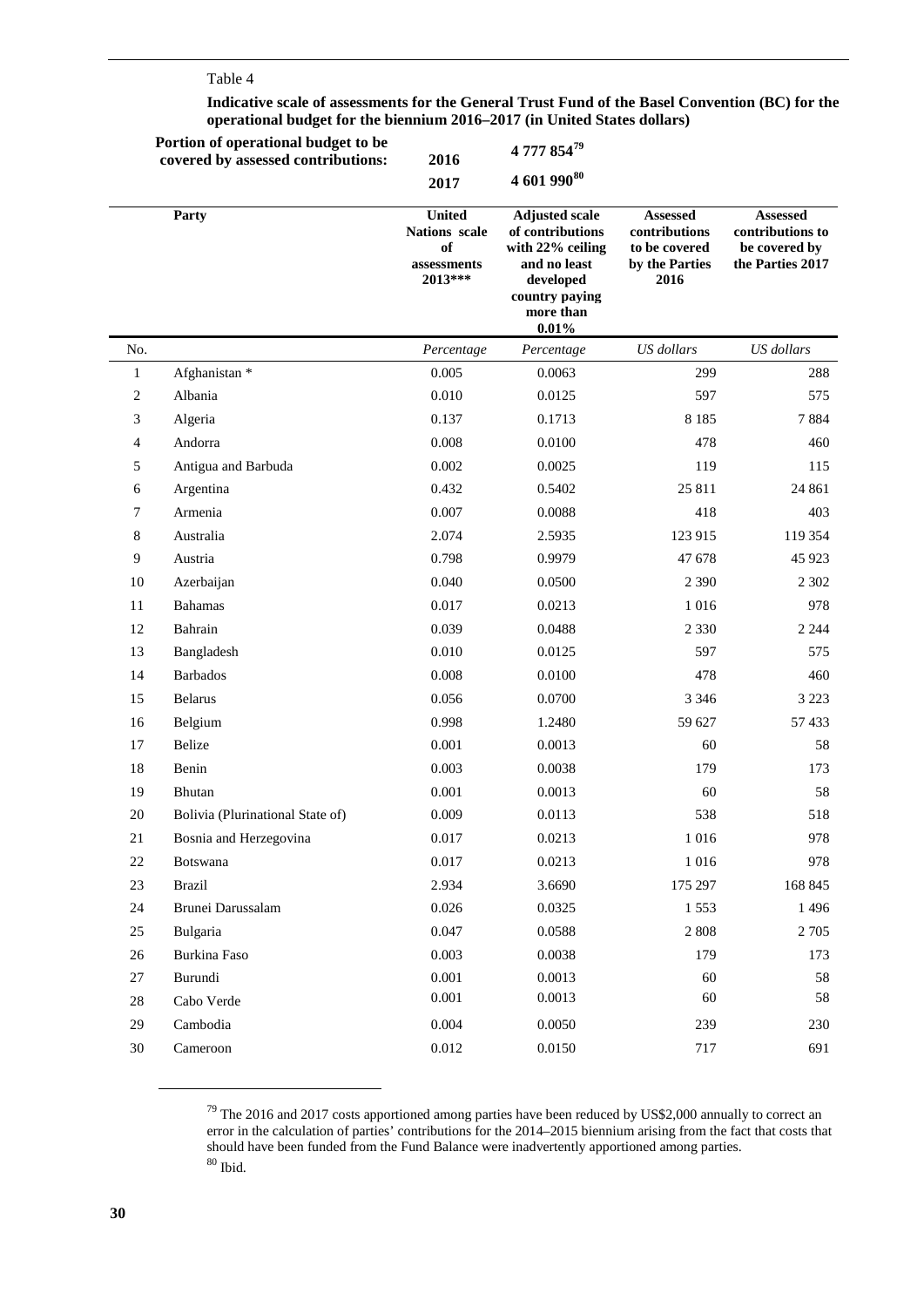|        | Party                                    | <b>United</b><br>Nations scale<br>of<br>assessments<br>2013*** | <b>Adjusted scale</b><br>of contributions<br>with 22% ceiling<br>and no least<br>developed<br>country paying<br>more than<br>0.01% | Assessed<br>contributions<br>to be covered<br>by the Parties<br>2016 | <b>Assessed</b><br>contributions to<br>be covered by<br>the Parties 2017 |
|--------|------------------------------------------|----------------------------------------------------------------|------------------------------------------------------------------------------------------------------------------------------------|----------------------------------------------------------------------|--------------------------------------------------------------------------|
| 31     | Canada                                   | 2.984                                                          | 3.7315                                                                                                                             | 178 285                                                              | 171 722                                                                  |
| 32     | Central African Republic                 | 0.001                                                          | 0.0013                                                                                                                             | 60                                                                   | 58                                                                       |
| 33     | Chad                                     | 0.002                                                          | 0.0025                                                                                                                             | 119                                                                  | 115                                                                      |
| 34     | Chile                                    | 0.334                                                          | 0.4177                                                                                                                             | 19 9 55                                                              | 19 221                                                                   |
| 35     | China                                    | 5.148                                                          | 6.4376                                                                                                                             | 307 577                                                              | 296 256                                                                  |
| 36     | Colombia                                 | 0.259                                                          | 0.3239                                                                                                                             | 15 4 74                                                              | 14 905                                                                   |
| 37     | Comoros                                  | 0.001                                                          | 0.0013                                                                                                                             | 60                                                                   | 58                                                                       |
| 38     | Congo                                    | 0.005                                                          | 0.0063                                                                                                                             | 299                                                                  | 288                                                                      |
| 39     | Cook Islands                             | 0.001                                                          | 0.0013                                                                                                                             | 60                                                                   | 58                                                                       |
| 40     | Costa Rica                               | 0.038                                                          | 0.0475                                                                                                                             | 2 2 7 0                                                              | 2 1 8 7                                                                  |
| 41     | Côte d'Ivoire                            | 0.011                                                          | 0.0138                                                                                                                             | 657                                                                  | 633                                                                      |
| 42     | Croatia                                  | 0.126                                                          | 0.1576                                                                                                                             | 7528                                                                 | 7 2 5 1                                                                  |
| 43     | Cuba                                     | 0.069                                                          | 0.0863                                                                                                                             | 4 1 2 3                                                              | 3 9 7 1                                                                  |
| 44     | Cyprus                                   | 0.047                                                          | 0.0588                                                                                                                             | 2 8 0 8                                                              | 2 7 0 5                                                                  |
| 45     | Czech Republic                           | 0.386                                                          | 0.4827                                                                                                                             | 23 062                                                               | 22 213                                                                   |
| 46     | Democratic People's Republic of<br>Korea | 0.006                                                          | 0.0075                                                                                                                             | 358                                                                  | 345                                                                      |
| 47     | Democratic Republic of the Congo         | 0.003                                                          | 0.0038                                                                                                                             | 179                                                                  | 173                                                                      |
| 48     | Denmark                                  | 0.675                                                          | 0.8441                                                                                                                             | 40 329                                                               | 38 845                                                                   |
| 49     | Djibouti                                 | 0.001                                                          | 0.0013                                                                                                                             | 60                                                                   | 58                                                                       |
| 50     | Dominica                                 | 0.001                                                          | 0.0013                                                                                                                             | 60                                                                   | 58                                                                       |
| 51     | Dominican Republic                       | 0.045                                                          | 0.0563                                                                                                                             | 2689                                                                 | 2 5 9 0                                                                  |
| 52     | Ecuador                                  | 0.044                                                          | 0.0550                                                                                                                             | 2 6 2 9                                                              | 2 5 3 2                                                                  |
| 53     | Egypt                                    | 0.134                                                          | 0.1676                                                                                                                             | 8 0 0 6                                                              | 7711                                                                     |
| 54     | El Salvador                              | $0.016\,$                                                      | 0.0200                                                                                                                             | 956                                                                  | 921                                                                      |
| 55     | <b>Equatorial Guinea</b>                 | 0.010                                                          | 0.0125                                                                                                                             | 597                                                                  | 575                                                                      |
| 56     | Eritrea                                  | 0.001                                                          | 0.0013                                                                                                                             | 60                                                                   | 58                                                                       |
| 57     | Estonia                                  | 0.040                                                          | 0.0500                                                                                                                             | 2 3 9 0                                                              | 2 3 0 2                                                                  |
| 58     | Ethiopia                                 | 0.010                                                          | 0.0125                                                                                                                             | 597                                                                  | 575                                                                      |
| 59     | <b>European Community</b>                | 2.500                                                          | 2.5000                                                                                                                             | 119 446                                                              | 115 050                                                                  |
| 60     | Finland                                  | 0.519                                                          | 0.6490                                                                                                                             | 31 009                                                               | 29 867                                                                   |
| 61     | France                                   | 5.593                                                          | 6.9940                                                                                                                             | 334 165                                                              | 321 865                                                                  |
| 62     | Gabon                                    | 0.020                                                          | 0.0250                                                                                                                             | 1 1 9 5                                                              | 1 1 5 1                                                                  |
| 63     | Gambia                                   | 0.001                                                          | 0.0013                                                                                                                             | 60                                                                   | 58                                                                       |
| 64     | Georgia                                  | 0.007                                                          | 0.0088                                                                                                                             | 418                                                                  | 403                                                                      |
| 65     | Germany                                  | 7.141                                                          | 8.9298                                                                                                                             | 426 653                                                              | 410 948                                                                  |
| 66     | Ghana                                    | 0.014                                                          | 0.0175                                                                                                                             | 836                                                                  | 806                                                                      |
| 67     | Greece                                   | 0.638                                                          | 0.7978                                                                                                                             | 38 119                                                               | 36715                                                                    |
| 68     | Guatemala                                | 0.027                                                          | 0.0338                                                                                                                             | 1613                                                                 | 1 5 5 4                                                                  |
| 69     | Guinea                                   | 0.001                                                          | 0.0013                                                                                                                             | 60                                                                   | 58                                                                       |
| 70     | Guinea-Bissau                            | 0.001                                                          | 0.0013                                                                                                                             | 60                                                                   | 58                                                                       |
| $71\,$ | Guyana                                   | 0.001                                                          | 0.0013                                                                                                                             | 60                                                                   | 58                                                                       |
| $72\,$ | Honduras                                 | 0.008                                                          | 0.0100                                                                                                                             | 478                                                                  | 460                                                                      |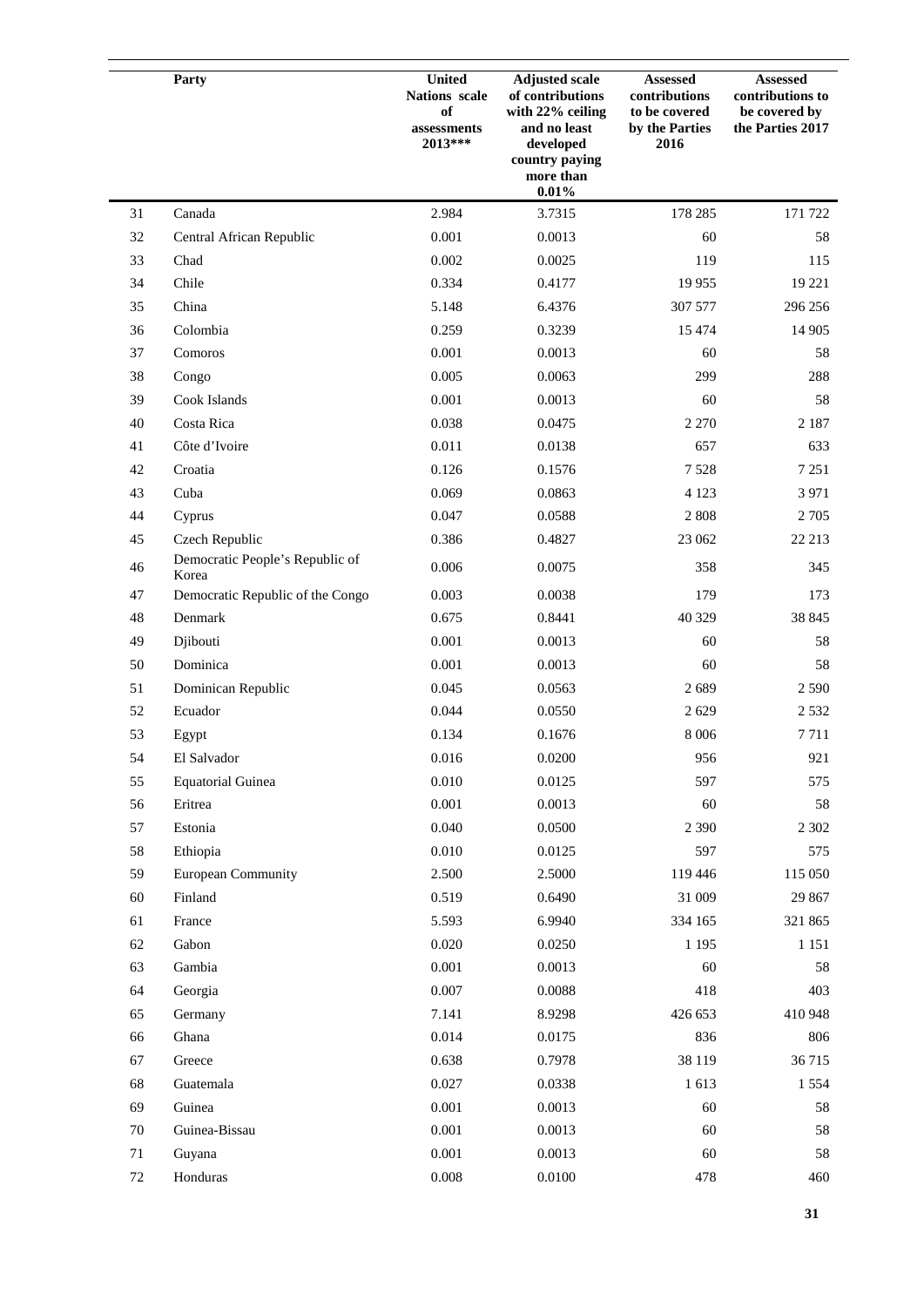|     | Party                            | <b>United</b><br>Nations scale<br>of<br>$\,$ assessments<br>2013*** | <b>Adjusted scale</b><br>of contributions<br>with 22% ceiling<br>and no least<br>developed<br>country paying<br>more than<br>0.01% | <b>Assessed</b><br>contributions<br>to be covered<br>by the Parties<br>2016 | <b>Assessed</b><br>contributions to<br>be covered by<br>the Parties 2017 |
|-----|----------------------------------|---------------------------------------------------------------------|------------------------------------------------------------------------------------------------------------------------------------|-----------------------------------------------------------------------------|--------------------------------------------------------------------------|
| 73  | Hungary                          | 0.266                                                               | 0.3326                                                                                                                             | 15 893                                                                      | 15 308                                                                   |
| 74  | Iceland                          | 0.027                                                               | 0.0338                                                                                                                             | 1613                                                                        | 1 5 5 4                                                                  |
| 75  | India                            | 0.666                                                               | 0.8328                                                                                                                             | 39 791                                                                      | 38 327                                                                   |
| 76  | Indonesia                        | 0.346                                                               | 0.4327                                                                                                                             | 20 672                                                                      | 19912                                                                    |
| 77  | Iran (Islamic Republic of)       | 0.356                                                               | 0.4452                                                                                                                             | 21 270                                                                      | 20 4 87                                                                  |
| 78  | Iraq                             | 0.068                                                               | 0.0850                                                                                                                             | 4 0 6 3                                                                     | 3913                                                                     |
| 79  | Ireland                          | 0.418                                                               | 0.5227                                                                                                                             | 24 9 74                                                                     | 24 0 55                                                                  |
| 80  | Israel                           | 0.396                                                               | 0.4952                                                                                                                             | 23 660                                                                      | 22 7 89                                                                  |
| 81  | Italy                            | 4.448                                                               | 5.5622                                                                                                                             | 265 754                                                                     | 255 972                                                                  |
| 82  | Jamaica                          | 0.011                                                               | 0.0138                                                                                                                             | 657                                                                         | 633                                                                      |
| 83  | Japan                            | 10.833                                                              | 13.5466                                                                                                                            | 647 238                                                                     | 623 415                                                                  |
| 84  | Jordan                           | 0.022                                                               | 0.0275                                                                                                                             | 1 3 1 4                                                                     | 1 2 6 6                                                                  |
| 85  | Kazakhstan                       | 0.121                                                               | 0.1513                                                                                                                             | 7 2 2 9                                                                     | 6963                                                                     |
| 86  | Kenya                            | 0.013                                                               | 0.0163                                                                                                                             | 777                                                                         | 748                                                                      |
| 87  | Kiribati                         | 0.001                                                               | 0.0013                                                                                                                             | 60                                                                          | 58                                                                       |
| 88  | Kuwait                           | 0.273                                                               | 0.3414                                                                                                                             | 16311                                                                       | 15711                                                                    |
| 89  | Kyrgyzstan                       | 0.002                                                               | 0.0025                                                                                                                             | 119                                                                         | 115                                                                      |
| 90  | Lao People's Democratic Republic | 0.002                                                               | 0.0025                                                                                                                             | 119                                                                         | 115                                                                      |
| 91  | Latvia                           | 0.047                                                               | 0.0588                                                                                                                             | 2 8 0 8                                                                     | 2 7 0 5                                                                  |
| 92  | Lebanon                          | 0.042                                                               | 0.0525                                                                                                                             | 2 5 0 9                                                                     | 2417                                                                     |
| 93  | Lesotho                          | 0.001                                                               | 0.0013                                                                                                                             | 60                                                                          | 58                                                                       |
| 94  | Liberia                          | 0.001                                                               | 0.0013                                                                                                                             | 60                                                                          | 58                                                                       |
| 95  | Libya                            | 0.142                                                               | 0.1776                                                                                                                             | 8 4 8 4                                                                     | 8 1 7 2                                                                  |
| 96  | Liechtenstein                    | 0.009                                                               | 0.0113                                                                                                                             | 538                                                                         | 518                                                                      |
| 97  | Lithuania                        | 0.073                                                               | 0.0913                                                                                                                             | 4 3 6 2                                                                     | 4 2 0 1                                                                  |
| 98  | Luxembourg                       | 0.081                                                               | 0.1013                                                                                                                             | 4 8 4 0                                                                     | 4 6 6 1                                                                  |
| 99  | Madagascar                       | 0.003                                                               | 0.0038                                                                                                                             | 179                                                                         | 173                                                                      |
| 100 | Malawi                           | 0.002                                                               | 0.0025                                                                                                                             | 119                                                                         | 115                                                                      |
| 101 | Malaysia                         | 0.281                                                               | 0.3514                                                                                                                             | 16789                                                                       | 16 17 1                                                                  |
| 102 | Maldives                         | 0.001                                                               | 0.0013                                                                                                                             | 60                                                                          | 58                                                                       |
| 103 | Mali                             | 0.004                                                               | 0.0050                                                                                                                             | 239                                                                         | 230                                                                      |
| 104 | Malta                            | 0.016                                                               | 0.0200                                                                                                                             | 956                                                                         | 921                                                                      |
| 105 | Marshall Islands                 | 0.001                                                               | 0.0013                                                                                                                             | 60                                                                          | 58                                                                       |
| 106 | Mauritania                       | 0.002                                                               | 0.0025                                                                                                                             | 119                                                                         | 115                                                                      |
| 107 | Mauritius                        | 0.013                                                               | 0.0163                                                                                                                             | 777                                                                         | 748                                                                      |
| 108 | Mexico                           | 1.842                                                               | 2.3034                                                                                                                             | 110 054                                                                     | 106 003                                                                  |
| 109 | Micronesia (Federated States of) | 0.001                                                               | 0.0013                                                                                                                             | 60                                                                          | 58                                                                       |
| 110 | Monaco                           | 0.012                                                               | 0.0150                                                                                                                             | 717                                                                         | 691                                                                      |
| 111 | Mongolia                         | 0.003                                                               | 0.0038                                                                                                                             | 179                                                                         | 173                                                                      |
| 112 | Montenegro                       | 0.005                                                               | 0.0063                                                                                                                             | 299                                                                         | 288                                                                      |
| 113 | Morocco                          | 0.062                                                               | 0.0775                                                                                                                             | 3 704                                                                       | 3 5 6 8                                                                  |
| 114 | Mozambique                       | 0.003                                                               | 0.0038                                                                                                                             | 179                                                                         | 173                                                                      |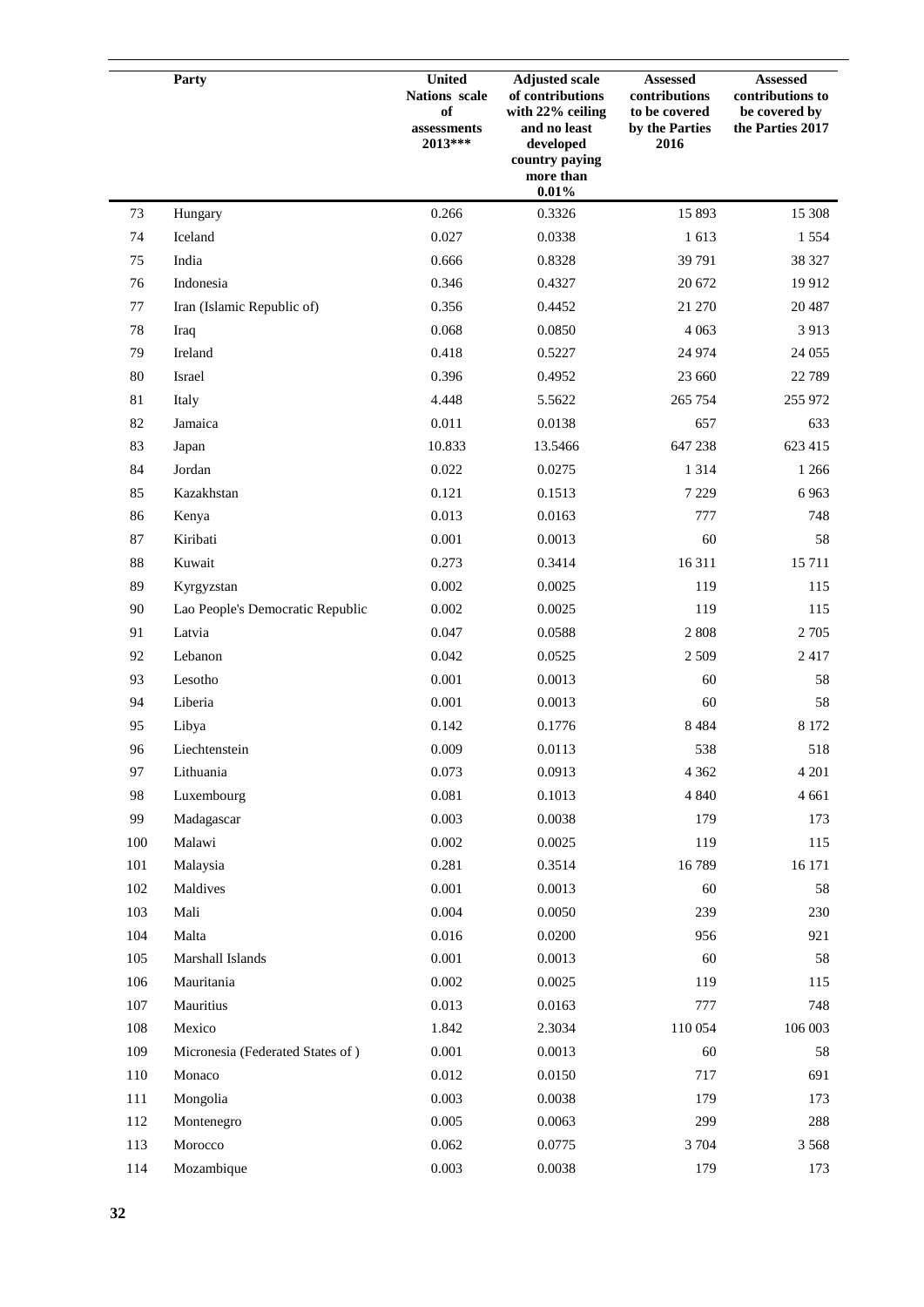|     | Party                            | <b>United</b><br>Nations scale<br>of<br>$\,$ assessments<br>2013*** | <b>Adjusted scale</b><br>of contributions<br>with 22% ceiling<br>and no least<br>developed<br>country paying<br>more than<br>0.01% | <b>Assessed</b><br>contributions<br>to be covered<br>by the Parties<br>2016 | <b>Assessed</b><br>contributions to<br>be covered by<br>the Parties 2017 |
|-----|----------------------------------|---------------------------------------------------------------------|------------------------------------------------------------------------------------------------------------------------------------|-----------------------------------------------------------------------------|--------------------------------------------------------------------------|
| 115 | Myanmar **                       | 0.010                                                               | 0.0125                                                                                                                             | 597                                                                         | 575                                                                      |
| 116 | Namibia                          | 0.010                                                               | 0.0125                                                                                                                             | 597                                                                         | 575                                                                      |
| 117 | Nauru                            | 0.001                                                               | 0.0013                                                                                                                             | 60                                                                          | 58                                                                       |
| 118 | Nepal                            | 0.006                                                               | 0.0075                                                                                                                             | 358                                                                         | 345                                                                      |
| 119 | Netherlands                      | 1.654                                                               | 2.0683                                                                                                                             | 98 821                                                                      | 95 184                                                                   |
| 120 | New Zealand                      | 0.253                                                               | 0.3164                                                                                                                             | 15 116                                                                      | 14 5 6 0                                                                 |
| 121 | Nicaragua                        | 0.003                                                               | 0.0038                                                                                                                             | 179                                                                         | 173                                                                      |
| 122 | Niger                            | 0.002                                                               | 0.0025                                                                                                                             | 119                                                                         | 115                                                                      |
| 123 | Nigeria                          | 0.090                                                               | 0.1125                                                                                                                             | 5 3 7 7                                                                     | 5 1 7 9                                                                  |
| 124 | Norway                           | 0.851                                                               | 1.0642                                                                                                                             | 50 845                                                                      | 48 973                                                                   |
| 125 | Oman                             | 0.102                                                               | 0.1276                                                                                                                             | 6 0 9 4                                                                     | 5 8 7 0                                                                  |
| 126 | Pakistan                         | 0.085                                                               | 0.1063                                                                                                                             | 5 0 7 8                                                                     | 4 8 9 2                                                                  |
| 127 | Palau                            | 0.001                                                               | 0.0013                                                                                                                             | 60                                                                          | 58                                                                       |
| 128 | Panama                           | 0.026                                                               | 0.0325                                                                                                                             | 1553                                                                        | 1 4 9 6                                                                  |
| 129 | Papua New Guinea                 | 0.004                                                               | 0.0050                                                                                                                             | 239                                                                         | 230                                                                      |
| 130 | Paraguay                         | 0.010                                                               | 0.0125                                                                                                                             | 597                                                                         | 575                                                                      |
| 131 | Peru                             | 0.117                                                               | 0.1463                                                                                                                             | 6 9 9 0                                                                     | 6733                                                                     |
| 132 | Philippines                      | 0.154                                                               | 0.1926                                                                                                                             | 9 2 0 1                                                                     | 8 8 6 2                                                                  |
| 133 | Poland                           | 0.921                                                               | 1.1517                                                                                                                             | 55 027                                                                      | 53 001                                                                   |
| 134 | Portugal                         | 0.474                                                               | 0.5927                                                                                                                             | 28 3 20                                                                     | 27 27 8                                                                  |
| 135 | Qatar                            | 0.209                                                               | 0.2614                                                                                                                             | 12 4 8 7                                                                    | 12 027                                                                   |
| 136 | Republic of Korea                | 1.994                                                               | 2.4935                                                                                                                             | 119 135                                                                     | 114 750                                                                  |
| 137 | Republic of Moldova              | 0.003                                                               | 0.0038                                                                                                                             | 179                                                                         | 173                                                                      |
| 138 | Romania                          | 0.226                                                               | 0.2826                                                                                                                             | 13 503                                                                      | 13 006                                                                   |
| 139 | <b>Russian Federation</b>        | 2.438                                                               | 3.0487                                                                                                                             | 145 663                                                                     | 140 301                                                                  |
| 140 | Rwanda                           | 0.002                                                               | 0.0025                                                                                                                             | 119                                                                         | 115                                                                      |
| 141 | Saint Kitts and Nevis            | 0.001                                                               | 0.0013                                                                                                                             | 60                                                                          | 58                                                                       |
| 142 | Saint Lucia                      | 0.001                                                               | 0.0013                                                                                                                             | 60                                                                          | 58                                                                       |
| 143 | Saint Vincent and the Grenadines | 0.001                                                               | 0.0013                                                                                                                             | 60                                                                          | 58                                                                       |
| 144 | Samoa                            | 0.001                                                               | 0.0013                                                                                                                             | 60                                                                          | 58                                                                       |
| 145 | Sao Tome and Principe *          | 0.001                                                               | 0.0013                                                                                                                             | 60                                                                          | 58                                                                       |
| 146 | Saudi Arabia                     | 0.864                                                               | 1.0804                                                                                                                             | 51 621                                                                      | 49 721                                                                   |
| 147 | Senegal                          | 0.006                                                               | 0.0075                                                                                                                             | 358                                                                         | 345                                                                      |
| 148 | Serbia                           | 0.040                                                               | 0.0500                                                                                                                             | 2 3 9 0                                                                     | 2 3 0 2                                                                  |
| 149 | Seychelles                       | 0.001                                                               | 0.0013                                                                                                                             | 60                                                                          | 58                                                                       |
| 150 | Singapore                        | 0.384                                                               | 0.4802                                                                                                                             | 22 943                                                                      | 22 098                                                                   |
| 151 | Slovakia                         | 0.171                                                               | 0.2138                                                                                                                             | 10 217                                                                      | 9841                                                                     |
| 152 | Slovenia                         | 0.100                                                               | 0.1250                                                                                                                             | 5 9 7 5                                                                     | 5 7 5 5                                                                  |
| 153 | Somalia                          | 0.001                                                               | 0.0013                                                                                                                             | 60                                                                          | 58                                                                       |
| 154 | South Africa                     | 0.372                                                               | 0.4652                                                                                                                             | 22 2 2 6                                                                    | 21 408                                                                   |
| 155 | Spain                            | 2.973                                                               | 3.7177                                                                                                                             | 177 628                                                                     | 171 089                                                                  |
| 156 | Sri Lanka                        | 0.025                                                               | 0.0313                                                                                                                             | 1 4 9 4                                                                     | 1 4 3 9                                                                  |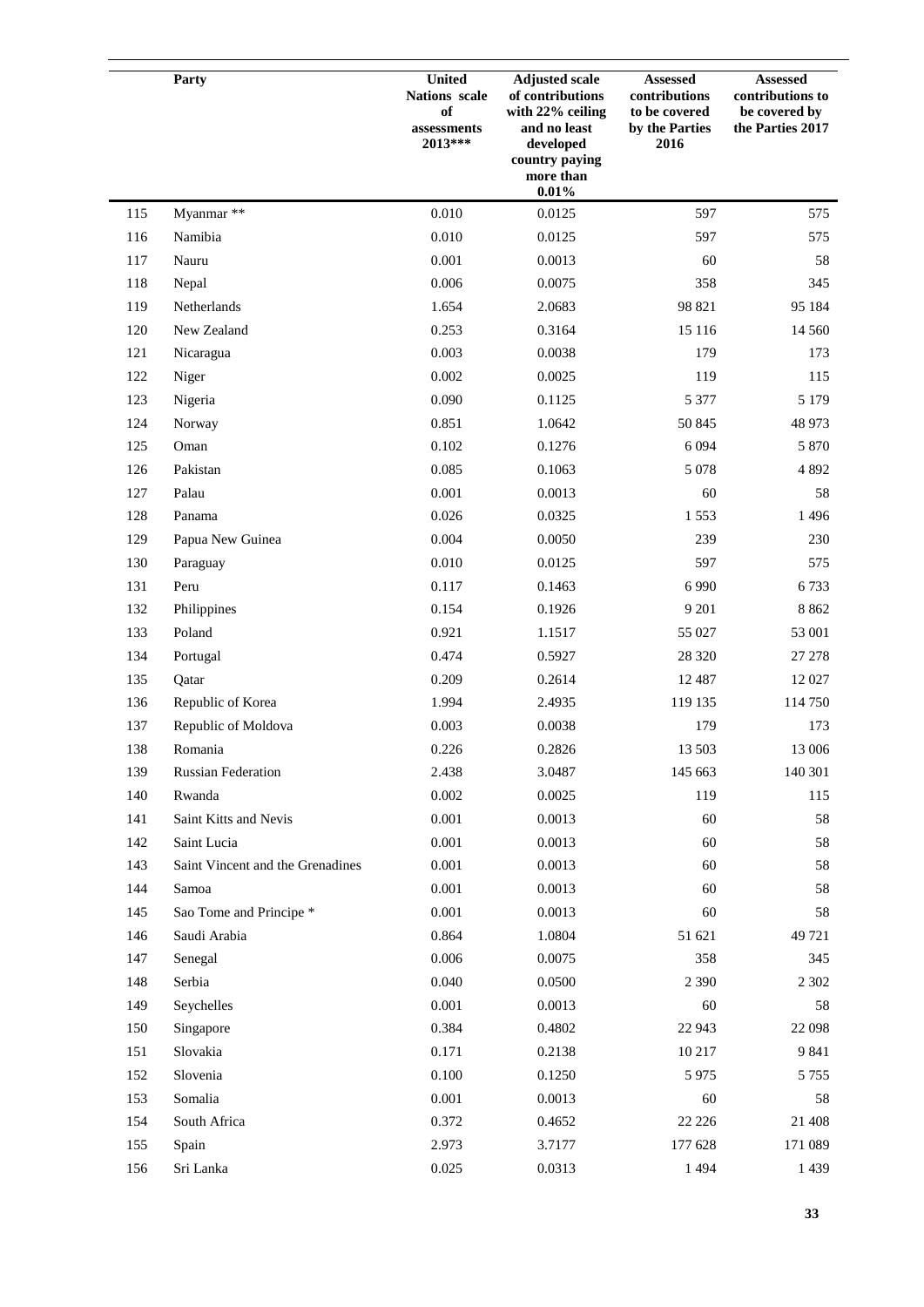|     | Party                                                   | <b>United</b><br>Nations scale<br>of<br>assessments<br>2013*** | <b>Adjusted scale</b><br>of contributions<br>with 22% ceiling<br>and no least<br>developed<br>country paying<br>more than<br>0.01% | <b>Assessed</b><br>contributions<br>to be covered<br>by the Parties<br>2016 | <b>Assessed</b><br>contributions to<br>be covered by<br>the Parties 2017 |
|-----|---------------------------------------------------------|----------------------------------------------------------------|------------------------------------------------------------------------------------------------------------------------------------|-----------------------------------------------------------------------------|--------------------------------------------------------------------------|
| 157 | State of Palestine **                                   | 0.001                                                          | 0.0013                                                                                                                             | 60                                                                          | 58                                                                       |
| 158 | Sudan                                                   | 0.010                                                          | 0.0125                                                                                                                             | 597                                                                         | 575                                                                      |
| 159 | Suriname                                                | 0.004                                                          | 0.0050                                                                                                                             | 239                                                                         | 230                                                                      |
| 160 | Swaziland                                               | 0.003                                                          | 0.0038                                                                                                                             | 179                                                                         | 173                                                                      |
| 161 | Sweden                                                  | 0.960                                                          | 1.2005                                                                                                                             | 57 357                                                                      | 55 24 6                                                                  |
| 162 | Switzerland                                             | 1.047                                                          | 1.3093                                                                                                                             | 62 5 55                                                                     | 60 252                                                                   |
| 163 | Syrian Arab Republic                                    | 0.036                                                          | 0.0450                                                                                                                             | 2 1 5 1                                                                     | 2072                                                                     |
| 164 | Thailand                                                | 0.239                                                          | 0.2989                                                                                                                             | 14 280                                                                      | 13754                                                                    |
| 165 | The former Yugoslav Republic of<br>Macedonia            | 0.008                                                          | 0.0100                                                                                                                             | 478                                                                         | 460                                                                      |
| 166 | Togo                                                    | 0.001                                                          | 0.0013                                                                                                                             | 60                                                                          | 58                                                                       |
| 167 | Tonga                                                   | 0.001                                                          | 0.0013                                                                                                                             | 60                                                                          | 58                                                                       |
| 168 | Trinidad and Tobago                                     | 0.044                                                          | 0.0550                                                                                                                             | 2629                                                                        | 2 5 3 2                                                                  |
| 169 | Tunisia                                                 | 0.036                                                          | 0.0450                                                                                                                             | 2 1 5 1                                                                     | 2072                                                                     |
| 170 | Turkey                                                  | 1.328                                                          | 1.6607                                                                                                                             | 79 344                                                                      | 76 423                                                                   |
| 171 | Turkmenistan                                            | 0.019                                                          | 0.0238                                                                                                                             | 1 1 3 5                                                                     | 1 0 9 3                                                                  |
| 172 | Uganda                                                  | 0.006                                                          | 0.0075                                                                                                                             | 358                                                                         | 345                                                                      |
| 173 | Ukraine                                                 | 0.099                                                          | 0.1238                                                                                                                             | 5915                                                                        | 5 6 9 7                                                                  |
| 174 | <b>United Arab Emirates</b>                             | 0.595                                                          | 0.7440                                                                                                                             | 35 549                                                                      | 34 241                                                                   |
| 175 | United Kingdom of Great Britain and<br>Northern Ireland | 5.179                                                          | 6.4763                                                                                                                             | 309 429                                                                     | 298 040                                                                  |
| 176 | United Republic of Tanzania                             | 0.009                                                          | 0.0113                                                                                                                             | 538                                                                         | 518                                                                      |
| 177 | Uruguay                                                 | 0.052                                                          | 0.0650                                                                                                                             | 3 107                                                                       | 2992                                                                     |
| 178 | Uzbekistan                                              | 0.015                                                          | 0.0188                                                                                                                             | 896                                                                         | 863                                                                      |
| 179 | Venezuela (Bolivarian Republic of)                      | 0.627                                                          | 0.7841                                                                                                                             | 37 4 61                                                                     | 36 082                                                                   |
| 180 | Viet Nam                                                | 0.042                                                          | 0.0525                                                                                                                             | 2 5 0 9                                                                     | 2417                                                                     |
| 181 | Yemen                                                   | 0.010                                                          | 0.0125                                                                                                                             | 597                                                                         | 575                                                                      |
| 182 | Zambia                                                  | 0.006                                                          | 0.0075                                                                                                                             | 358                                                                         | 345                                                                      |
| 183 | Zimbabwe                                                | 0.002                                                          | 0.0025                                                                                                                             | 119                                                                         | 115                                                                      |
|     | <b>Total</b>                                            | 80.4690                                                        | 100                                                                                                                                | 4 777 $854^{81}$                                                            | 4 601 990 82                                                             |

\* New parties that have ratified the Convention.

\*\* New parties that have ratified the Convention after posting of the proposed programmes of work and budgets for 2016–2017.

\*\*\* United Nations scale of assessments for the 2016–2017 period per resolution 67/238 adopted at the sixty-seventh session of the General Assembly for the years 2013, 2014 and 2015 on 24 December 2012.

- $^{81}$  Ibid.
- $82$  Ibid.

<span id="page-33-1"></span><span id="page-33-0"></span> $\overline{a}$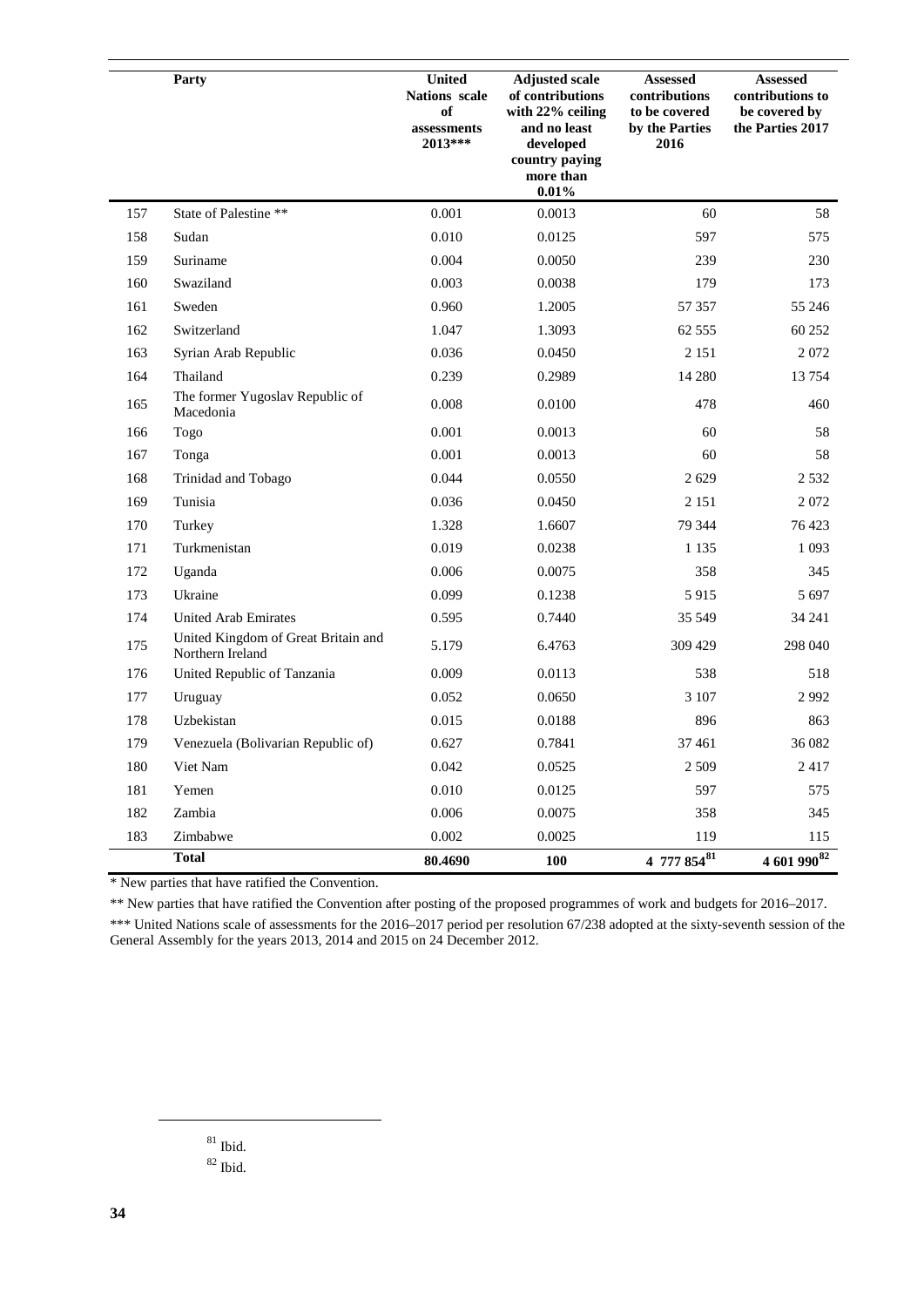## Table 5 **Indicative staffing table for the BRS Secretariat for the biennium 2016–2017 Funded from the general trust funds (used for costing purposes)**

| <b>Staff</b><br>category<br>and level           | <b>Approved 2014–2015</b> |            |                           |              | Total proposed 2016-2017 |            |                           |              | <b>Remarks</b> |
|-------------------------------------------------|---------------------------|------------|---------------------------|--------------|--------------------------|------------|---------------------------|--------------|----------------|
|                                                 | Core<br>funded            | <b>FAO</b> | <b>UNEP</b><br><b>PSC</b> | <b>Total</b> | Core<br>funded           | <b>FAO</b> | <b>UNEP</b><br><b>PSC</b> | <b>Total</b> |                |
| A. Prof.<br>category                            |                           |            |                           |              | $\blacksquare$           |            |                           |              |                |
| $D-2$                                           | 1.00                      | 0.25       |                           | 1.25         | 1.00                     | 0.25       |                           | 1.25         |                |
| $D-1$                                           | 1.00                      |            |                           | 1.00         | 1.00                     |            |                           | 1.00         |                |
| $P-5$                                           | 7.00                      | 1.00       |                           | 8.00         | 7.50                     |            |                           | 7.50         | (1)            |
| $P-4$                                           | 7.00                      |            | 2.00                      | 9.00         | 8.00                     |            | 2.00                      | 10.00        | (2)            |
| $P-3$                                           | 14.00                     | 1.00       |                           | 15.00        | 17.50                    | 1.00       |                           | 18.50        |                |
| $P-2$                                           | 4.00                      |            |                           | 4.00         | 2.00                     |            |                           | 2.00         |                |
| <b>Subtotal A</b>                               | 34.00                     | 2.25       | 2.00                      | 38.25        | 37.00                    | 1.25       | 2.00                      | 40.25        |                |
| <b>B.</b> General<br><b>Service</b><br>category |                           |            |                           |              |                          |            |                           |              |                |
| <b>GS</b>                                       | 14.00                     | 1.25       | 6.00                      | 21.25        | 13.00                    | 1.25       | 6.00                      | 20.25        | (3)            |
| <b>Subtotal B</b>                               | 14.00                     | 1.25       | 6.00                      | 21.25        | 13.00                    | 1.25       | 6.00                      | 20.25        |                |
| Total $(A+B)$                                   | 48.00                     | 3.50       | 8.00                      | 59.50        | 50.00                    | 2.50       | 8.00                      | 60.50        |                |

*Remarks*

(1) Including 0.5 P-5 retiring December 2016 (BC), one P-5 retiring July 2017 (BC) and one P-5 post for FAO coordinator.

(2) Two administrative officers funded via programme support costs (PSC) (1 BC, 0.5 RC and 0.5 SC).

(3) Six General Service positions funded from programme support costs (2 BC and 4 shared between RC and SC).

#### **Funded from the voluntary special and technical cooperation trust funds (used for costing purposes)**

| <b>Staff category and level</b>    |               | <b>Approved 2014-2015</b> | Total proposed 2016-2017 |  |
|------------------------------------|---------------|---------------------------|--------------------------|--|
| A. Professional category           |               |                           |                          |  |
| $D-2$                              |               |                           |                          |  |
| $D-1$                              |               |                           |                          |  |
| $P-5$                              |               |                           |                          |  |
| $P-4$                              |               |                           | 1.00                     |  |
| $P-3$                              |               | 8.00                      | 5.25                     |  |
| $P-2$                              |               |                           |                          |  |
| Subtotal A                         |               | 8.00                      | 6.25                     |  |
| <b>B. General Service category</b> |               |                           |                          |  |
|                                    |               |                           |                          |  |
| GS                                 |               | 3.00                      | 4.00                     |  |
| Subtotal B                         |               | 3.00                      | 4.00                     |  |
|                                    | Total $(A+B)$ | 11.00                     | 10.25                    |  |